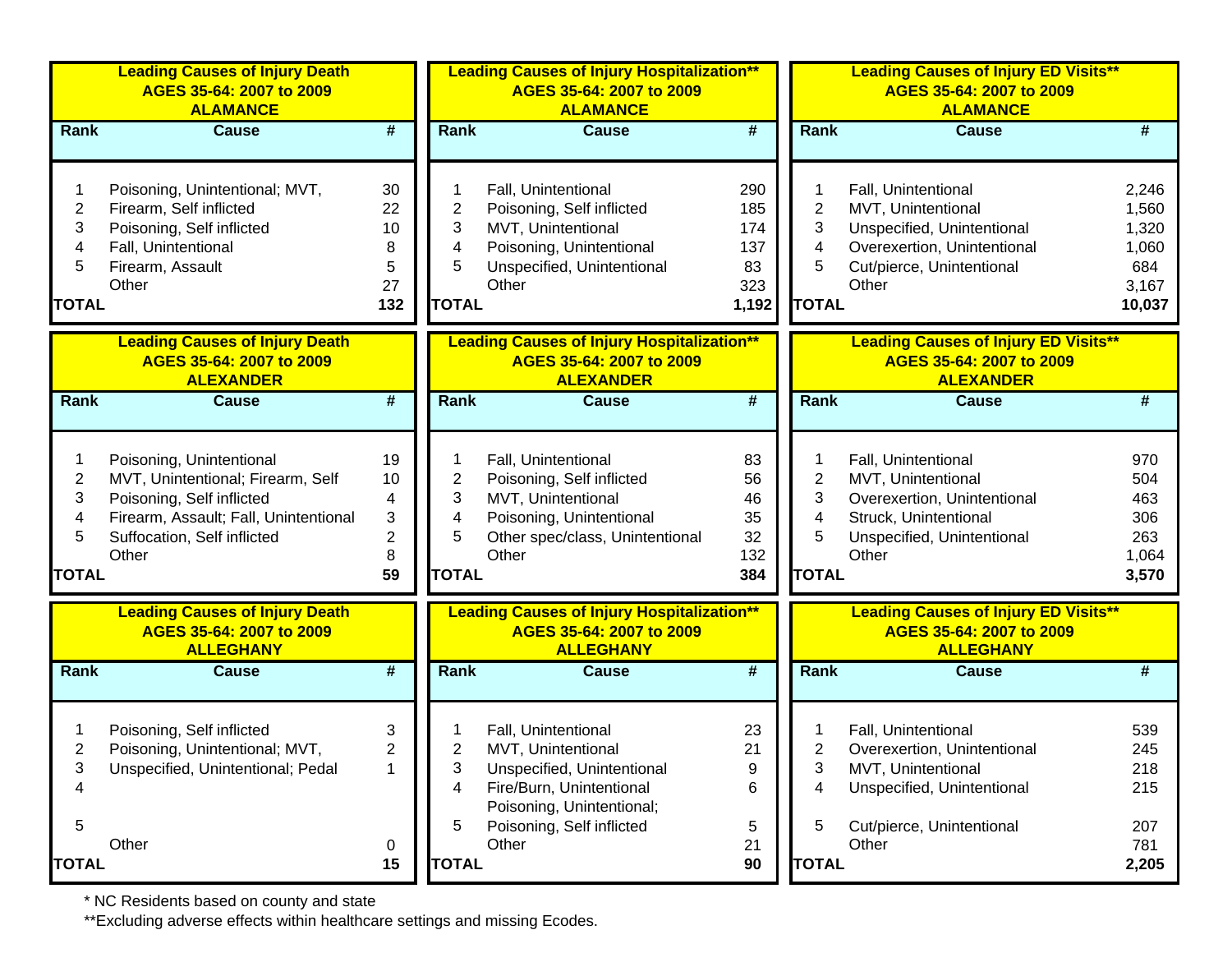|                                                    | <b>Leading Causes of Injury Death</b><br>AGES 35-64: 2007 to 2009<br><b>ANSON</b>                                                                                |                                                                     |                                                    | <b>Leading Causes of Injury Hospitalization**</b><br>AGES 35-64: 2007 to 2009<br><b>ANSON</b>                                                   |                                         |                                                                          | <b>Leading Causes of Injury ED Visits**</b><br>AGES 35-64: 2007 to 2009<br><b>ANSON</b>                                                  |                                                 |
|----------------------------------------------------|------------------------------------------------------------------------------------------------------------------------------------------------------------------|---------------------------------------------------------------------|----------------------------------------------------|-------------------------------------------------------------------------------------------------------------------------------------------------|-----------------------------------------|--------------------------------------------------------------------------|------------------------------------------------------------------------------------------------------------------------------------------|-------------------------------------------------|
| Rank                                               | <b>Cause</b>                                                                                                                                                     | $\overline{\boldsymbol{t}}$                                         | Rank                                               | <b>Cause</b>                                                                                                                                    | $\overline{\boldsymbol{H}}$             | Rank                                                                     | <b>Cause</b>                                                                                                                             | #                                               |
| 1<br>$\overline{2}$<br>3<br>4<br>5<br><b>TOTAL</b> | MVT, Unintentional<br>Firearm, Self inflicted<br>Poisoning, Unintentional<br>Firearm, Assault; Cut/pierce, Assault<br>Pedestrian, other, Unintentional;<br>Other | 13<br>9<br>$\overline{7}$<br>$\overline{2}$<br>1<br>$\pmb{0}$<br>36 | 1<br>$\overline{2}$<br>3<br>4<br>5<br><b>TOTAL</b> | Fall, Unintentional<br>MVT, Unintentional<br>Other spec/class, Unintentional<br>Unspecified, Unintentional<br>Poisoning, Unintentional<br>Other | 56<br>37<br>19<br>18<br>15<br>74<br>219 | 1<br>$\overline{2}$<br>3<br>4<br>5<br><b>TOTAL</b>                       | Fall, Unintentional<br>MVT, Unintentional<br>Unspecified, Unintentional<br>Overexertion, Unintentional<br>Struck, Unintentional<br>Other | 145<br>118<br>96<br>86<br>67<br>237<br>749      |
|                                                    | <b>Leading Causes of Injury Death</b><br>AGES 35-64: 2007 to 2009<br><b>ASHE</b>                                                                                 |                                                                     |                                                    | <b>Leading Causes of Injury Hospitalization**</b><br>AGES 35-64: 2007 to 2009<br><b>ASHE</b>                                                    |                                         |                                                                          | <b>Leading Causes of Injury ED Visits**</b><br>AGES 35-64: 2007 to 2009<br><b>ASHE</b>                                                   |                                                 |
| Rank                                               | <b>Cause</b>                                                                                                                                                     | #                                                                   | Rank                                               | <b>Cause</b>                                                                                                                                    | $\overline{\boldsymbol{t}}$             | Rank                                                                     | <b>Cause</b>                                                                                                                             | #                                               |
| 1<br>$\overline{c}$<br>3<br>4<br>5<br><b>TOTAL</b> | MVT, Unintentional<br>Poisoning, Unintentional<br>Poisoning, Self inflicted<br>Firearm, Self inflicted<br>Fall, Unintentional<br>Other                           | 12<br>8<br>5<br>4<br>3<br>$\overline{7}$<br>39                      | 1<br>2<br>3<br>4<br>5<br><b>TOTAL</b>              | Fall, Unintentional<br>MVT, Unintentional<br>Poisoning, Self inflicted<br>Unspecified, Unintentional<br>Poisoning, Unintentional<br>Other       | 52<br>31<br>21<br>18<br>13<br>58<br>193 | 1<br>$\overline{\mathbf{c}}$<br>3<br>$\overline{4}$<br>5<br><b>TOTAL</b> | Fall, Unintentional<br>MVT, Unintentional<br>Overexertion, Unintentional<br>Struck, Unintentional<br>Cut/pierce, Unintentional<br>Other  | 294<br>132<br>121<br>119<br>87<br>352<br>1,105  |
|                                                    | <b>Leading Causes of Injury Death</b><br>AGES 35-64: 2007 to 2009<br><b>AVERY</b>                                                                                |                                                                     |                                                    | <b>Leading Causes of Injury Hospitalization**</b><br>AGES 35-64: 2007 to 2009<br><b>AVERY</b>                                                   |                                         |                                                                          | <b>Leading Causes of Injury ED Visits**</b><br>AGES 35-64: 2007 to 2009<br><b>AVERY</b>                                                  |                                                 |
| <b>Rank</b>                                        | <b>Cause</b>                                                                                                                                                     | #                                                                   | Rank                                               | <b>Cause</b>                                                                                                                                    | $\overline{\boldsymbol{t}}$             | Rank                                                                     | <b>Cause</b>                                                                                                                             | #                                               |
| 1<br>$\overline{c}$<br>3<br>4<br>5<br><b>TOTAL</b> | Poisoning, Unintentional<br>Firearm, Self inflicted<br>MVT, Unintentional<br>Poisoning, Self inflicted; Pedal<br>Other                                           | 10<br>7<br>$\overline{2}$<br>$\mathbf{1}$<br>0<br>22                | 1<br>$\overline{2}$<br>3<br>4<br>5<br><b>TOTAL</b> | Fall, Unintentional<br>Poisoning, Self inflicted<br>Poisoning, Unintentional<br>MVT, Unintentional<br>Unspecified, Unintentional<br>Other       | 55<br>20<br>17<br>13<br>9<br>33<br>147  | $\overline{2}$<br>3<br>4<br>5<br><b>TOTAL</b>                            | Fall, Unintentional<br>Cut/pierce, Unintentional<br>Overexertion, Unintentional<br>MVT, Unintentional<br>Struck, Unintentional<br>Other  | 440<br>178<br>173<br>147<br>125<br>343<br>1,406 |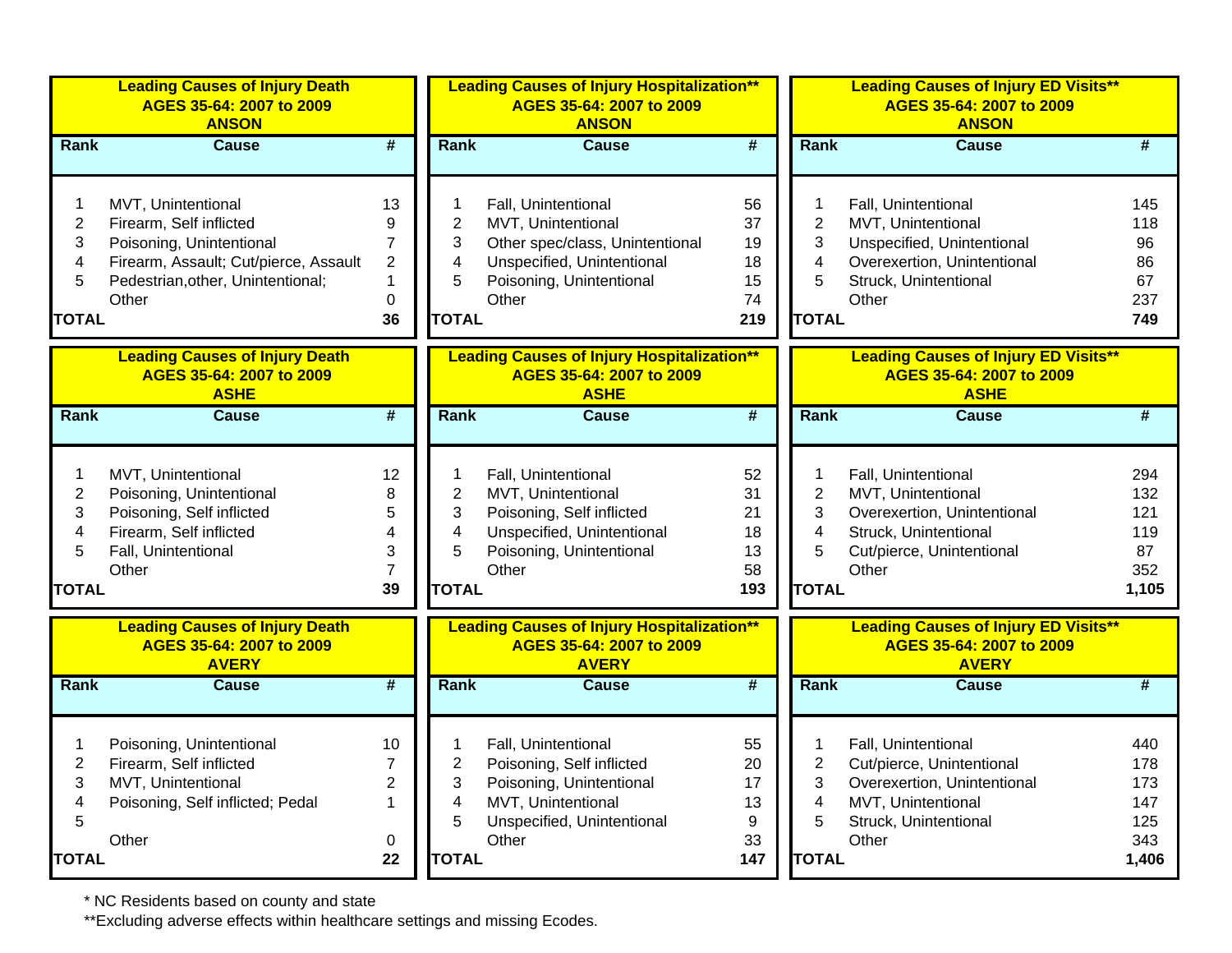|                   | <b>Leading Causes of Injury Death</b><br>AGES 35-64: 2007 to 2009<br><b>BEAUFORT</b>                                                                                                                                                                                                                                          |                     |                   | <b>Leading Causes of Injury Hospitalization**</b><br>AGES 35-64: 2007 to 2009<br><b>BEAUFORT</b> |                  |                     | <b>Leading Causes of Injury ED Visits**</b><br>AGES 35-64: 2007 to 2009<br><b>BEAUFORT</b> |                       |
|-------------------|-------------------------------------------------------------------------------------------------------------------------------------------------------------------------------------------------------------------------------------------------------------------------------------------------------------------------------|---------------------|-------------------|--------------------------------------------------------------------------------------------------|------------------|---------------------|--------------------------------------------------------------------------------------------|-----------------------|
| Rank              | <b>Cause</b>                                                                                                                                                                                                                                                                                                                  | #                   | Rank              | <b>Cause</b>                                                                                     | #                | <b>Rank</b>         | <b>Cause</b>                                                                               | #                     |
|                   |                                                                                                                                                                                                                                                                                                                               |                     |                   |                                                                                                  |                  |                     |                                                                                            |                       |
|                   | MVT, Unintentional                                                                                                                                                                                                                                                                                                            | 14                  | 1                 | Fall, Unintentional                                                                              | 80               |                     | Fall, Unintentional                                                                        | 1,290                 |
| $\overline{2}$    | Poisoning, Unintentional                                                                                                                                                                                                                                                                                                      | 8                   | $\overline{2}$    | Poisoning, Self inflicted                                                                        | 51               | $\overline{2}$      | Unspecified, Unintentional                                                                 | 714                   |
| 3<br>4            | Firearm, Self inflicted                                                                                                                                                                                                                                                                                                       | 5<br>$\overline{2}$ | 3<br>4            | MVT, Unintentional<br>Other spec/class, Unintentional                                            | 42<br>35         | 3<br>$\overline{4}$ | MVT, Unintentional<br>Overexertion, Unintentional                                          | 691<br>612            |
| 5<br><b>TOTAL</b> | Transport, other, Unintentional;<br>Suffocation, Self inflicted; Poisoning,<br>Self inflicted; Other spec/NEC,<br>Assault; Other land transport,<br>Unintentional; Machinery,<br>Unintentional; Firearm,<br>Unintentional; Firearm, Assault;<br>Fire/Burn, Unintentional; Fire/Burn,<br>Assault; Cut/pierce, Assault<br>Other | $\mathbf 0$<br>45   | 5<br><b>TOTAL</b> | Poisoning, Unintentional<br>Other                                                                | 29<br>138<br>375 | 5<br><b>TOTAL</b>   | Cut/pierce, Unintentional<br>Other                                                         | 421<br>1,841<br>5,569 |
|                   | <b>Leading Causes of Injury Death</b>                                                                                                                                                                                                                                                                                         |                     |                   |                                                                                                  |                  |                     | <b>Leading Causes of Injury ED Visits**</b>                                                |                       |
|                   | AGES 35-64: 2007 to 2009<br><b>BERTIE</b>                                                                                                                                                                                                                                                                                     |                     |                   | <b>Leading Causes of Injury Hospitalization**</b><br>AGES 35-64: 2007 to 2009<br><b>BERTIE</b>   |                  |                     | AGES 35-64: 2007 to 2009<br><b>BERTIE</b>                                                  |                       |
| Rank              | <b>Cause</b>                                                                                                                                                                                                                                                                                                                  | #                   | Rank              | <b>Cause</b>                                                                                     | #                | Rank                | <b>Cause</b>                                                                               | #                     |
|                   | MVT, Unintentional                                                                                                                                                                                                                                                                                                            | 11                  |                   | Fall, Unintentional                                                                              | 33               |                     | MVT, Unintentional                                                                         | 283                   |
| $\overline{2}$    | Poisoning, Unintentional                                                                                                                                                                                                                                                                                                      | 3                   | $\overline{2}$    | MVT, Unintentional                                                                               | 29               | $\overline{2}$      | Fall, Unintentional                                                                        | 275                   |
| 3                 | Firearm, Self inflicted; Firearm,                                                                                                                                                                                                                                                                                             | 2                   | 3                 | Unspecified, Unintentional;                                                                      | 14               | 3                   | Unspecified, Unintentional                                                                 | 128                   |
| 4                 | Pedestrian, other, Unintentional; Fall,                                                                                                                                                                                                                                                                                       | $\mathbf{1}$        | 4                 | Other spec/class, Unintentional                                                                  | 11               | 4                   | Overexertion, Unintentional                                                                | 116                   |
| 5                 |                                                                                                                                                                                                                                                                                                                               |                     | 5                 | Poisoning, Unintentional                                                                         | 10               | 5                   | Struck, Unintentional                                                                      | 114                   |
| <b>TOTAL</b>      | Other                                                                                                                                                                                                                                                                                                                         | 0<br>21             | <b>TOTAL</b>      | Other                                                                                            | 38<br>149        | <b>TOTAL</b>        | Other                                                                                      | 382<br>1,298          |
|                   |                                                                                                                                                                                                                                                                                                                               |                     |                   |                                                                                                  |                  |                     |                                                                                            |                       |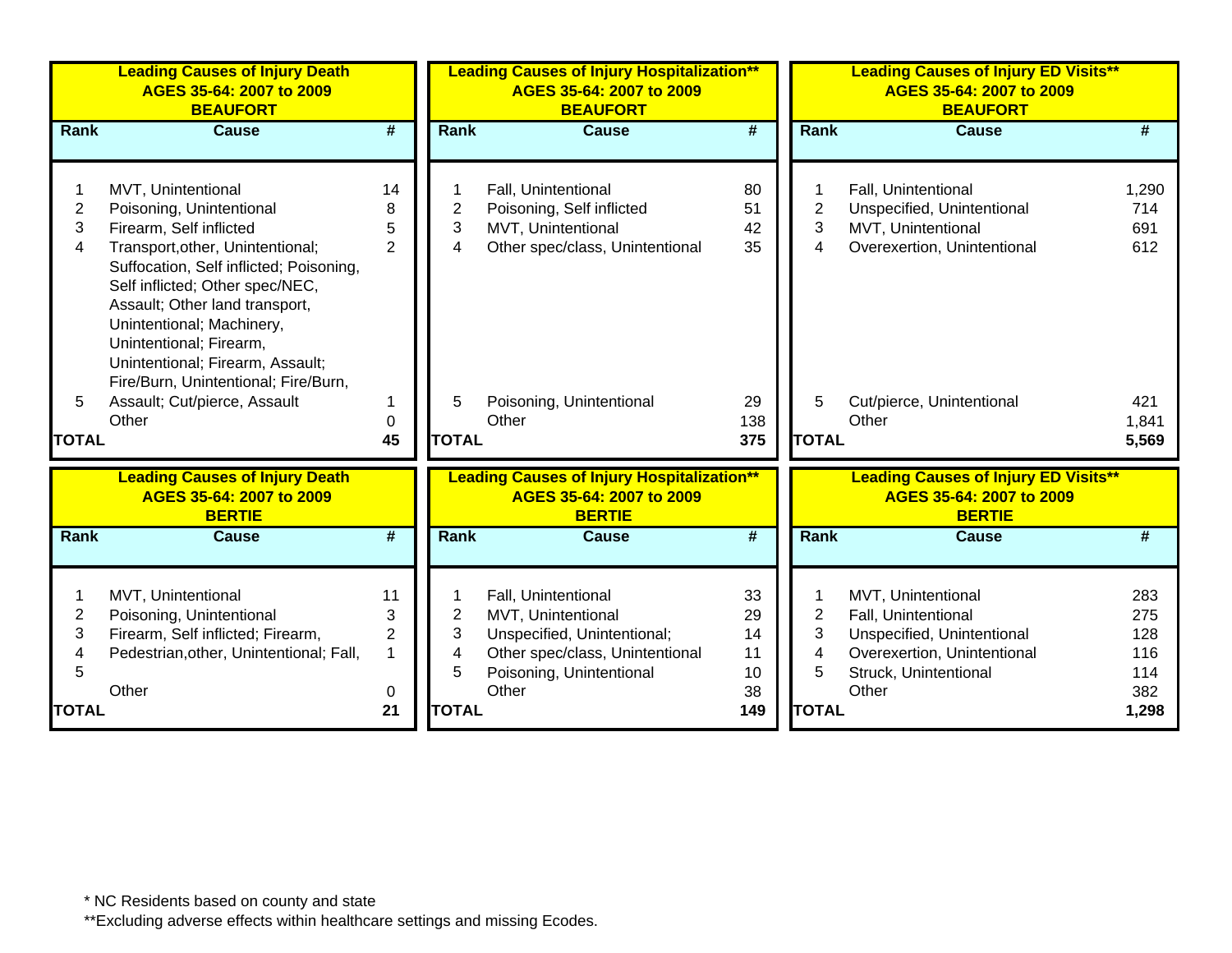|                                               | <b>Leading Causes of Injury Death</b><br>AGES 35-64: 2007 to 2009<br><b>BLADEN</b>                                                                                          |                                       |                                  | <b>Leading Causes of Injury Hospitalization**</b><br>AGES 35-64: 2007 to 2009<br><b>BLADEN</b>                                                                                |                                            |                                  | <b>Leading Causes of Injury ED Visits**</b><br>AGES 35-64: 2007 to 2009<br><b>BLADEN</b>                                                 |                                                         |
|-----------------------------------------------|-----------------------------------------------------------------------------------------------------------------------------------------------------------------------------|---------------------------------------|----------------------------------|-------------------------------------------------------------------------------------------------------------------------------------------------------------------------------|--------------------------------------------|----------------------------------|------------------------------------------------------------------------------------------------------------------------------------------|---------------------------------------------------------|
| Rank                                          | <b>Cause</b>                                                                                                                                                                | $\overline{\boldsymbol{t}}$           | Rank                             | <b>Cause</b>                                                                                                                                                                  | $\overline{\boldsymbol{H}}$                | Rank                             | <b>Cause</b>                                                                                                                             | #                                                       |
| $\overline{c}$<br>3<br>4<br>5<br><b>TOTAL</b> | MVT, Unintentional<br>Poisoning, Unintentional<br>Firearm, Self inflicted<br>Firearm, Assault<br>Suffocation, Unintentional<br>Other                                        | 17<br>6<br>5<br>4<br>3<br>14<br>49    | 2<br>3<br>4<br>5<br><b>TOTAL</b> | MVT, Unintentional<br>Fall, Unintentional<br>Unspecified, Unintentional<br>Other spec/class, Unintentional<br>Poisoning, Self inflicted<br>Other                              | 50<br>40<br>29<br>22<br>15<br>81<br>237    | 2<br>3<br>4<br>5<br><b>TOTAL</b> | Fall, Unintentional<br>MVT, Unintentional<br>Unspecified, Unintentional<br>Overexertion, Unintentional<br>Struck, Unintentional<br>Other | 765<br>591<br>584<br>394<br>274<br>1,029<br>3,637       |
|                                               | <b>Leading Causes of Injury Death</b><br>AGES 35-64: 2007 to 2009<br><b>BRUNSWICK</b>                                                                                       |                                       |                                  | <b>Leading Causes of Injury Hospitalization**</b><br>AGES 35-64: 2007 to 2009<br><b>BRUNSWICK</b>                                                                             |                                            |                                  | <b>Leading Causes of Injury ED Visits**</b><br>AGES 35-64: 2007 to 2009<br><b>BRUNSWICK</b>                                              |                                                         |
| Rank                                          | <b>Cause</b>                                                                                                                                                                | $\overline{\boldsymbol{t}}$           | Rank                             | <b>Cause</b>                                                                                                                                                                  | $\overline{\boldsymbol{t}}$                | Rank                             | <b>Cause</b>                                                                                                                             | #                                                       |
| 2<br>3<br>4<br>5<br><b>TOTAL</b>              | MVT, Unintentional<br>Poisoning, Unintentional<br>Firearm, Self inflicted<br>Suffocation, Self inflicted<br>Poisoning, Self inflicted; Fire/Burn,<br>Unintentional<br>Other | 34<br>26<br>12<br>8<br>6<br>19<br>111 | 2<br>3<br>4<br>5<br><b>TOTAL</b> | Fall, Unintentional<br>MVT, Unintentional<br>Poisoning, Self inflicted<br>Poisoning, Unintentional<br>Unspecified, Unintentional; Other<br>spec/class, Unintentional<br>Other | 218<br>103<br>97<br>64<br>61<br>196<br>800 | 2<br>3<br>4<br>5<br><b>TOTAL</b> | Fall, Unintentional<br>MVT, Unintentional<br>Overexertion, Unintentional<br>Struck, Unintentional<br>Unspecified, Unintentional<br>Other | 2,142<br>1,084<br>1,044<br>716<br>543<br>2,293<br>7,822 |
|                                               | <b>Leading Causes of Injury Death</b><br>AGES 35-64: 2007 to 2009                                                                                                           |                                       |                                  | <b>Leading Causes of Injury Hospitalization**</b><br>AGES 35-64: 2007 to 2009                                                                                                 |                                            |                                  | <b>Leading Causes of Injury ED Visits**</b><br>AGES 35-64: 2007 to 2009                                                                  |                                                         |
| Rank                                          | <b>BUNCOMBE</b><br><b>Cause</b>                                                                                                                                             | $\overline{\boldsymbol{t}}$           | Rank                             | <b>BUNCOMBE</b><br><b>Cause</b>                                                                                                                                               | #                                          | Rank                             | <b>BUNCOMBE</b><br><b>Cause</b>                                                                                                          | #                                                       |
| 2<br>3<br>4<br>5                              | Poisoning, Unintentional<br>MVT, Unintentional<br>Firearm, Self inflicted<br>Suffocation, Self inflicted<br>Fall, Unintentional<br>Other                                    | 42<br>37<br>30<br>20<br>16<br>61      | 2<br>3<br>4<br>5                 | Fall, Unintentional<br>MVT, Unintentional<br>Poisoning, Self inflicted<br>Unspecified, Unintentional<br>Poisoning, Unintentional<br>Other                                     | 469<br>201<br>182<br>140<br>128<br>488     | 2<br>3<br>4<br>5                 | Fall, Unintentional<br>MVT, Unintentional<br>Unspecified, Unintentional<br>Struck, Unintentional<br>Overexertion, Unintentional<br>Other | 1,790<br>1,203<br>469<br>388<br>386<br>2,148            |
| <b>TOTAL</b>                                  |                                                                                                                                                                             | 206                                   | <b>TOTAL</b>                     |                                                                                                                                                                               | 1,608                                      | <b>TOTAL</b>                     |                                                                                                                                          | 6,384                                                   |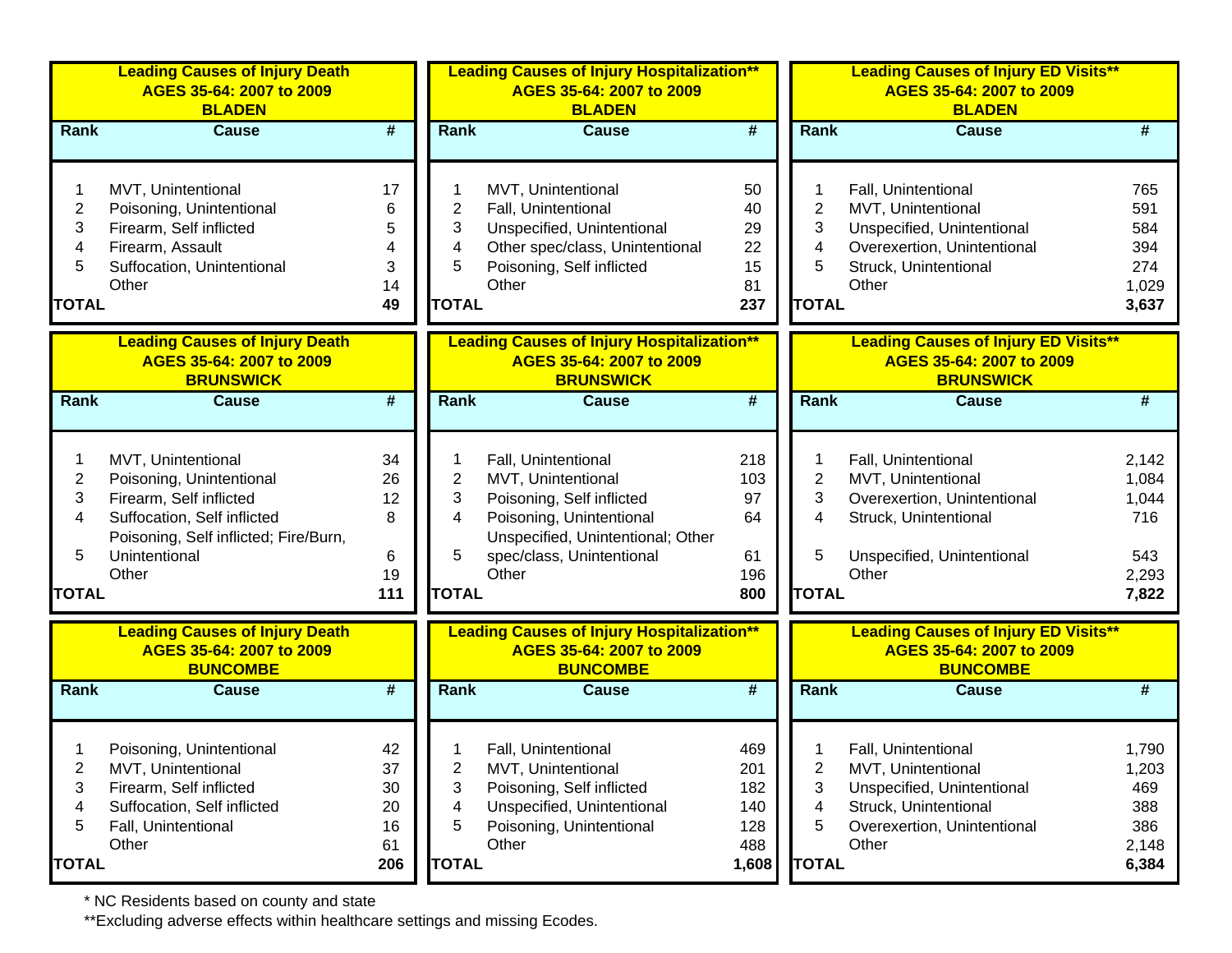|              | <b>Leading Causes of Injury Death</b><br>AGES 35-64: 2007 to 2009<br><b>BURKE</b> |                        |              | <b>Leading Causes of Injury Hospitalization**</b><br>AGES 35-64: 2007 to 2009<br><b>BURKE</b> |            |              | <b>Leading Causes of Injury ED Visits**</b><br>AGES 35-64: 2007 to 2009<br><b>BURKE</b> |                |
|--------------|-----------------------------------------------------------------------------------|------------------------|--------------|-----------------------------------------------------------------------------------------------|------------|--------------|-----------------------------------------------------------------------------------------|----------------|
| <b>Rank</b>  | <b>Cause</b>                                                                      | #                      | <b>Rank</b>  | <b>Cause</b>                                                                                  | #          | <b>Rank</b>  | <b>Cause</b>                                                                            | #              |
|              |                                                                                   |                        |              |                                                                                               |            |              |                                                                                         |                |
|              | Poisoning, Unintentional                                                          | 42                     |              | Fall, Unintentional                                                                           | 193        |              | Fall, Unintentional                                                                     | 2,570          |
| 2            | MVT, Unintentional                                                                | 25                     | 2            | Poisoning, Self inflicted                                                                     | 165        | 2            | MVT, Unintentional                                                                      | 1,124          |
| 3            | Firearm, Self inflicted                                                           | 17                     | 3            | MVT, Unintentional                                                                            | 89         | 3            | Overexertion, Unintentional                                                             | 923            |
| 4            | Firearm, Assault                                                                  | 6                      | 4            | Poisoning, Unintentional                                                                      | 63         | 4            | Unspecified, Unintentional                                                              | 842            |
|              | Suffocation, Self inflicted; Poisoning,                                           |                        |              | Other spec/class, Unintentional                                                               |            |              |                                                                                         |                |
| 5.           | Self inflicted                                                                    | 4                      | 5            |                                                                                               | 51         | 5            | Struck, Unintentional                                                                   | 752            |
|              | Other                                                                             | 21                     |              | Other                                                                                         | 252        |              | Other                                                                                   | 3,110          |
| <b>TOTAL</b> |                                                                                   | 119                    | <b>TOTAL</b> |                                                                                               | 813        | <b>TOTAL</b> |                                                                                         | 9,321          |
|              | <b>Leading Causes of Injury Death</b><br>AGES 35-64: 2007 to 2009                 |                        |              | <b>Leading Causes of Injury Hospitalization**</b>                                             |            |              | <b>Leading Causes of Injury ED Visits**</b>                                             |                |
|              | <b>CABARRUS</b>                                                                   |                        |              | AGES 35-64: 2007 to 2009<br><b>CABARRUS</b>                                                   |            |              | AGES 35-64: 2007 to 2009<br><b>CABARRUS</b>                                             |                |
| Rank         | <b>Cause</b>                                                                      | #                      | Rank         | <b>Cause</b>                                                                                  | #          | Rank         | <b>Cause</b>                                                                            | #              |
|              |                                                                                   |                        |              |                                                                                               |            |              |                                                                                         |                |
|              | Poisoning, Unintentional                                                          | 43                     |              | Fall, Unintentional                                                                           | 442        |              | Fall, Unintentional                                                                     | 3,268          |
| 2            | MVT, Unintentional                                                                | 34                     | 2            | MVT, Unintentional                                                                            | 195        | 2<br>3       | MVT, Unintentional                                                                      | 1,879          |
| 3            | Firearm, Self inflicted                                                           | 17<br>$\boldsymbol{9}$ | 3<br>4       | Poisoning, Self inflicted                                                                     | 159<br>155 | 4            | Overexertion, Unintentional                                                             | 1,503<br>1,244 |
|              | Firearm, Assault; Fall, Unintentional<br>Suffocation, Self inflicted              | 8                      | 5            | Poisoning, Unintentional<br>Unspecified, Unintentional                                        | 129        | 5            | Struck, Unintentional<br>Unspecified, Unintentional                                     | 1,231          |
|              | Other                                                                             | 37                     |              | Other                                                                                         | 422        |              | Other                                                                                   | 4,163          |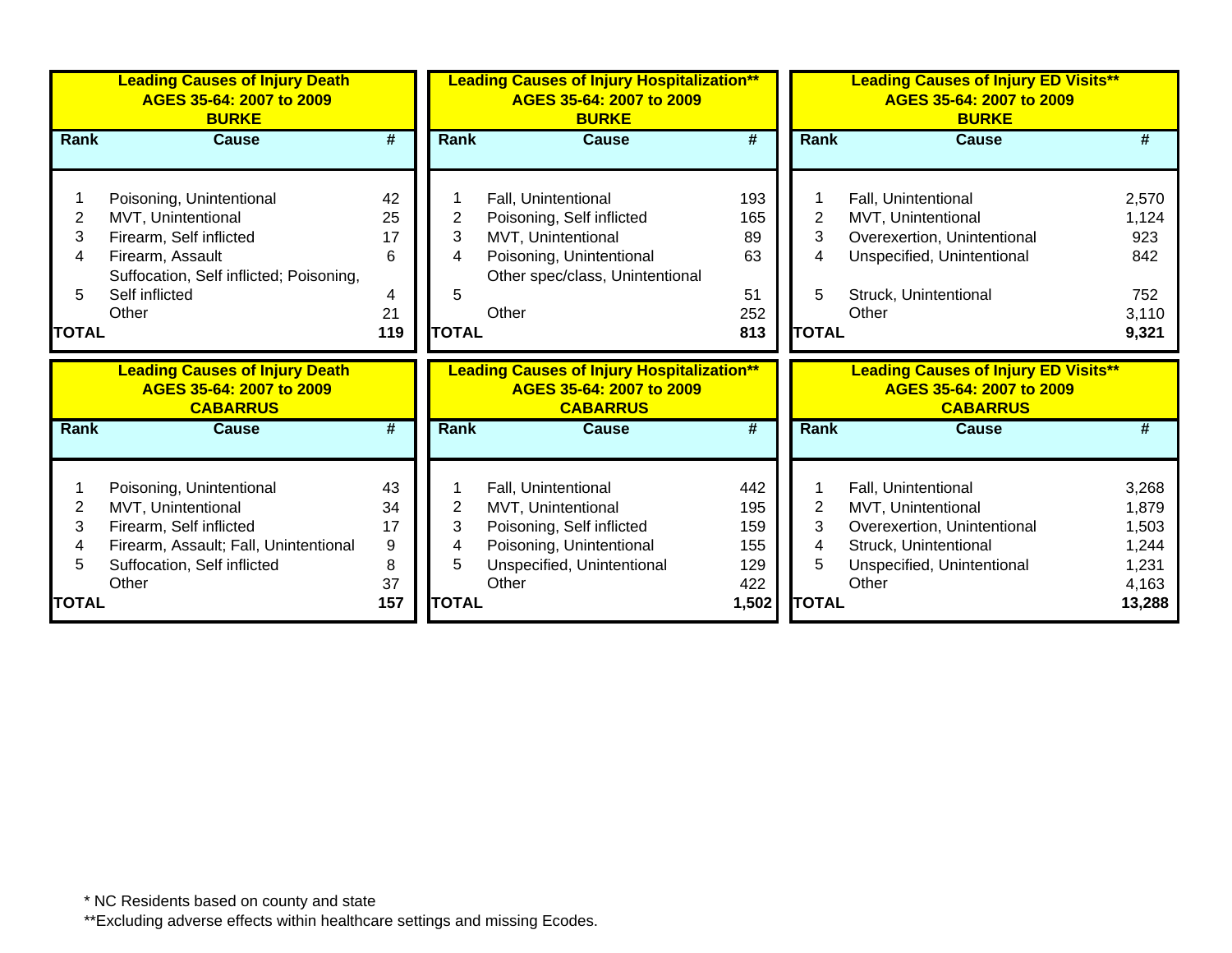|                                               | <b>Leading Causes of Injury Death</b><br>AGES 35-64: 2007 to 2009<br><b>CALDWELL</b>                                                                     |                                       |                                               | <b>Leading Causes of Injury Hospitalization**</b><br>AGES 35-64: 2007 to 2009<br><b>CALDWELL</b>                                                                                                                                                          |                                            |                                               | <b>Leading Causes of Injury ED Visits**</b><br>AGES 35-64: 2007 to 2009<br><b>CALDWELL</b>                                              |                                                       |
|-----------------------------------------------|----------------------------------------------------------------------------------------------------------------------------------------------------------|---------------------------------------|-----------------------------------------------|-----------------------------------------------------------------------------------------------------------------------------------------------------------------------------------------------------------------------------------------------------------|--------------------------------------------|-----------------------------------------------|-----------------------------------------------------------------------------------------------------------------------------------------|-------------------------------------------------------|
| Rank                                          | <b>Cause</b>                                                                                                                                             | #                                     | <b>Rank</b>                                   | <b>Cause</b>                                                                                                                                                                                                                                              | $\overline{\boldsymbol{t}}$                | <b>Rank</b>                                   | <b>Cause</b>                                                                                                                            | #                                                     |
| $\overline{2}$<br>3<br>4<br>5<br><b>TOTAL</b> | Poisoning, Unintentional<br>MVT, Unintentional<br>Firearm, Self inflicted<br>Poisoning, Self inflicted<br>Firearm, Assault; Fall, Unintentional<br>Other | 25<br>19<br>10<br>7<br>5<br>22<br>93  | $\overline{2}$<br>3<br>4<br>5<br><b>TOTAL</b> | Fall, Unintentional<br>Poisoning, Self inflicted<br>MVT, Unintentional<br>Poisoning, Unintentional<br>Unspecified, Unintentional<br>Other                                                                                                                 | 207<br>116<br>89<br>52<br>43<br>202<br>709 | $\overline{2}$<br>3<br>4<br>5<br><b>TOTAL</b> | Fall, Unintentional<br>MVT, Unintentional<br>Overexertion, Unintentional<br>Struck, Unintentional<br>Cut/pierce, Unintentional<br>Other | 2,229<br>1,048<br>735<br>649<br>566<br>2,393<br>7,620 |
|                                               | <b>Leading Causes of Injury Death</b><br>AGES 35-64: 2007 to 2009<br><b>CAMDEN</b>                                                                       |                                       |                                               | <b>Leading Causes of Injury Hospitalization**</b><br>AGES 35-64: 2007 to 2009<br><b>CAMDEN</b>                                                                                                                                                            |                                            |                                               | <b>Leading Causes of Injury ED Visits**</b><br>AGES 35-64: 2007 to 2009<br><b>CAMDEN</b>                                                |                                                       |
| Rank                                          | <b>Cause</b>                                                                                                                                             | $\overline{\boldsymbol{r}}$           | <b>Rank</b>                                   | <b>Cause</b>                                                                                                                                                                                                                                              | $\overline{\boldsymbol{t}}$                | <b>Rank</b>                                   | <b>Cause</b>                                                                                                                            |                                                       |
| $\overline{2}$<br>3<br>4                      | Poisoning, Unintentional<br>Poisoning, Self inflicted; MVT,<br>Unspecified, Unintentional; Firearm,                                                      | 4<br>$\overline{2}$<br>$\overline{1}$ | $\overline{c}$<br>3                           | Fall, Unintentional<br>Struck, Unintentional<br>Poisoning, Unintentional;<br>Unspecified, Unintentional; Struck,<br>Assault; Poisoning, Undetermined;<br>Pedal cyclist, other, Unintentional;<br>Cut/pierce, Unintentional;<br>Cut/pierce, Self inflicted | 8<br>3<br>$\overline{2}$                   | $\overline{2}$<br>3                           | MVT, Unintentional<br>Fall, Unintentional<br>Unspecified, Unintentional;<br>Struck, Unintentional                                       | 38<br>22<br>11<br>9                                   |
| 5<br><b>TOTAL</b>                             | Other                                                                                                                                                    | 0<br>12                               | 5<br><b>TOTAL</b>                             | Other                                                                                                                                                                                                                                                     | 0<br>23                                    | 5<br><b>TOTAL</b>                             | Overexertion, Unintentional<br>Other                                                                                                    | 8<br>28<br>127                                        |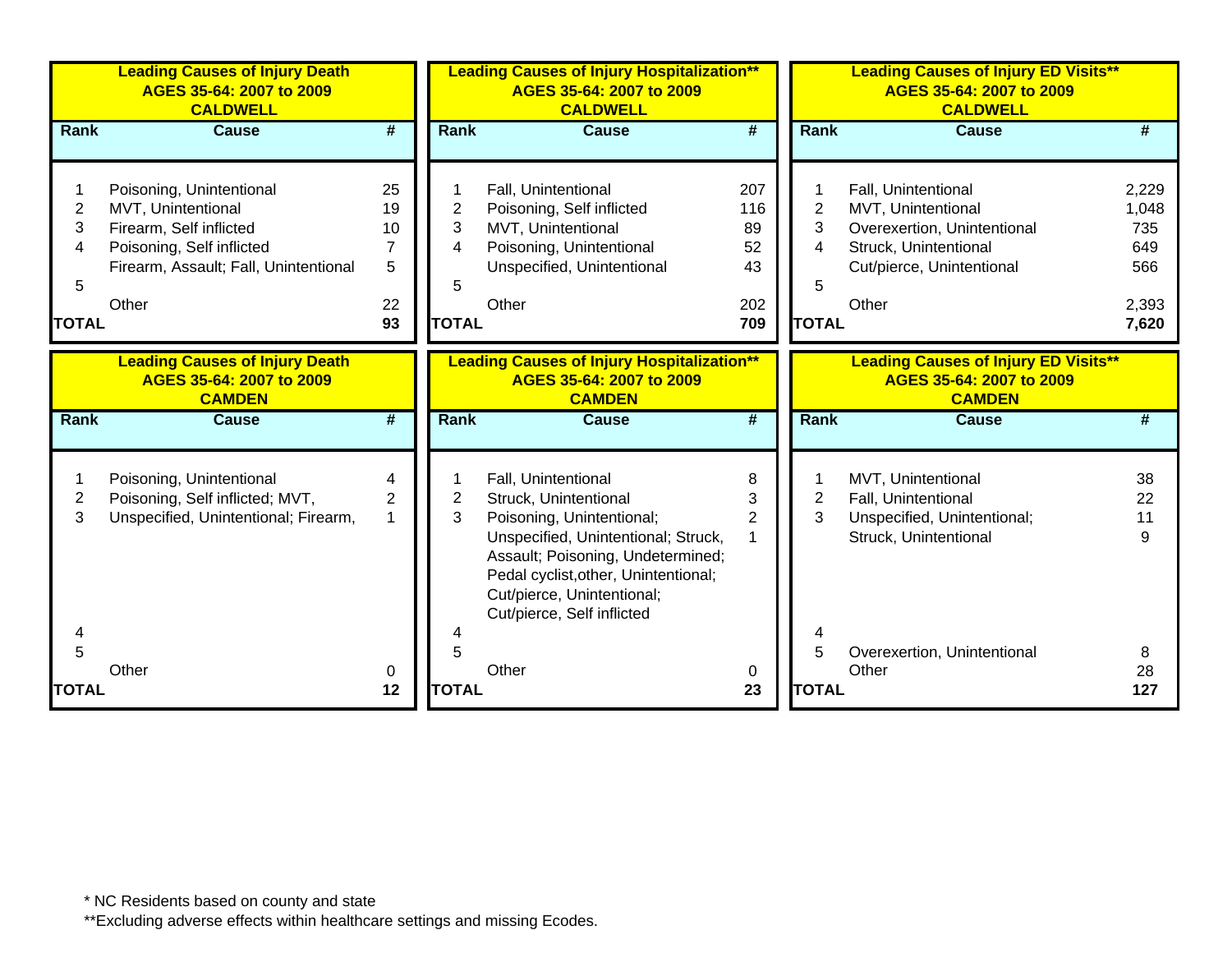|                                  | <b>Leading Causes of Injury Death</b><br>AGES 35-64: 2007 to 2009<br><b>CARTERET</b>                                                                              |                                      |                                  | <b>Leading Causes of Injury Hospitalization**</b><br>AGES 35-64: 2007 to 2009<br><b>CARTERET</b>                                          |                                           |                                  | <b>Leading Causes of Injury ED Visits**</b><br>AGES 35-64: 2007 to 2009<br><b>CARTERET</b>                                               |                                                       |
|----------------------------------|-------------------------------------------------------------------------------------------------------------------------------------------------------------------|--------------------------------------|----------------------------------|-------------------------------------------------------------------------------------------------------------------------------------------|-------------------------------------------|----------------------------------|------------------------------------------------------------------------------------------------------------------------------------------|-------------------------------------------------------|
| <b>Rank</b>                      | <b>Cause</b>                                                                                                                                                      | #                                    | <b>Rank</b>                      | <b>Cause</b>                                                                                                                              | #                                         | Rank                             | <b>Cause</b>                                                                                                                             | #                                                     |
| 2<br>3<br>4<br>5<br><b>TOTAL</b> | Poisoning, Unintentional<br>MVT, Unintentional<br>Firearm, Self inflicted<br>Poisoning, Self inflicted; Drowning,<br>Suffocation, Self inflicted<br>Other         | 30<br>19<br>10<br>5<br>4<br>13<br>86 | 2<br>3<br>4<br>5<br><b>TOTAL</b> | Fall, Unintentional<br>Poisoning, Self inflicted<br>MVT, Unintentional<br>Poisoning, Unintentional<br>Unspecified, Unintentional<br>Other | 158<br>85<br>67<br>53<br>49<br>215<br>627 | 2<br>3<br>4<br>5<br><b>TOTAL</b> | Fall, Unintentional<br>Overexertion, Unintentional<br>MVT, Unintentional<br>Struck, Unintentional<br>Unspecified, Unintentional<br>Other | 1,946<br>1,128<br>690<br>617<br>580<br>2,350<br>7,311 |
|                                  | <b>Leading Causes of Injury Death</b><br>AGES 35-64: 2007 to 2009<br><b>CASWELL</b>                                                                               |                                      |                                  | <b>Leading Causes of Injury Hospitalization**</b><br>AGES 35-64: 2007 to 2009<br><b>CASWELL</b>                                           |                                           |                                  | <b>Leading Causes of Injury ED Visits**</b><br>AGES 35-64: 2007 to 2009<br><b>CASWELL</b>                                                |                                                       |
| <b>Rank</b>                      | <b>Cause</b>                                                                                                                                                      | #                                    | <b>Rank</b>                      | <b>Cause</b>                                                                                                                              | #                                         | Rank                             | <b>Cause</b>                                                                                                                             | #                                                     |
| 2<br>3<br>4<br>5                 | MVT, Unintentional<br>Poisoning, Unintentional<br>Firearm, Self inflicted<br>Firearm, Assault<br>Other land transport, Unintentional;<br>Fire/Burn, Unintentional | 9<br>6<br>4<br>3<br>$\overline{2}$   | 2<br>3<br>4<br>5                 | MVT, Unintentional<br>Fall, Unintentional<br>Other spec/class, Unintentional<br>Unspecified, Unintentional<br>Fire/Burn, Unintentional    | 28<br>18<br>17<br>9<br>$\overline{7}$     | $\overline{2}$<br>3<br>4<br>5    | Fall, Unintentional<br>Overexertion, Unintentional<br>MVT, Unintentional<br>Unspecified, Unintentional<br>Cut/pierce, Unintentional      | 186<br>143<br>141<br>102<br>89                        |
| TOTAL                            | Other                                                                                                                                                             | 3<br>29                              | <b>TOTAL</b>                     | Other                                                                                                                                     | 33<br>112                                 | <b>TOTAL</b>                     | Other                                                                                                                                    | 359<br>1,020                                          |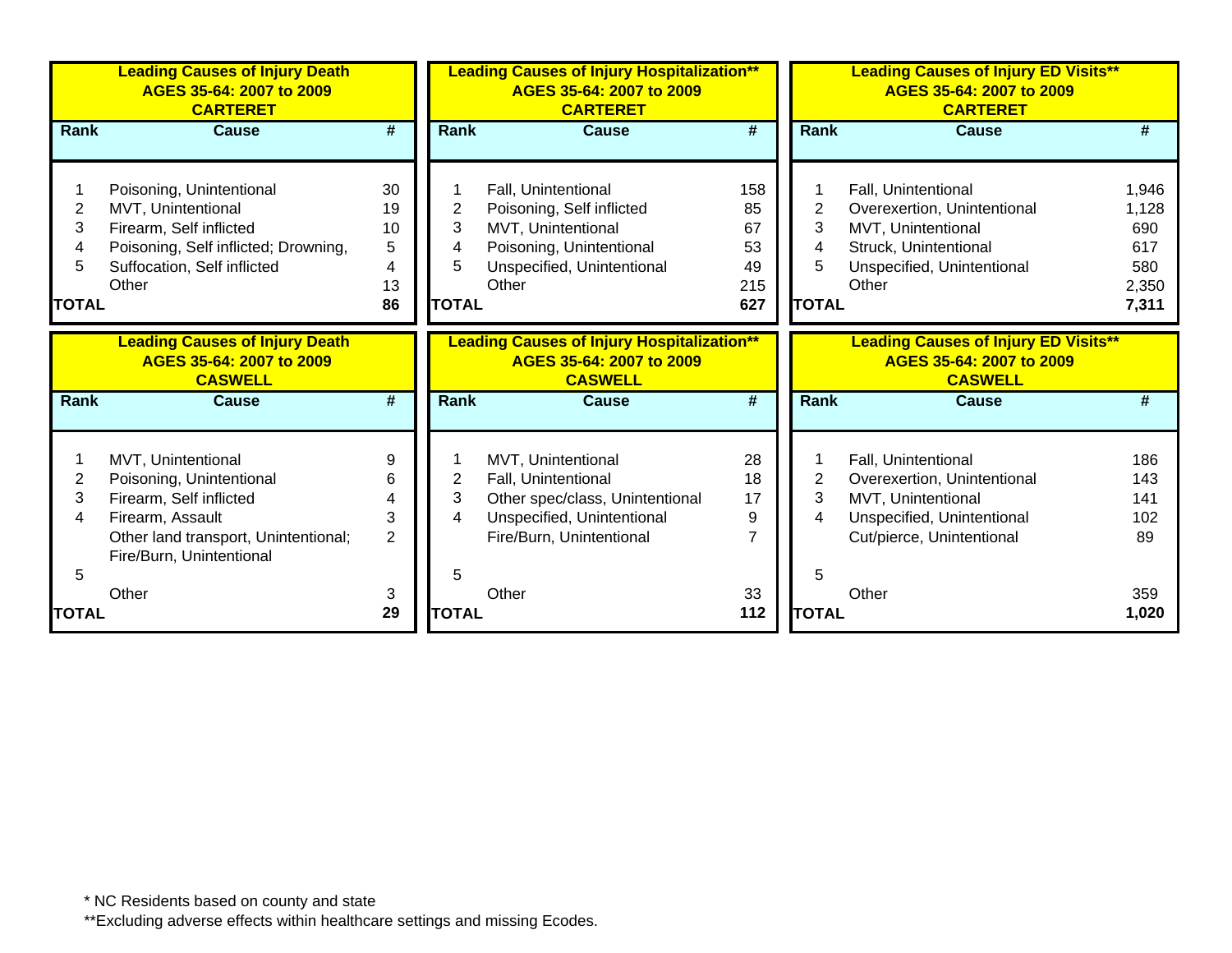|              | <b>Leading Causes of Injury Death</b><br>AGES 35-64: 2007 to 2009<br><b>CATAWBA</b> |                             |                | <b>Leading Causes of Injury Hospitalization**</b><br>AGES 35-64: 2007 to 2009<br><b>CATAWBA</b> |            |                | <b>Leading Causes of Injury ED Visits**</b><br>AGES 35-64: 2007 to 2009<br><b>CATAWBA</b> |              |
|--------------|-------------------------------------------------------------------------------------|-----------------------------|----------------|-------------------------------------------------------------------------------------------------|------------|----------------|-------------------------------------------------------------------------------------------|--------------|
| Rank         | <b>Cause</b>                                                                        | #                           | Rank           | <b>Cause</b>                                                                                    | #          | Rank           | <b>Cause</b>                                                                              | #            |
|              |                                                                                     |                             |                |                                                                                                 |            |                |                                                                                           |              |
|              | Poisoning, Unintentional                                                            | 49                          |                | Fall, Unintentional                                                                             | 249        |                | Fall, Unintentional                                                                       | 4,202        |
| 2            | MVT, Unintentional                                                                  | 39                          | 2              | Poisoning, Self inflicted                                                                       | 241        | $\overline{2}$ | MVT, Unintentional                                                                        | 2,239        |
| 3            | Firearm, Self inflicted                                                             | 27                          | 3              | MVT, Unintentional                                                                              | 151        | 3              | Overexertion, Unintentional                                                               | 1,931        |
| 4            | Firearm, Assault                                                                    | 13                          | 4              | Other spec/class, Unintentional                                                                 | 87         | 4              | Unspecified, Unintentional                                                                | 1,525        |
| 5.           | Poisoning, Self inflicted                                                           | 11                          | 5              | Poisoning, Unintentional                                                                        | 84         | 5              | Struck, Unintentional                                                                     | 1,356        |
|              | Other                                                                               | 46                          |                | Other                                                                                           | 340        |                | Other                                                                                     | 4,625        |
| <b>TOTAL</b> |                                                                                     | 185                         | <b>TOTAL</b>   |                                                                                                 | 1,152      | <b>TOTAL</b>   |                                                                                           | 15,878       |
|              |                                                                                     |                             |                |                                                                                                 |            |                |                                                                                           |              |
|              | <b>Leading Causes of Injury Death</b><br>AGES 35-64: 2007 to 2009<br><b>CHATHAM</b> |                             |                | <b>Leading Causes of Injury Hospitalization**</b><br>AGES 35-64: 2007 to 2009<br><b>CHATHAM</b> |            |                | <b>Leading Causes of Injury ED Visits**</b><br>AGES 35-64: 2007 to 2009<br><b>CHATHAM</b> |              |
| Rank         | <b>Cause</b>                                                                        | $\overline{\boldsymbol{t}}$ | <b>Rank</b>    | <b>Cause</b>                                                                                    | #          | Rank           | <b>Cause</b>                                                                              | #            |
|              |                                                                                     |                             |                |                                                                                                 |            |                |                                                                                           |              |
|              | MVT, Unintentional                                                                  | 14                          |                | Fall, Unintentional                                                                             | 78         |                | Fall, Unintentional                                                                       | 586          |
| 2            | Firearm, Self inflicted; Firearm,                                                   |                             | $\overline{2}$ | MVT, Unintentional                                                                              | 73         | $\overline{2}$ | MVT, Unintentional                                                                        | 303          |
| 3            | Poisoning, Unintentional                                                            | 4                           | 3              | Other spec/class, Unintentional                                                                 | 38         | 3              | Cut/pierce, Unintentional                                                                 | 299          |
| 4            | Fall, Unintentional                                                                 | 2                           | 4              | Poisoning, Self inflicted                                                                       | 31         | 4              | Overexertion, Unintentional                                                               | 286          |
| 5            | Unspecified, Unintentional;                                                         |                             | 5              | Poisoning, Unintentional                                                                        | 30         | 5              | Struck, Unintentional                                                                     | 210          |
| <b>TOTAL</b> | Other                                                                               | 0<br>43                     | <b>TOTAL</b>   | Other                                                                                           | 126<br>376 | <b>TOTAL</b>   | Other                                                                                     | 853<br>2,537 |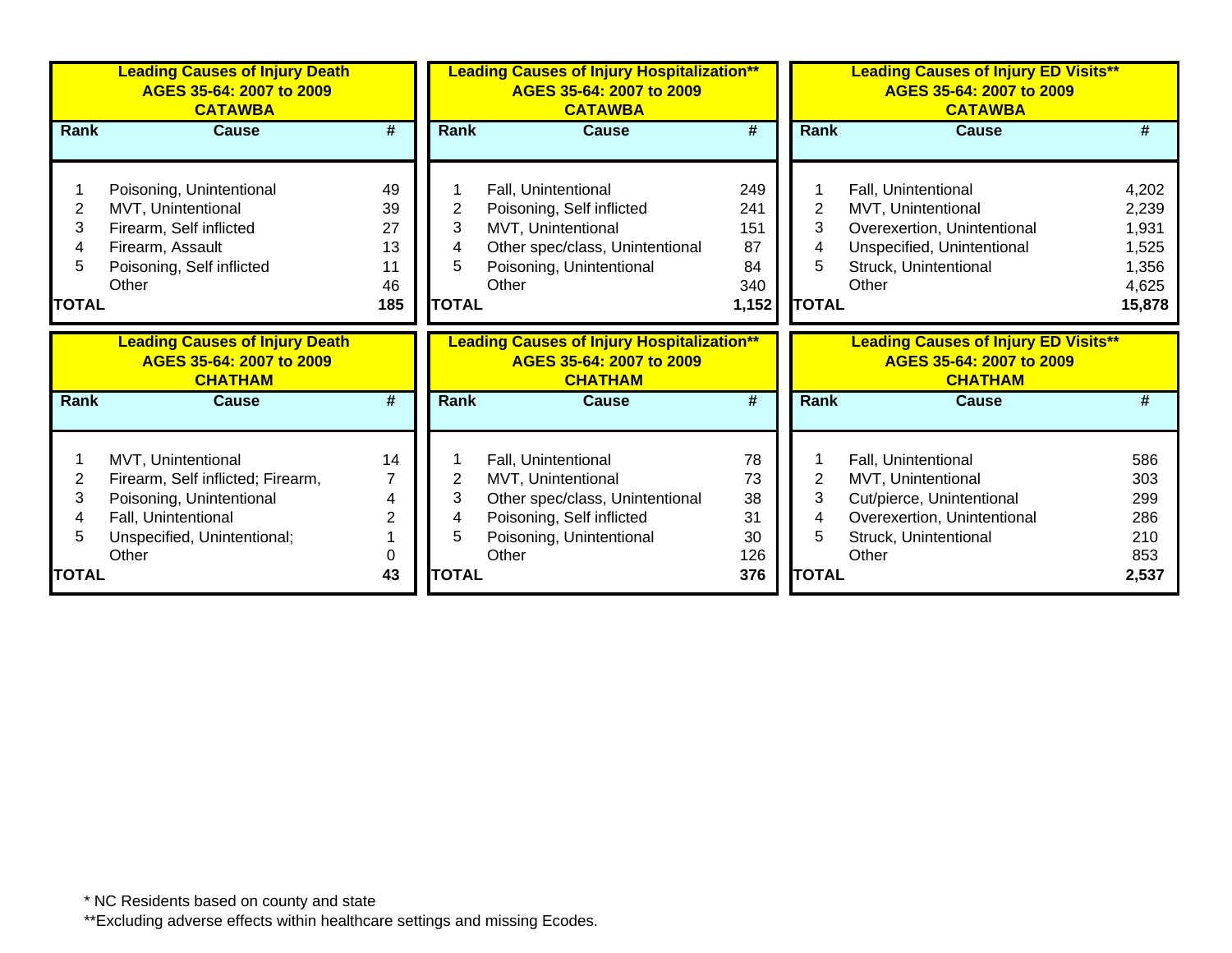|                | <b>Leading Causes of Injury Death</b><br>AGES 35-64: 2007 to 2009<br><b>CHEROKEE</b>                                                         |                             |              | <b>Leading Causes of Injury Hospitalization**</b><br>AGES 35-64: 2007 to 2009<br><b>CHEROKEE</b> |                             |                | <b>Leading Causes of Injury ED Visits**</b><br>AGES 35-64: 2007 to 2009<br><b>CHEROKEE</b> |       |
|----------------|----------------------------------------------------------------------------------------------------------------------------------------------|-----------------------------|--------------|--------------------------------------------------------------------------------------------------|-----------------------------|----------------|--------------------------------------------------------------------------------------------|-------|
| <b>Rank</b>    | <b>Cause</b>                                                                                                                                 | #                           | Rank         | <b>Cause</b>                                                                                     | #                           | Rank           | <b>Cause</b>                                                                               | #     |
|                |                                                                                                                                              |                             |              |                                                                                                  |                             |                |                                                                                            |       |
|                | Poisoning, Unintentional                                                                                                                     | 9                           |              | Fall, Unintentional                                                                              | 62                          |                | Fall, Unintentional                                                                        | 321   |
| $\overline{2}$ | Poisoning, Self inflicted                                                                                                                    | 5                           | 2            | Poisoning, Unintentional                                                                         | 48                          | $\overline{2}$ | MVT, Unintentional                                                                         | 167   |
| 3              | Suffocation, Self inflicted; MVT,                                                                                                            | 3                           | 3            | Poisoning, Self inflicted                                                                        | 40                          | 3              | Unspecified, Unintentional                                                                 | 81    |
| 4              | Firearm, Self inflicted                                                                                                                      | $\overline{2}$              | 4            | Unspecified, Unintentional                                                                       | 15                          | 4              | Struck, Unintentional                                                                      | 66    |
|                | Unspecified, Assault; Suffocation,<br>Assault; Other spec/NEC, Self<br>inflicted; Firearm, Unintentional;<br>Fire/Burn, Unintentional; Fall, |                             |              | Natural/Environ, Unintentional;<br>MVT, Unintentional                                            | 10                          |                | Overexertion, Unintentional                                                                | 46    |
| 5              | Unintentional                                                                                                                                |                             | 5            |                                                                                                  |                             | 5              |                                                                                            |       |
|                | Other                                                                                                                                        | 0                           |              | Other                                                                                            | 37                          |                | Other                                                                                      | 328   |
| <b>TOTAL</b>   |                                                                                                                                              | 28                          | <b>TOTAL</b> |                                                                                                  | 222                         | <b>TOTAL</b>   |                                                                                            | 1,009 |
|                | <b>Leading Causes of Injury Death</b><br>AGES 35-64: 2007 to 2009<br><b>CHOWAN</b>                                                           |                             |              | <b>Leading Causes of Injury Hospitalization**</b><br>AGES 35-64: 2007 to 2009<br><b>CHOWAN</b>   |                             |                | <b>Leading Causes of Injury ED Visits**</b><br>AGES 35-64: 2007 to 2009<br><b>CHOWAN</b>   |       |
| <b>Rank</b>    | <b>Cause</b>                                                                                                                                 | $\overline{\boldsymbol{t}}$ | <b>Rank</b>  | <b>Cause</b>                                                                                     | $\overline{\boldsymbol{t}}$ | <b>Rank</b>    | <b>Cause</b>                                                                               | #     |
|                | MVT, Unintentional                                                                                                                           | 3                           |              | Fall, Unintentional                                                                              | 31                          |                | Fall, Unintentional                                                                        | 241   |
| 2              | Firearm, Assault                                                                                                                             | $\overline{2}$              | 2            | Poisoning, Unintentional                                                                         | 9                           | 2              | Unspecified, Unintentional                                                                 | 167   |
| 3              | Poisoning, Unintentional; Poisoning,                                                                                                         |                             | 3            | MVT, Unintentional                                                                               | 8                           | 3              | MVT, Unintentional                                                                         | 139   |
| 4              |                                                                                                                                              |                             | 4            | Poisoning, Self inflicted                                                                        |                             | 4              | Overexertion, Unintentional                                                                | 116   |
| 5              |                                                                                                                                              |                             | 5            | Unspecified, Unintentional                                                                       | 4                           | 5              | Struck, Unintentional                                                                      | 109   |
|                | Other                                                                                                                                        | 0                           |              | Other                                                                                            | 22                          |                | Other                                                                                      | 330   |
| <b>TOTAL</b>   |                                                                                                                                              | 10                          | <b>TOTAL</b> |                                                                                                  | 81                          | <b>TOTAL</b>   |                                                                                            | 1,102 |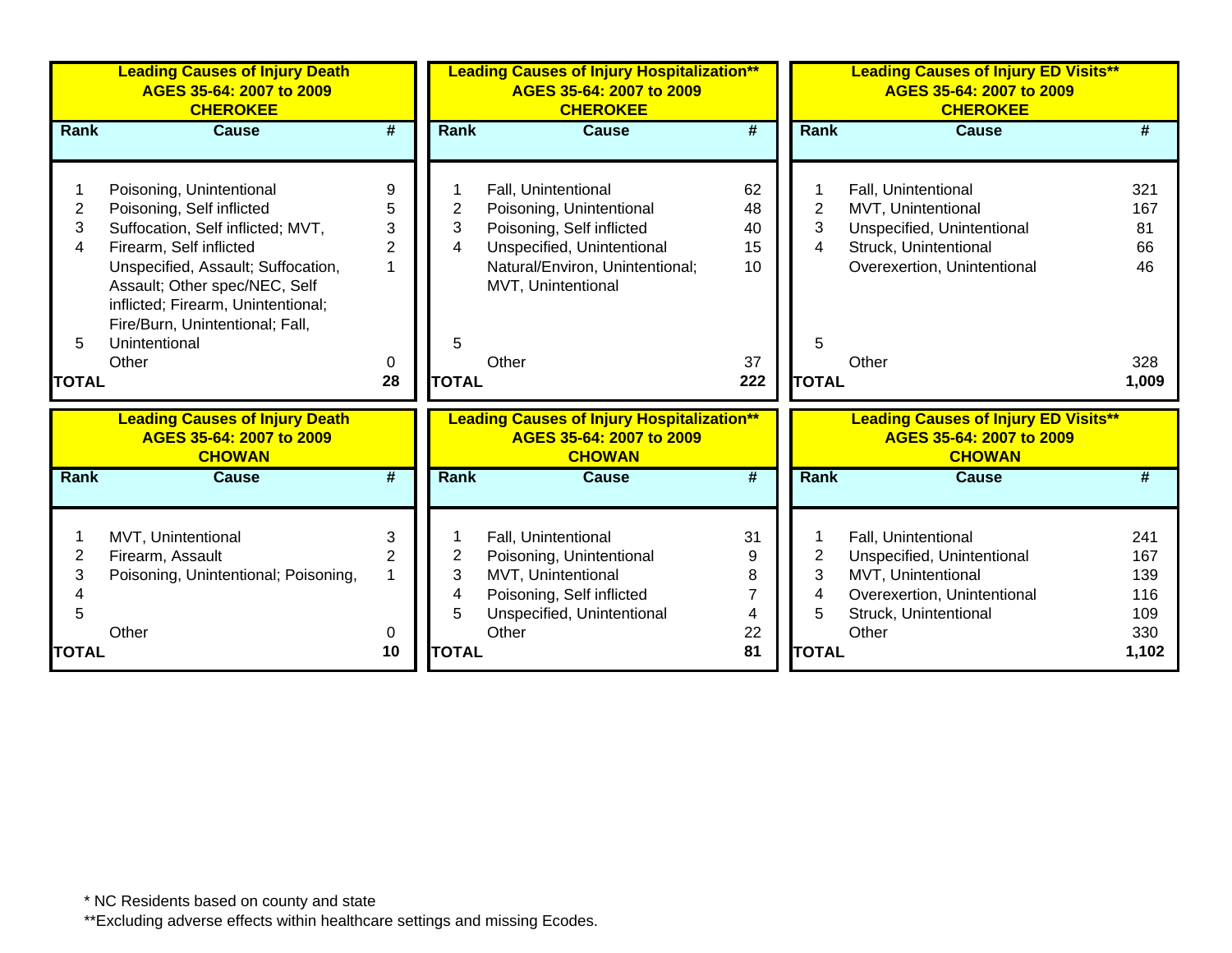|                                                             | <b>Leading Causes of Injury Death</b><br>AGES 35-64: 2007 to 2009<br><b>CLAY</b>                                                       |                                                    |                                                                          | <b>Leading Causes of Injury Hospitalization**</b><br>AGES 35-64: 2007 to 2009<br><b>CLAY</b>                                                           |                                                 |                                                                 | <b>Leading Causes of Injury ED Visits**</b><br>AGES 35-64: 2007 to 2009<br><b>CLAY</b>                                                      |                                                          |
|-------------------------------------------------------------|----------------------------------------------------------------------------------------------------------------------------------------|----------------------------------------------------|--------------------------------------------------------------------------|--------------------------------------------------------------------------------------------------------------------------------------------------------|-------------------------------------------------|-----------------------------------------------------------------|---------------------------------------------------------------------------------------------------------------------------------------------|----------------------------------------------------------|
| <b>Rank</b>                                                 | <b>Cause</b>                                                                                                                           | #                                                  | Rank                                                                     | <b>Cause</b>                                                                                                                                           | $\overline{\#}$                                 | Rank                                                            | <b>Cause</b>                                                                                                                                | #                                                        |
| 1<br>$\overline{\mathbf{c}}$<br>3<br>4<br>5<br><b>TOTAL</b> | Poisoning, Unintentional<br>MVT, Unintentional<br>Poisoning, Self inflicted; Firearm,<br>Unspecified, Unintentional;<br>Other          | 5<br>4<br>$\overline{2}$<br>$\mathbf 1$<br>0<br>20 | 1<br>2<br>3<br>4<br>5<br><b>TOTAL</b>                                    | Fall, Unintentional<br>Unspecified, Unintentional<br>MVT, Unintentional<br>Poisoning, Self inflicted; Other<br>Natural/Environ, Unintentional<br>Other | 18<br>8<br>$\overline{7}$<br>6<br>3<br>12<br>60 | 1<br>$\mathbf 2$<br>3<br>4<br>5<br><b>TOTAL</b>                 | Fall, Unintentional<br>MVT, Unintentional<br>Unspecified, Unintentional<br>Overexertion, Unintentional<br>Fire/Burn, Unintentional<br>Other | 79<br>30<br>19<br>13<br>11<br>72<br>224                  |
|                                                             | <b>Leading Causes of Injury Death</b><br>AGES 35-64: 2007 to 2009<br><b>CLEVELAND</b>                                                  |                                                    |                                                                          | <b>Leading Causes of Injury Hospitalization**</b><br>AGES 35-64: 2007 to 2009<br><b>CLEVELAND</b>                                                      |                                                 |                                                                 | <b>Leading Causes of Injury ED Visits**</b><br>AGES 35-64: 2007 to 2009<br><b>CLEVELAND</b>                                                 |                                                          |
| Rank                                                        | Cause                                                                                                                                  | $\overline{\#}$                                    | Rank                                                                     | <b>Cause</b>                                                                                                                                           | $\overline{\boldsymbol{t}}$                     | Rank                                                            | Cause                                                                                                                                       | $\overline{\#}$                                          |
| 1<br>$\boldsymbol{2}$<br>3<br>4<br>5<br><b>TOTAL</b>        | MVT, Unintentional<br>Poisoning, Unintentional<br>Firearm, Self inflicted<br>Poisoning, Self inflicted<br>Fall, Unintentional<br>Other | 31<br>29<br>22<br>10<br>6<br>28<br>126             | 1<br>$\overline{2}$<br>3<br>4<br>5<br><b>TOTAL</b>                       | Fall, Unintentional<br>MVT, Unintentional<br>Poisoning, Self inflicted<br>Poisoning, Unintentional<br>Other spec/class, Unintentional<br>Other         | 220<br>125<br>90<br>81<br>68<br>251<br>835      | 1<br>$\overline{2}$<br>3<br>4<br>5<br><b>TOTAL</b>              | Fall, Unintentional<br>Overexertion, Unintentional<br>MVT, Unintentional<br>Struck, Unintentional<br>Unspecified, Unintentional<br>Other    | 2,865<br>1,706<br>1,585<br>963<br>843<br>3,857<br>11,819 |
|                                                             | <b>Leading Causes of Injury Death</b><br>AGES 35-64: 2007 to 2009<br><b>COLUMBUS</b>                                                   |                                                    |                                                                          | <b>Leading Causes of Injury Hospitalization**</b><br>AGES 35-64: 2007 to 2009<br><b>COLUMBUS</b>                                                       |                                                 |                                                                 | <b>Leading Causes of Injury ED Visits**</b><br>AGES 35-64: 2007 to 2009<br><b>COLUMBUS</b>                                                  |                                                          |
| <b>Rank</b>                                                 | <b>Cause</b>                                                                                                                           | #                                                  | Rank                                                                     | <b>Cause</b>                                                                                                                                           | #                                               | Rank                                                            | <b>Cause</b>                                                                                                                                | #                                                        |
| 1<br>$\overline{2}$<br>3<br>4<br>5<br><b>TOTAL</b>          | Poisoning, Unintentional<br>MVT, Unintentional<br>Firearm, Self inflicted<br>Firearm, Assault<br>Poisoning, Self inflicted<br>Other    | 23<br>21<br>9<br>8<br>3<br>12<br>76                | 1<br>$\overline{2}$<br>3<br>$\overline{\mathbf{4}}$<br>5<br><b>TOTAL</b> | Fall, Unintentional<br>MVT, Unintentional<br>Unspecified, Unintentional<br>Other spec/class, Unintentional<br>Poisoning, Unintentional<br>Other        | 105<br>78<br>53<br>50<br>47<br>170<br>503       | 1<br>$\overline{2}$<br>3<br>$\overline{4}$<br>5<br><b>TOTAL</b> | Fall, Unintentional<br>MVT, Unintentional<br>Overexertion, Unintentional<br>Struck, Unintentional<br>Unspecified, Unintentional<br>Other    | 1,388<br>1,134<br>668<br>535<br>441<br>1,673<br>5,839    |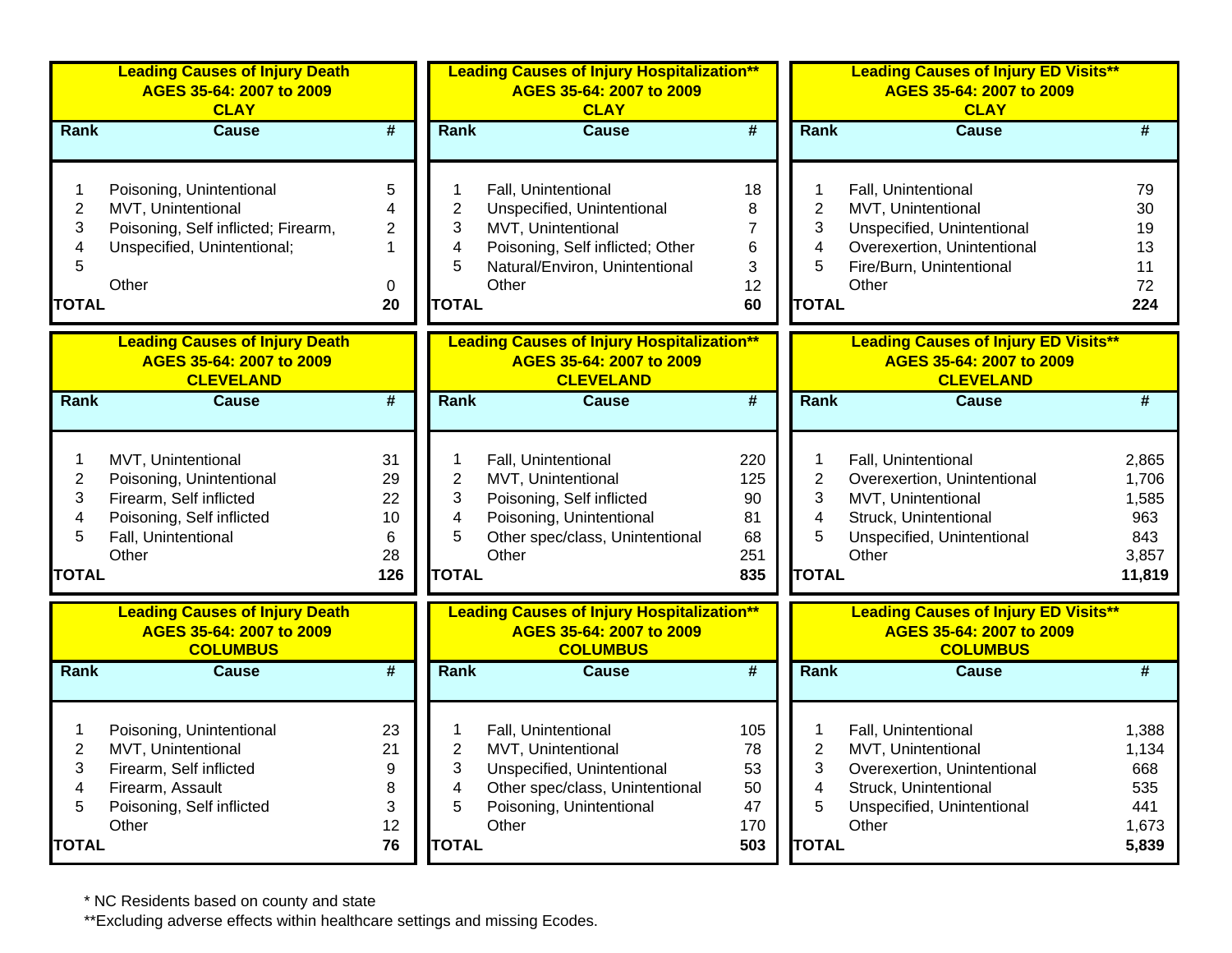|              | <b>Leading Causes of Injury Death</b><br>AGES 35-64: 2007 to 2009<br><b>CRAVEN</b>     |                 |              | <b>Leading Causes of Injury Hospitalization**</b><br>AGES 35-64: 2007 to 2009<br><b>CRAVEN</b>     |                             |              | <b>Leading Causes of Injury ED Visits**</b><br>AGES 35-64: 2007 to 2009<br><b>CRAVEN</b>     |                |
|--------------|----------------------------------------------------------------------------------------|-----------------|--------------|----------------------------------------------------------------------------------------------------|-----------------------------|--------------|----------------------------------------------------------------------------------------------|----------------|
| Rank         | <b>Cause</b>                                                                           | $\overline{\#}$ | <b>Rank</b>  | <b>Cause</b>                                                                                       | $\overline{\boldsymbol{t}}$ | <b>Rank</b>  | <b>Cause</b>                                                                                 | #              |
|              |                                                                                        |                 |              |                                                                                                    |                             |              |                                                                                              |                |
|              | Poisoning, Unintentional                                                               | 22              |              | Fall, Unintentional                                                                                | 273                         |              | Fall, Unintentional                                                                          | 1,753          |
|              | MVT, Unintentional                                                                     | 14              |              | Poisoning, Self inflicted; MVT,                                                                    | 109                         |              | Overexertion, Unintentional                                                                  | 1,495          |
| 2            |                                                                                        |                 | 2            | Unintentional                                                                                      |                             | 2            |                                                                                              |                |
| 3            | Fall, Unintentional                                                                    |                 | 3            | Poisoning, Unintentional                                                                           | 104                         | 3            | MVT, Unintentional                                                                           | 980            |
| 4            | Firearm, Self inflicted; Firearm,                                                      | 5               | 4            | Unspecified, Unintentional                                                                         | 73                          | 4            | Unspecified, Unintentional                                                                   | 912            |
| 5            | Drowning, Unintentional                                                                | 4               | 5            | Other spec/class, Unintentional                                                                    | 58                          | 5            | Struck, Unintentional                                                                        | 819            |
|              | Other                                                                                  | 19              |              | Other                                                                                              | 231                         |              | Other                                                                                        | 2,668          |
| <b>TOTAL</b> |                                                                                        | 76              | <b>TOTAL</b> |                                                                                                    | 957                         | <b>TOTAL</b> |                                                                                              | 8,627          |
|              |                                                                                        |                 |              |                                                                                                    |                             |              |                                                                                              |                |
|              | <b>Leading Causes of Injury Death</b><br>AGES 35-64: 2007 to 2009<br><b>CUMBERLAND</b> |                 |              | <b>Leading Causes of Injury Hospitalization**</b><br>AGES 35-64: 2007 to 2009<br><b>CUMBERLAND</b> |                             |              | <b>Leading Causes of Injury ED Visits**</b><br>AGES 35-64: 2007 to 2009<br><b>CUMBERLAND</b> |                |
| Rank         | <b>Cause</b>                                                                           | #               | Rank         | <b>Cause</b>                                                                                       | #                           | <b>Rank</b>  | <b>Cause</b>                                                                                 | #              |
|              |                                                                                        |                 |              |                                                                                                    |                             |              |                                                                                              |                |
|              | MVT, Unintentional                                                                     | 57              |              | Fall, Unintentional                                                                                | 417                         |              | MVT, Unintentional                                                                           | 3,251          |
| 2            | Poisoning, Unintentional                                                               | 44              | 2            | MVT, Unintentional                                                                                 | 324                         | 2            | Fall, Unintentional                                                                          | 3,054          |
| 3<br>4       | Firearm, Self inflicted                                                                | 27<br>19        | 3<br>4       | Poisoning, Self inflicted                                                                          | 265<br>218                  | 3<br>4       | Unspecified, Unintentional                                                                   | 1,761          |
| 5            | Firearm, Assault                                                                       | 15              | 5            | Unspecified, Unintentional                                                                         | 200                         | 5            | Overexertion, Unintentional                                                                  | 1,480          |
|              | Poisoning, Self inflicted<br>Other                                                     | 67              |              | Poisoning, Unintentional<br>Other                                                                  | 785                         |              | Struck, Unintentional<br>Other                                                               | 1,022<br>4,587 |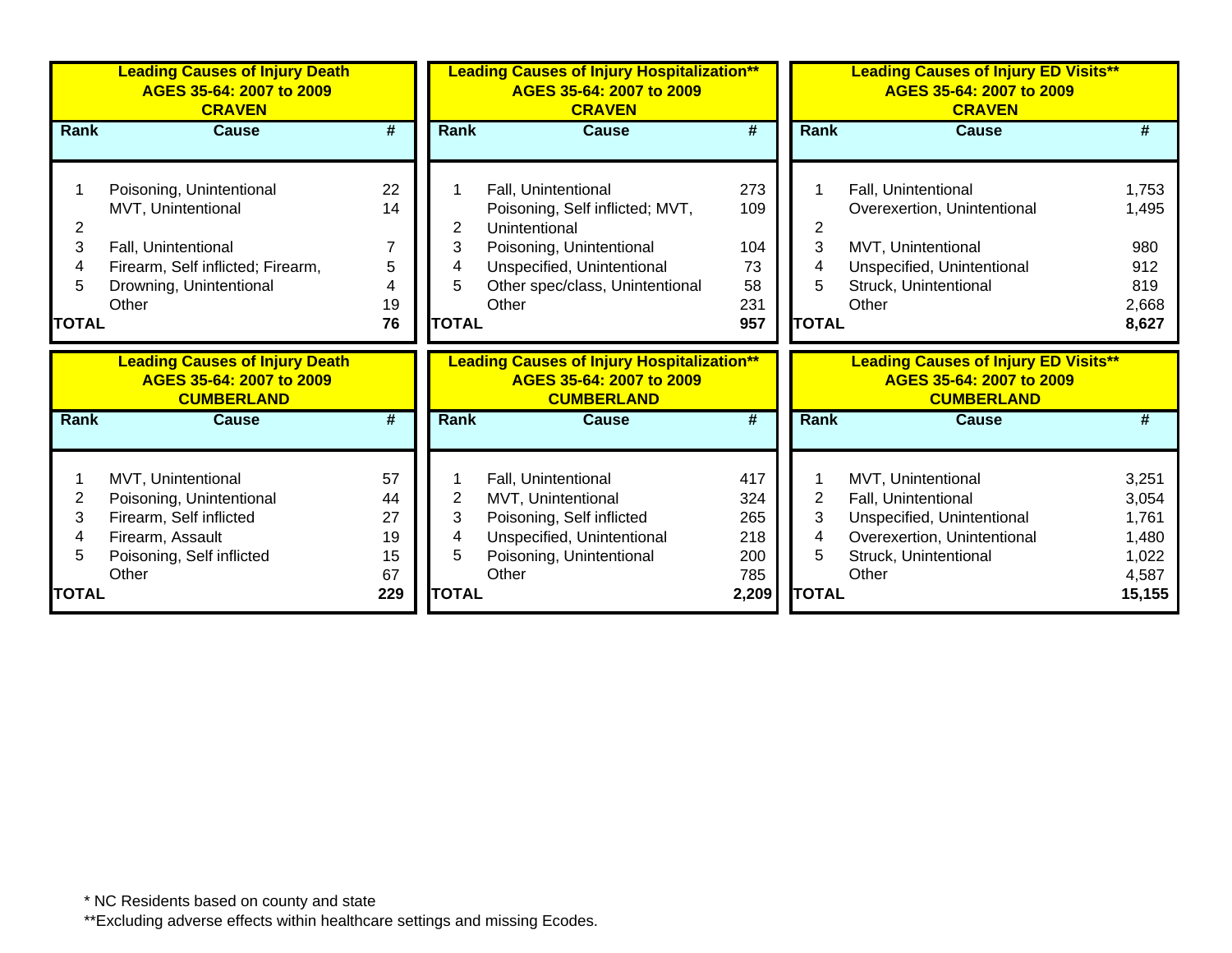|                               | <b>Leading Causes of Injury Death</b><br>AGES 35-64: 2007 to 2009<br><b>CURRITUCK</b>                                                                                                                    |                                                      |                                    | <b>Leading Causes of Injury Hospitalization**</b><br>AGES 35-64: 2007 to 2009<br><b>CURRITUCK</b>                                                                                                                                  |                                                  |                       | <b>Leading Causes of Injury ED Visits**</b><br>AGES 35-64: 2007 to 2009<br><b>CURRITUCK</b>                                                                                                    |                                  |
|-------------------------------|----------------------------------------------------------------------------------------------------------------------------------------------------------------------------------------------------------|------------------------------------------------------|------------------------------------|------------------------------------------------------------------------------------------------------------------------------------------------------------------------------------------------------------------------------------|--------------------------------------------------|-----------------------|------------------------------------------------------------------------------------------------------------------------------------------------------------------------------------------------|----------------------------------|
| Rank                          | <b>Cause</b>                                                                                                                                                                                             | #                                                    | <b>Rank</b>                        | <b>Cause</b>                                                                                                                                                                                                                       | #                                                | <b>Rank</b>           | <b>Cause</b>                                                                                                                                                                                   | #                                |
| $\overline{2}$<br>3<br>4<br>5 | MVT, Unintentional<br>Firearm, Self inflicted<br>Poisoning, Unintentional<br>Poisoning, Self inflicted; Fire/Burn,<br>Poisoning, Undetermined;<br>Machinery, Unintentional; Firearm,<br>Assault<br>Other | 9<br>5<br>3<br>$\overline{2}$<br>$\overline{1}$<br>0 | 1<br>$\overline{2}$<br>3<br>4<br>5 | Fall, Unintentional<br>Poisoning, Self inflicted<br>Poisoning, Unintentional<br>Poisoning, Undetermined; Other<br>Unspecified, Unintentional; Struck,<br>Unintentional; MVT, Unintentional;<br>Cut/pierce, Self inflicted<br>Other | 16<br>4<br>3<br>$\overline{2}$<br>4              | 1<br>2<br>3<br>4<br>5 | Fall, Unintentional<br>MVT, Unintentional<br>Overexertion, Unintentional<br>Unspecified, Unintentional; Struck,<br>Other spec/class, Unintentional;<br>Natural/Environ, Unintentional<br>Other | 99<br>54<br>38<br>28<br>19<br>54 |
| <b>TOTAL</b>                  |                                                                                                                                                                                                          | 24                                                   | <b>TOTAL</b>                       |                                                                                                                                                                                                                                    | 45                                               | <b>TOTAL</b>          |                                                                                                                                                                                                | 367                              |
|                               | <b>Leading Causes of Injury Death</b><br>AGES 35-64: 2007 to 2009<br><b>DARE</b>                                                                                                                         |                                                      |                                    | <b>Leading Causes of Injury Hospitalization**</b><br>AGES 35-64: 2007 to 2009<br><b>DARE</b>                                                                                                                                       |                                                  |                       | <b>Leading Causes of Injury ED Visits**</b><br>AGES 35-64: 2007 to 2009<br><b>DARE</b>                                                                                                         |                                  |
| <b>Rank</b>                   | <b>Cause</b>                                                                                                                                                                                             | #                                                    | <b>Rank</b>                        | <b>Cause</b>                                                                                                                                                                                                                       | #                                                | <b>Rank</b>           | Cause                                                                                                                                                                                          | #                                |
| 2<br>3<br>4<br>5              | Poisoning, Unintentional; Firearm,<br>MVT, Unintentional<br>Poisoning, Self inflicted; Fall,<br>Suffocation, Self inflicted; Firearm,                                                                    | 11<br>5<br>3<br>$\overline{1}$                       | 2<br>3<br>4<br>5                   | Fall, Unintentional<br>Poisoning, Self inflicted<br>MVT, Unintentional<br>Unspecified, Unintentional;<br>Struck, Unintentional; Struck,<br>Assault; Overexertion,<br>Unintentional; Other<br>spec/notclass, Unintentional;         | 28<br>$\overline{7}$<br>4<br>3<br>$\overline{2}$ | 2<br>3<br>4<br>5      | Fall, Unintentional<br>Overexertion, Unintentional<br>Cut/pierce, Unintentional<br>Struck, Unintentional; MVT,<br>Unspecified, Unintentional                                                   | 516<br>217<br>208<br>167<br>114  |
| <b>TOTAL</b>                  | Other                                                                                                                                                                                                    | 0<br>37                                              | <b>TOTAL</b>                       | Natural/Environ, Unintentional<br>Other                                                                                                                                                                                            | 7<br>65                                          | <b>TOTAL</b>          | Other                                                                                                                                                                                          | 517<br>1,906                     |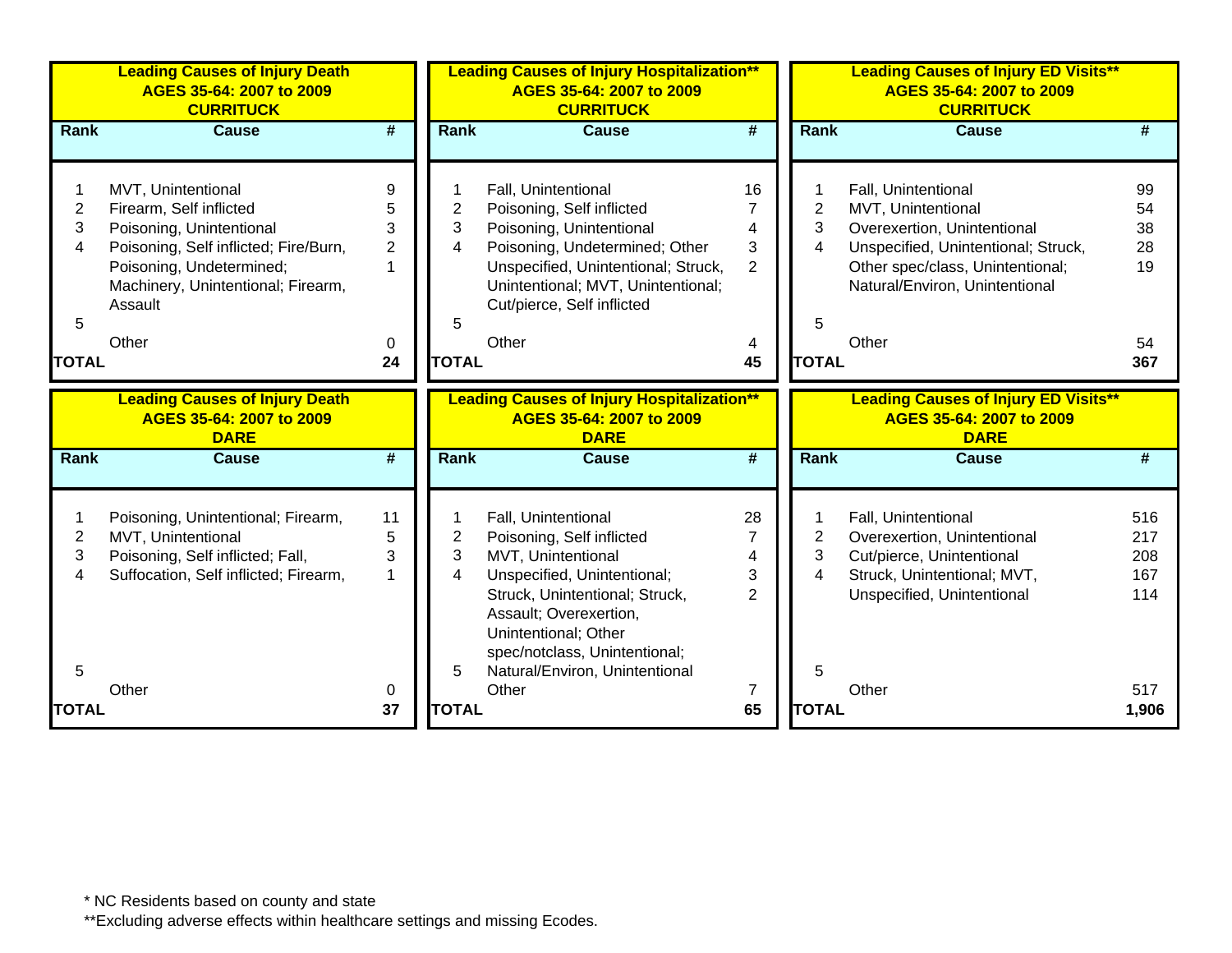|              | <b>Leading Causes of Injury Death</b><br>AGES 35-64: 2007 to 2009<br><b>DAVIDSON</b> |                |                | <b>Leading Causes of Injury Hospitalization**</b><br>AGES 35-64: 2007 to 2009<br><b>DAVIDSON</b> |                             |                | <b>Leading Causes of Injury ED Visits**</b><br>AGES 35-64: 2007 to 2009<br><b>DAVIDSON</b> |              |  |
|--------------|--------------------------------------------------------------------------------------|----------------|----------------|--------------------------------------------------------------------------------------------------|-----------------------------|----------------|--------------------------------------------------------------------------------------------|--------------|--|
| Rank         | <b>Cause</b>                                                                         | #              | Rank           | <b>Cause</b>                                                                                     | #                           | Rank           | <b>Cause</b>                                                                               | #            |  |
|              |                                                                                      |                |                |                                                                                                  |                             |                |                                                                                            |              |  |
|              | MVT, Unintentional                                                                   | 43             |                | Fall, Unintentional                                                                              | 236                         |                | Fall, Unintentional                                                                        | 3,608        |  |
| 2            | Poisoning, Unintentional                                                             | 35             | $\overline{2}$ | MVT, Unintentional                                                                               | 153                         | $\overline{2}$ | Overexertion, Unintentional                                                                | 1,995        |  |
| 3            | Firearm, Self inflicted                                                              | 20             | 3              | Poisoning, Self inflicted                                                                        | 121                         | 3              | MVT, Unintentional                                                                         | 1,539        |  |
| 4            | Poisoning, Self inflicted                                                            | 8              | 4              | Unspecified, Unintentional                                                                       | 95                          | 4              | Unspecified, Unintentional                                                                 | 1,253        |  |
| 5            | Suffocation, Self inflicted                                                          |                | 5              | Poisoning, Unintentional                                                                         | 89                          | 5              | Struck, Unintentional                                                                      | 1,235        |  |
|              | Other                                                                                | 36             |                | Other                                                                                            | 342                         |                | Other                                                                                      | 4,370        |  |
| <b>TOTAL</b> |                                                                                      | 149            | <b>TOTAL</b>   |                                                                                                  | 1,036                       | <b>TOTAL</b>   |                                                                                            | 14,000       |  |
|              |                                                                                      |                |                |                                                                                                  |                             |                |                                                                                            |              |  |
|              | <b>Leading Causes of Injury Death</b><br>AGES 35-64: 2007 to 2009<br><b>DAVIE</b>    |                |                | <b>Leading Causes of Injury Hospitalization**</b><br>AGES 35-64: 2007 to 2009<br><b>DAVIE</b>    |                             |                | <b>Leading Causes of Injury ED Visits**</b><br>AGES 35-64: 2007 to 2009<br><b>DAVIE</b>    |              |  |
| Rank         | <b>Cause</b>                                                                         | #              | <b>Rank</b>    | <b>Cause</b>                                                                                     | $\overline{\boldsymbol{H}}$ | Rank           | <b>Cause</b>                                                                               | #            |  |
|              |                                                                                      |                |                |                                                                                                  |                             |                |                                                                                            |              |  |
|              | MVT, Unintentional                                                                   | 10             |                | Fall, Unintentional                                                                              | 74                          |                | Fall, Unintentional                                                                        | 507          |  |
| 2            | Poisoning, Unintentional; Firearm,                                                   | 9              | $\overline{2}$ | MVT, Unintentional                                                                               | 41                          | $\overline{2}$ | MVT, Unintentional                                                                         | 304          |  |
| 3            | Suffocation, Self inflicted; Poisoning,                                              | $\overline{2}$ | 3              | Poisoning, Self inflicted                                                                        | 28                          | 3              | Overexertion, Unintentional                                                                | 191          |  |
|              | Suffocation, Unintentional;                                                          |                | 4              | Poisoning, Unintentional                                                                         | 26                          | 4              | Unspecified, Unintentional                                                                 | 182          |  |
| 5            |                                                                                      |                | 5              | Unspecified, Unintentional                                                                       | 23                          | 5              | Struck, Unintentional                                                                      | 153          |  |
| <b>TOTAL</b> | Other                                                                                | 0<br>39        | <b>TOTAL</b>   | Other                                                                                            | 91<br>283                   | <b>TOTAL</b>   | Other                                                                                      | 502<br>1,839 |  |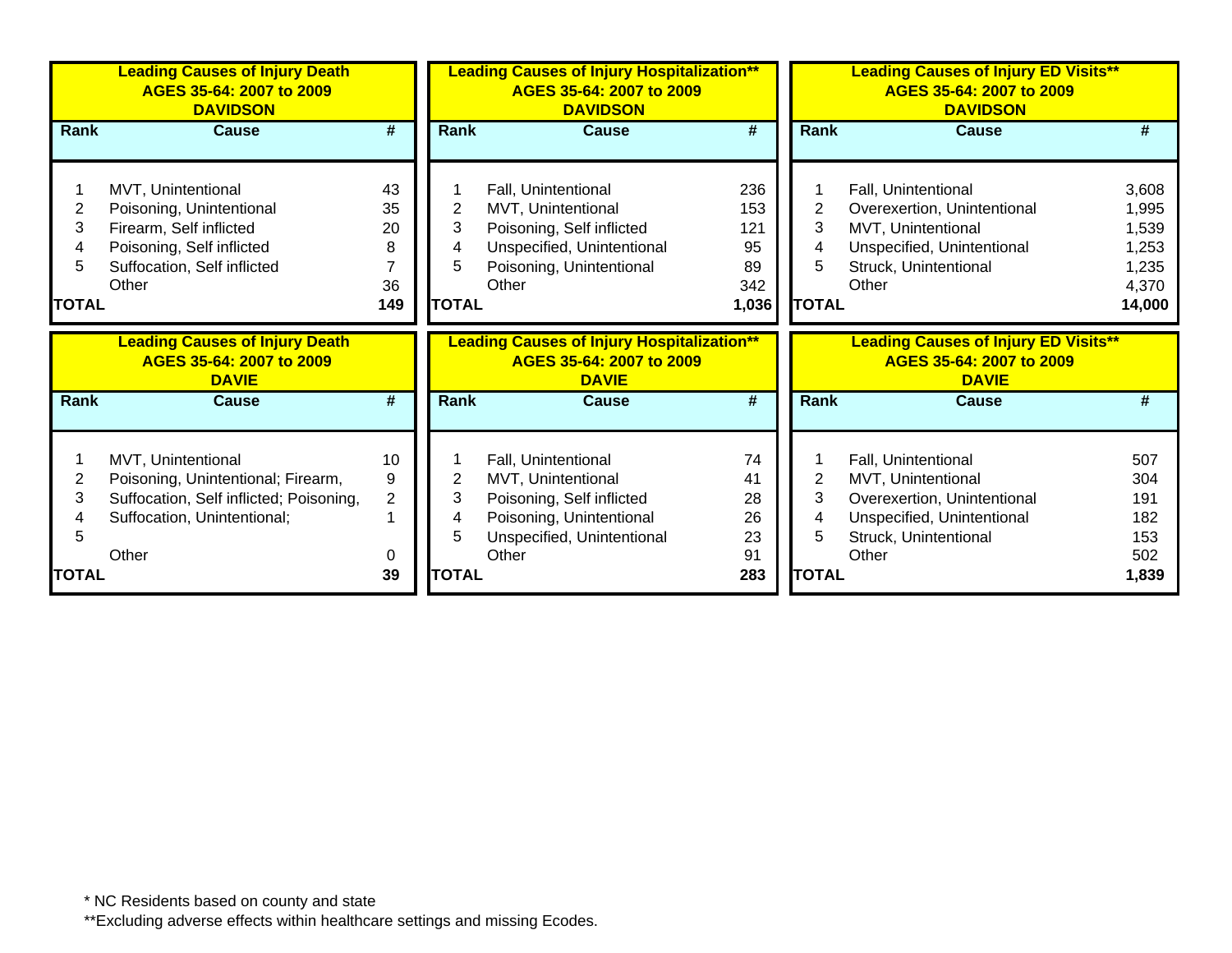|              | <b>Leading Causes of Injury Death</b><br>AGES 35-64: 2007 to 2009<br><b>DUPLIN</b> |                             | <b>Leading Causes of Injury Hospitalization**</b><br>AGES 35-64: 2007 to 2009<br><b>DUPLIN</b> |                                                                               |                             | <b>Leading Causes of Injury ED Visits**</b><br>AGES 35-64: 2007 to 2009<br><b>DUPLIN</b> |                                                                         |                |  |
|--------------|------------------------------------------------------------------------------------|-----------------------------|------------------------------------------------------------------------------------------------|-------------------------------------------------------------------------------|-----------------------------|------------------------------------------------------------------------------------------|-------------------------------------------------------------------------|----------------|--|
| <b>Rank</b>  | <b>Cause</b>                                                                       | $\overline{\boldsymbol{t}}$ | Rank                                                                                           | <b>Cause</b>                                                                  | $\overline{\boldsymbol{t}}$ | Rank                                                                                     | <b>Cause</b>                                                            |                |  |
|              |                                                                                    |                             |                                                                                                |                                                                               |                             |                                                                                          |                                                                         |                |  |
|              | MVT, Unintentional                                                                 | 21                          |                                                                                                | Fall, Unintentional                                                           | 85                          |                                                                                          | Fall, Unintentional                                                     | 954            |  |
| 2            | Firearm, Self inflicted                                                            | 9                           | $\overline{2}$                                                                                 | MVT, Unintentional                                                            | 67                          | 2                                                                                        | MVT, Unintentional                                                      | 765            |  |
|              | Poisoning, Unintentional                                                           | 4                           |                                                                                                | Unspecified, Unintentional;                                                   | 28                          |                                                                                          | Unspecified, Unintentional                                              | 453            |  |
| 3            |                                                                                    |                             | 3                                                                                              | Poisoning, Self inflicted                                                     |                             | 3                                                                                        |                                                                         |                |  |
| 4            | Suffocation, Unintentional;                                                        | 3                           | 4                                                                                              | Other spec/class, Unintentional                                               | 18                          | 4                                                                                        | Overexertion, Unintentional                                             | 399            |  |
|              | Suffocation, Self inflicted; Machinery,                                            | $\overline{2}$              |                                                                                                | Poisoning, Unintentional;                                                     | 14                          |                                                                                          | Cut/pierce, Unintentional                                               | 231            |  |
|              | Unintentional; Fire/Burn,                                                          |                             |                                                                                                | Poisoning, Undetermined                                                       |                             |                                                                                          |                                                                         |                |  |
|              | Unintentional; Cut/pierce, Assault                                                 |                             |                                                                                                |                                                                               |                             |                                                                                          |                                                                         |                |  |
| 5            |                                                                                    |                             | 5                                                                                              |                                                                               |                             | 5                                                                                        |                                                                         |                |  |
|              | Other                                                                              | 3                           |                                                                                                | Other                                                                         | 98                          |                                                                                          | Other                                                                   | 1,108          |  |
| <b>TOTAL</b> |                                                                                    | 57                          | <b>TOTAL</b>                                                                                   |                                                                               | 352                         | <b>TOTAL</b>                                                                             |                                                                         | 3,910          |  |
|              | <b>Leading Causes of Injury Death</b><br>AGES 35-64: 2007 to 2009                  |                             |                                                                                                | <b>Leading Causes of Injury Hospitalization**</b><br>AGES 35-64: 2007 to 2009 |                             |                                                                                          | <b>Leading Causes of Injury ED Visits**</b><br>AGES 35-64: 2007 to 2009 |                |  |
|              | <b>DURHAM</b>                                                                      |                             |                                                                                                | <b>DURHAM</b>                                                                 |                             |                                                                                          | <b>DURHAM</b>                                                           |                |  |
| Rank         | <b>Cause</b>                                                                       | $\overline{\boldsymbol{r}}$ | Rank                                                                                           | <b>Cause</b>                                                                  | $\overline{\boldsymbol{r}}$ | Rank                                                                                     | <b>Cause</b>                                                            |                |  |
|              |                                                                                    |                             |                                                                                                |                                                                               |                             |                                                                                          |                                                                         |                |  |
|              | Poisoning, Unintentional                                                           | 37                          |                                                                                                | Fall, Unintentional                                                           | 367                         |                                                                                          | Fall, Unintentional                                                     | 3,176          |  |
| 2            | MVT, Unintentional                                                                 | 32                          | 2                                                                                              | Poisoning, Self inflicted                                                     | 238                         | 2                                                                                        | MVT, Unintentional                                                      | 2,986          |  |
| 3            | Firearm, Assault                                                                   | 20<br>15                    | 3                                                                                              | Poisoning, Unintentional<br>MVT, Unintentional                                | 227<br>216                  | 3                                                                                        | Overexertion, Unintentional                                             | 2,784          |  |
| 4<br>5       | Firearm, Self inflicted<br>Fall, Unintentional                                     | 8                           | 4<br>5                                                                                         | Other spec/class, Unintentional                                               | 162                         | 4<br>5                                                                                   | Unspecified, Unintentional<br>Struck, Unintentional                     | 1,578<br>1,576 |  |
|              | Other                                                                              | 50                          |                                                                                                | Other                                                                         | 656                         |                                                                                          | Other                                                                   | 4,669          |  |
| <b>TOTAL</b> |                                                                                    | 162                         | <b>TOTAL</b>                                                                                   |                                                                               | 1,866                       | <b>TOTAL</b>                                                                             |                                                                         | 16,769         |  |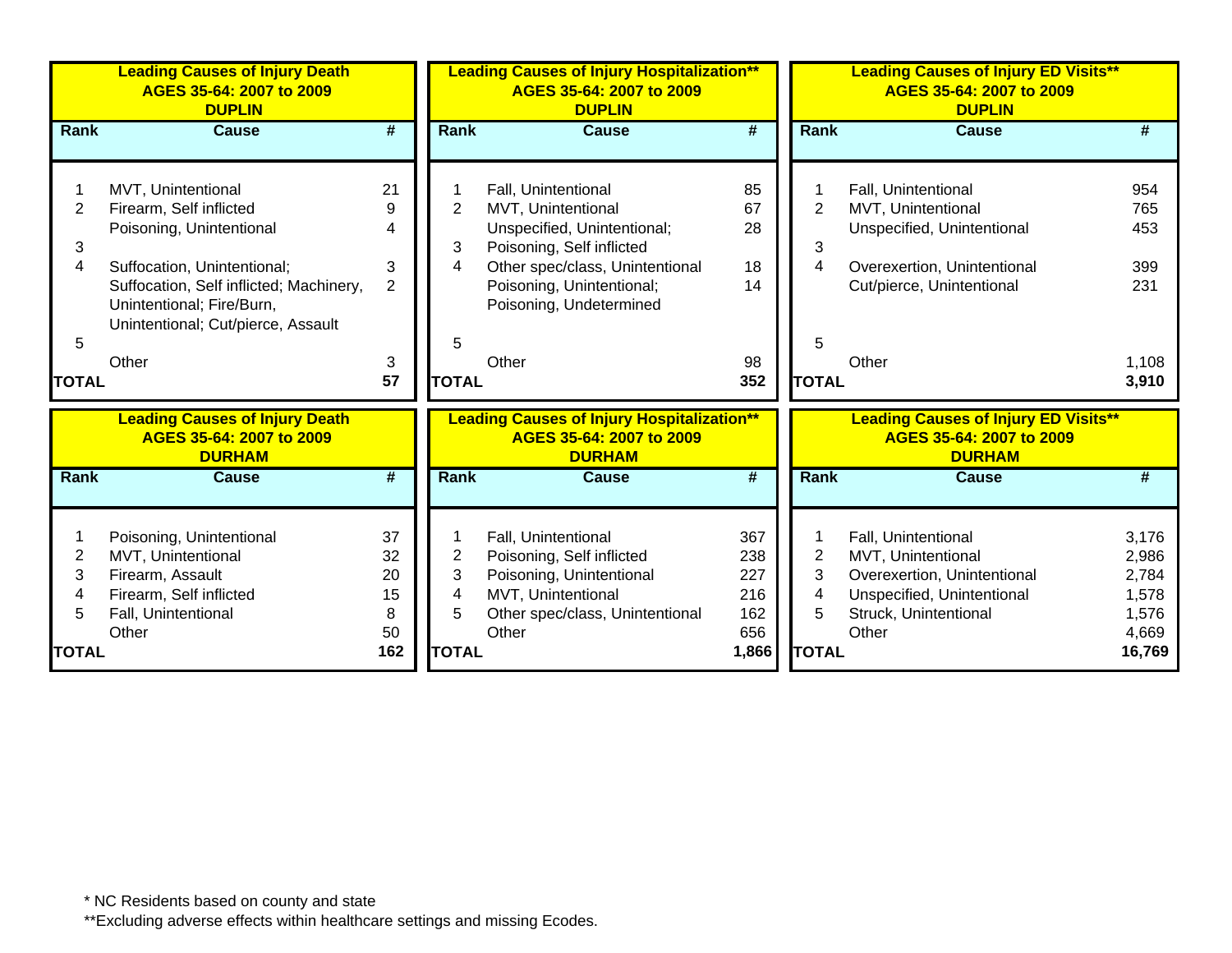|                | <b>Leading Causes of Injury Death</b><br>AGES 35-64: 2007 to 2009<br><b>EDGECOMBE</b> |                             |              | <b>Leading Causes of Injury Hospitalization**</b><br>AGES 35-64: 2007 to 2009<br><b>EDGECOMBE</b> |                             |                | <b>Leading Causes of Injury ED Visits**</b><br>AGES 35-64: 2007 to 2009<br><b>EDGECOMBE</b> |                |
|----------------|---------------------------------------------------------------------------------------|-----------------------------|--------------|---------------------------------------------------------------------------------------------------|-----------------------------|----------------|---------------------------------------------------------------------------------------------|----------------|
| <b>Rank</b>    | <b>Cause</b>                                                                          | #                           | <b>Rank</b>  | <b>Cause</b>                                                                                      | $\overline{\boldsymbol{H}}$ | <b>Rank</b>    | <b>Cause</b>                                                                                | #              |
|                | MVT, Unintentional                                                                    | 12                          |              | Fall, Unintentional                                                                               | 94                          |                | Fall, Unintentional                                                                         | 509            |
| $\overline{c}$ | Poisoning, Unintentional                                                              | 8                           | 2            | MVT, Unintentional                                                                                | 64                          | 2              | MVT, Unintentional                                                                          | 404            |
| 3              | Firearm, Self inflicted; Firearm,                                                     | 6                           | 3            | Poisoning, Self inflicted                                                                         | 43                          | 3              | Unspecified, Unintentional                                                                  | 268            |
| 4              | Fall, Unintentional                                                                   | 5                           | 4            | Unspecified, Unintentional                                                                        | 37                          | 4              | Overexertion, Unintentional                                                                 | 251            |
|                | Fire/Burn, Unintentional; Drowning,                                                   | $\overline{2}$              |              | Poisoning, Unintentional                                                                          | 36                          |                | Struck, Unintentional                                                                       | 186            |
| 5              | Unintentional                                                                         |                             | 5            |                                                                                                   |                             | 5              |                                                                                             |                |
|                | Other                                                                                 | 10                          |              | Other                                                                                             | 160                         |                | Other                                                                                       | 889            |
| <b>TOTAL</b>   |                                                                                       | 51                          | <b>TOTAL</b> |                                                                                                   | 434                         | <b>TOTAL</b>   |                                                                                             | 2,507          |
|                | <b>Leading Causes of Injury Death</b><br>AGES 35-64: 2007 to 2009<br><b>FORSYTH</b>   |                             |              | <b>Leading Causes of Injury Hospitalization**</b><br>AGES 35-64: 2007 to 2009<br><b>FORSYTH</b>   |                             |                | <b>Leading Causes of Injury ED Visits**</b><br>AGES 35-64: 2007 to 2009<br><b>FORSYTH</b>   |                |
| <b>Rank</b>    | <b>Cause</b>                                                                          | $\overline{\boldsymbol{t}}$ | <b>Rank</b>  | <b>Cause</b>                                                                                      | #                           | <b>Rank</b>    | <b>Cause</b>                                                                                | #              |
|                |                                                                                       |                             |              |                                                                                                   |                             |                |                                                                                             |                |
|                | Poisoning, Unintentional                                                              | 65                          |              | Fall, Unintentional                                                                               | 716                         |                | Fall, Unintentional                                                                         | 6,333          |
| $\overline{c}$ | Firearm, Self inflicted                                                               | 43                          | 2            | Poisoning, Self inflicted                                                                         | 386                         | $\overline{2}$ | MVT, Unintentional                                                                          | 3,634          |
| 3              | MVT, Unintentional                                                                    | 42                          | 3            | MVT, Unintentional                                                                                | 359                         | 3              | Unspecified, Unintentional                                                                  | 3,302          |
| 4              | Poisoning, Self inflicted                                                             | 22                          | 4            | Poisoning, Undetermined                                                                           | 234                         | 4              | Overexertion, Unintentional                                                                 | 3,180          |
| 5              | Firearm, Assault                                                                      | 17                          | 5            | Unspecified, Unintentional                                                                        | 215                         | 5              | Struck, Unintentional                                                                       | 2,174          |
|                | Other                                                                                 | 81                          |              | Other                                                                                             | 958                         |                | Other                                                                                       | 7,312          |
| <b>TOTAL</b>   |                                                                                       | 270                         | <b>TOTAL</b> |                                                                                                   | 2,868                       | <b>TOTAL</b>   |                                                                                             | 25,935         |
|                | <b>Leading Causes of Injury Death</b><br>AGES 35-64: 2007 to 2009<br><b>FRANKLIN</b>  |                             |              | <b>Leading Causes of Injury Hospitalization**</b><br>AGES 35-64: 2007 to 2009<br><b>FRANKLIN</b>  |                             |                | <b>Leading Causes of Injury ED Visits**</b><br>AGES 35-64: 2007 to 2009<br><b>FRANKLIN</b>  |                |
| Rank           | <b>Cause</b>                                                                          | #                           | <b>Rank</b>  | <b>Cause</b>                                                                                      | $\overline{\boldsymbol{H}}$ | <b>Rank</b>    | <b>Cause</b>                                                                                | #              |
|                |                                                                                       |                             |              |                                                                                                   |                             |                |                                                                                             |                |
|                | MVT, Unintentional                                                                    | 21                          |              | Fall, Unintentional                                                                               | 112                         |                | Fall, Unintentional                                                                         | 780            |
| 2              | Poisoning, Unintentional                                                              | 13                          | 2            | MVT, Unintentional                                                                                | 70                          | 2              | MVT, Unintentional                                                                          | 613            |
| 3              | Firearm, Self inflicted                                                               | 10                          | 3            | Poisoning, Unintentional                                                                          | 38                          | 3              | Overexertion, Unintentional                                                                 | 403            |
| 4              | Suffocation, Self inflicted                                                           | 8                           | 4            | Poisoning, Self inflicted                                                                         | 37                          | 4              | Unspecified, Unintentional                                                                  | 356            |
| 5              | Firearm, Assault<br>Other                                                             | 4                           | 5            | Other spec/class, Unintentional<br>Other                                                          | 33                          | 5              | Struck, Unintentional<br>Other                                                              | 308            |
|                |                                                                                       | 14<br>70                    | <b>TOTAL</b> |                                                                                                   | 151<br>441                  | <b>TOTAL</b>   |                                                                                             | 1,098<br>3,558 |
| <b>TOTAL</b>   |                                                                                       |                             |              |                                                                                                   |                             |                |                                                                                             |                |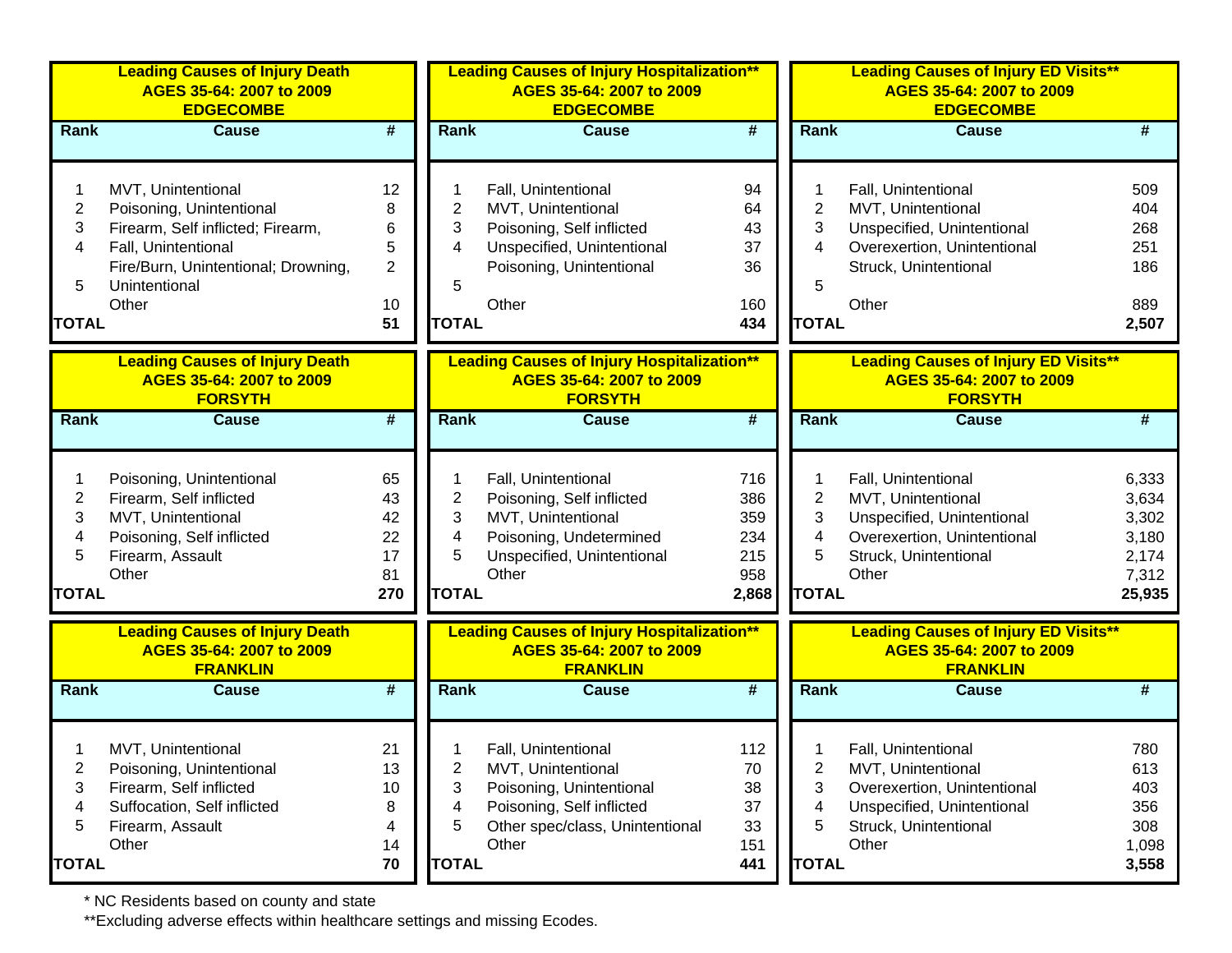|                | <b>Leading Causes of Injury Death</b><br>AGES 35-64: 2007 to 2009<br><b>GASTON</b> |                             | <b>Leading Causes of Injury Hospitalization**</b><br>AGES 35-64: 2007 to 2009<br><b>GASTON</b> |                                                                                               |                             |                | <b>Leading Causes of Injury ED Visits**</b><br>AGES 35-64: 2007 to 2009<br><b>GASTON</b> |                |  |
|----------------|------------------------------------------------------------------------------------|-----------------------------|------------------------------------------------------------------------------------------------|-----------------------------------------------------------------------------------------------|-----------------------------|----------------|------------------------------------------------------------------------------------------|----------------|--|
| Rank           | <b>Cause</b>                                                                       | $\overline{\boldsymbol{t}}$ | Rank                                                                                           | <b>Cause</b>                                                                                  | $\overline{\boldsymbol{t}}$ | Rank           | <b>Cause</b>                                                                             | #              |  |
|                |                                                                                    |                             |                                                                                                |                                                                                               |                             |                |                                                                                          |                |  |
| $\overline{c}$ | Poisoning, Unintentional<br>Firearm, Self inflicted                                | 83<br>43                    | $\overline{2}$                                                                                 | Fall, Unintentional                                                                           | 476<br>304                  | $\overline{2}$ | Fall, Unintentional                                                                      | 2,413          |  |
| 3              | MVT, Unintentional                                                                 | 37                          | 3                                                                                              | Poisoning, Self inflicted<br>MVT, Unintentional                                               | 279                         | 3              | MVT, Unintentional<br>Overexertion, Unintentional                                        | 1,468<br>1,251 |  |
|                | Poisoning, Self inflicted                                                          | 16                          | 4                                                                                              | Poisoning, Unintentional                                                                      | 216                         | 4              | Unspecified, Unintentional                                                               | 887            |  |
| 5              | Firearm, Assault                                                                   | 9                           | 5                                                                                              | Unspecified, Unintentional                                                                    | 164                         | 5              | Struck, Unintentional                                                                    | 789            |  |
|                | Other                                                                              | 47                          |                                                                                                | Other                                                                                         | 638                         |                | Other                                                                                    | 3,182          |  |
| <b>TOTAL</b>   |                                                                                    | 235                         | <b>TOTAL</b>                                                                                   |                                                                                               | 2,077                       | <b>TOTAL</b>   |                                                                                          | 9,990          |  |
|                |                                                                                    |                             |                                                                                                |                                                                                               |                             |                |                                                                                          |                |  |
|                | <b>Leading Causes of Injury Death</b><br>AGES 35-64: 2007 to 2009<br><b>GATES</b>  |                             |                                                                                                | <b>Leading Causes of Injury Hospitalization**</b><br>AGES 35-64: 2007 to 2009<br><b>GATES</b> |                             |                | <b>Leading Causes of Injury ED Visits**</b><br>AGES 35-64: 2007 to 2009<br><b>GATES</b>  |                |  |
| Rank           | <b>Cause</b>                                                                       | $\overline{\boldsymbol{t}}$ | <b>Rank</b>                                                                                    | <b>Cause</b>                                                                                  | $\overline{\boldsymbol{H}}$ | Rank           | <b>Cause</b>                                                                             | #              |  |
|                | MVT, Unintentional                                                                 | 8                           |                                                                                                | Fall, Unintentional                                                                           | 11                          |                | MVT, Unintentional; Fall,                                                                | 55             |  |
| 2              | Suffocation, Assault; Poisoning,                                                   |                             | 2                                                                                              | MVT, Unintentional                                                                            | 5                           | 2              | Struck, Unintentional                                                                    | 30             |  |
| 3              |                                                                                    |                             | 3                                                                                              | Poisoning, Self inflicted                                                                     | 3                           | 3              | Overexertion, Unintentional                                                              | 26             |  |
|                |                                                                                    |                             |                                                                                                | Unspecified, Unintentional;                                                                   | $\overline{2}$              |                | Cut/pierce, Unintentional                                                                | 24             |  |
|                |                                                                                    |                             |                                                                                                | Poisoning, Unintentional; Other                                                               |                             |                |                                                                                          |                |  |
|                |                                                                                    |                             | 4                                                                                              | spec/class, Unintentional                                                                     |                             |                |                                                                                          |                |  |
|                |                                                                                    |                             |                                                                                                | Transport, other, Unintentional;                                                              | 1                           |                | Unspecified, Unintentional                                                               | 13             |  |
|                |                                                                                    |                             |                                                                                                | Suffocation, Unintentional;                                                                   |                             |                |                                                                                          |                |  |
| 5              |                                                                                    |                             | 5                                                                                              | Pedestrian, other, Unintentional                                                              |                             | 5              |                                                                                          |                |  |
|                | Other                                                                              | 0                           |                                                                                                | Other                                                                                         | 0                           |                | Other                                                                                    | 59             |  |
| <b>TOTAL</b>   |                                                                                    | 15                          | <b>TOTAL</b>                                                                                   |                                                                                               | 28                          | <b>TOTAL</b>   |                                                                                          | 262            |  |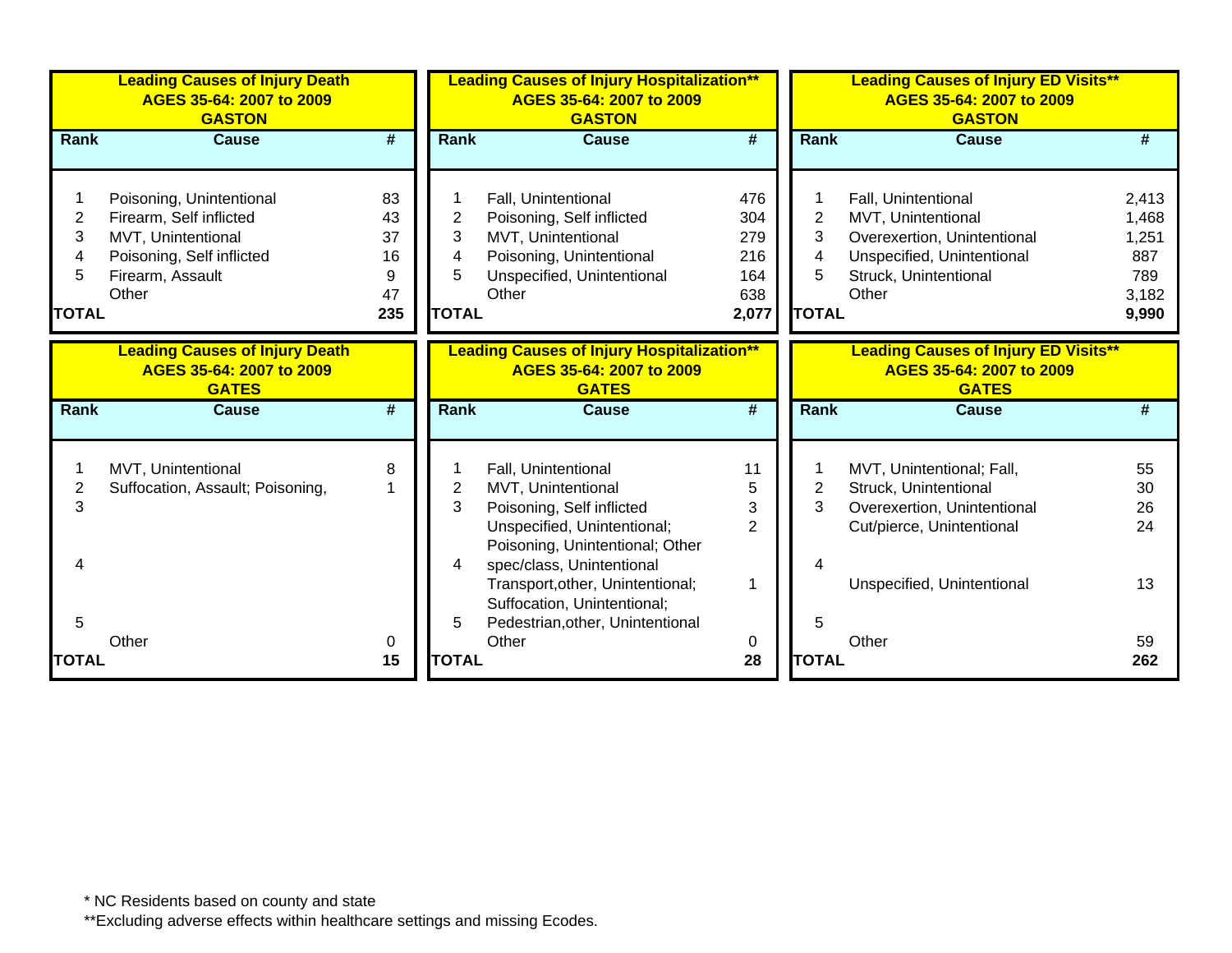|                             | <b>Leading Causes of Injury Death</b><br>AGES 35-64: 2007 to 2009<br><b>GRAHAM</b>                                                                                                    |                                                   | <b>Leading Causes of Injury Hospitalization**</b><br>AGES 35-64: 2007 to 2009<br><b>GRAHAM</b> |                                                                                                                                           |                                       | <b>Leading Causes of Injury ED Visits**</b><br>AGES 35-64: 2007 to 2009<br><b>GRAHAM</b> |                                                                                                                                               |                                           |
|-----------------------------|---------------------------------------------------------------------------------------------------------------------------------------------------------------------------------------|---------------------------------------------------|------------------------------------------------------------------------------------------------|-------------------------------------------------------------------------------------------------------------------------------------------|---------------------------------------|------------------------------------------------------------------------------------------|-----------------------------------------------------------------------------------------------------------------------------------------------|-------------------------------------------|
| <b>Rank</b>                 | <b>Cause</b>                                                                                                                                                                          | #                                                 | <b>Rank</b>                                                                                    | <b>Cause</b>                                                                                                                              | #                                     | <b>Rank</b>                                                                              | <b>Cause</b>                                                                                                                                  | #                                         |
| 2<br>3<br>5<br><b>TOTAL</b> | Poisoning, Unintentional<br>MVT, Unintentional; Firearm, Self<br>Unspecified, Assault; Struck,<br>Other                                                                               | 4<br>$\overline{2}$<br>0<br>14                    | 2<br>3<br>4<br>5<br><b>TOTAL</b>                                                               | Fall, Unintentional<br>Poisoning, Unintentional<br>Poisoning, Self inflicted<br>Unspecified, Unintentional<br>MVT, Unintentional<br>Other | 18<br>16<br>11<br>10<br>6<br>11<br>72 | $\overline{2}$<br>3<br>4<br>5<br><b>TOTAL</b>                                            | Fall, Unintentional<br>MVT, Unintentional<br>Overexertion, Unintentional<br>Struck, Unintentional<br>Other spec/class, Unintentional<br>Other | 122<br>53<br>46<br>42<br>38<br>208<br>509 |
|                             | <b>Leading Causes of Injury Death</b><br>AGES 35-64: 2007 to 2009<br><b>GRANVILLE</b>                                                                                                 |                                                   |                                                                                                | <b>Leading Causes of Injury Hospitalization**</b><br>AGES 35-64: 2007 to 2009<br><b>GRANVILLE</b>                                         |                                       |                                                                                          | <b>Leading Causes of Injury ED Visits**</b><br>AGES 35-64: 2007 to 2009<br><b>GRANVILLE</b>                                                   |                                           |
| <b>Rank</b>                 | <b>Cause</b>                                                                                                                                                                          | #                                                 | <b>Rank</b>                                                                                    | <b>Cause</b>                                                                                                                              | #                                     | <b>Rank</b>                                                                              | <b>Cause</b>                                                                                                                                  | #                                         |
| 2<br>3<br>4<br>5            | MVT, Unintentional<br>Poisoning, Unintentional<br>Firearm, Self inflicted<br>Fall, Unintentional<br>Suffocation, Self inflicted; Poisoning,<br>Self inflicted; Firearm, Unintentional | 14<br>13<br>$\overline{7}$<br>4<br>$\overline{2}$ | 2<br>3<br>4<br>5                                                                               | Fall, Unintentional<br>MVT, Unintentional<br>Poisoning, Self inflicted<br>Other spec/class, Unintentional<br>Unspecified, Unintentional   | 104<br>65<br>48<br>36<br>27           | 2<br>3<br>4<br>5                                                                         | Fall, Unintentional<br>Overexertion, Unintentional<br>MVT, Unintentional<br>Struck, Unintentional<br>Cut/pierce, Unintentional                | 1,007<br>869<br>612<br>388<br>317         |
| TOTAL                       | Other                                                                                                                                                                                 | 9<br>53                                           | <b>TOTAL</b>                                                                                   | Other                                                                                                                                     | 112<br>392                            | <b>TOTAL</b>                                                                             | Other                                                                                                                                         | 1,217<br>4,410                            |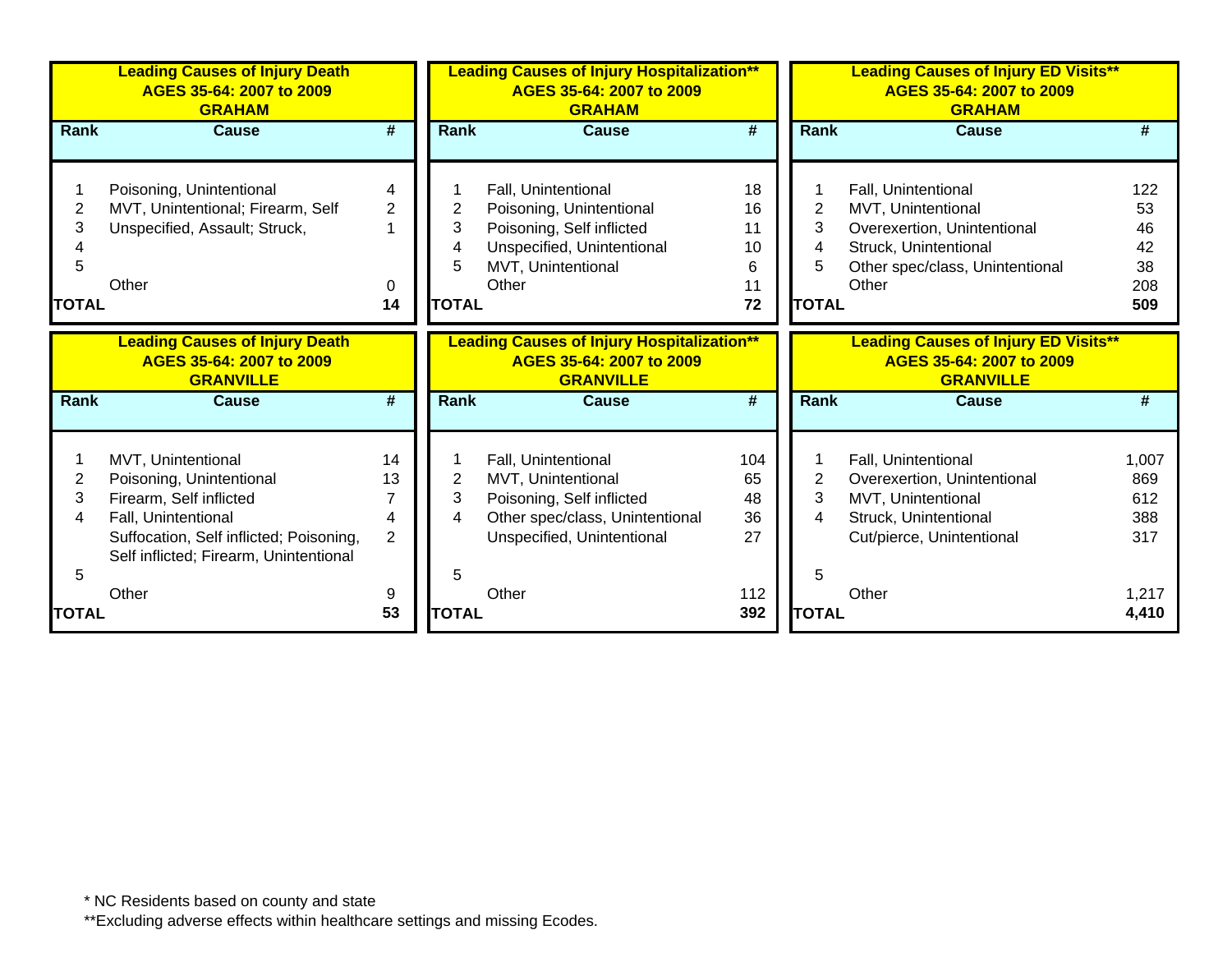|              | <b>Leading Causes of Injury Death</b><br>AGES 35-64: 2007 to 2009<br><b>GREENE</b>   |                             |                | <b>Leading Causes of Injury Hospitalization**</b><br>AGES 35-64: 2007 to 2009<br><b>GREENE</b>   |              |                | <b>Leading Causes of Injury ED Visits**</b><br>AGES 35-64: 2007 to 2009<br><b>GREENE</b>   |                |  |
|--------------|--------------------------------------------------------------------------------------|-----------------------------|----------------|--------------------------------------------------------------------------------------------------|--------------|----------------|--------------------------------------------------------------------------------------------|----------------|--|
| <b>Rank</b>  | <b>Cause</b>                                                                         | $\overline{\boldsymbol{r}}$ | <b>Rank</b>    | <b>Cause</b>                                                                                     | #            | <b>Rank</b>    | <b>Cause</b>                                                                               | #              |  |
|              |                                                                                      |                             |                |                                                                                                  |              |                |                                                                                            |                |  |
|              | Suffocation, Self inflicted; MVT,                                                    | $\overline{2}$              |                | Fall, Unintentional                                                                              | 26           |                | Fall, Unintentional                                                                        | 226            |  |
|              | Suffocation, Unintentional;                                                          |                             | 2              | MVT, Unintentional                                                                               | 18           | 2              | MVT, Unintentional                                                                         | 160            |  |
| 3            |                                                                                      |                             | 3              | Unspecified, Unintentional                                                                       | 14           | 3              | Overexertion, Unintentional                                                                | 148            |  |
|              |                                                                                      |                             | 4              | Poisoning, Self inflicted                                                                        | 13           | 4              | Unspecified, Unintentional                                                                 | 99             |  |
| 5            |                                                                                      |                             | 5              | Poisoning, Unintentional                                                                         | 12           | 5              | Cut/pierce, Unintentional                                                                  | 80             |  |
|              | Other                                                                                | 0                           |                | Other                                                                                            | 39           |                | Other                                                                                      | 377            |  |
| <b>TOTAL</b> |                                                                                      | 11                          | <b>TOTAL</b>   |                                                                                                  | 122          | <b>TOTAL</b>   |                                                                                            | 1,090          |  |
|              | <b>Leading Causes of Injury Death</b><br>AGES 35-64: 2007 to 2009<br><b>GUILFORD</b> |                             |                | <b>Leading Causes of Injury Hospitalization**</b><br>AGES 35-64: 2007 to 2009<br><b>GUILFORD</b> |              |                | <b>Leading Causes of Injury ED Visits**</b><br>AGES 35-64: 2007 to 2009<br><b>GUILFORD</b> |                |  |
| <b>Rank</b>  | <b>Cause</b>                                                                         | $\overline{\#}$             | <b>Rank</b>    | <b>Cause</b>                                                                                     | #            | <b>Rank</b>    | <b>Cause</b>                                                                               | #              |  |
|              |                                                                                      |                             |                |                                                                                                  |              |                |                                                                                            |                |  |
| 2            | MVT, Unintentional                                                                   | 76<br>74                    | $\overline{2}$ | Fall, Unintentional                                                                              | 1,010<br>586 | $\overline{2}$ | Fall, Unintentional<br>MVT, Unintentional                                                  | 3,816          |  |
| 3            | Poisoning, Unintentional<br>Firearm, Self inflicted                                  | 42                          | 3              | Poisoning, Self inflicted<br>MVT, Unintentional                                                  | 521          | 3              | Unspecified, Unintentional                                                                 | 2,354<br>1,667 |  |
|              | Fall, Unintentional                                                                  | 21                          | 4              | Poisoning, Unintentional                                                                         | 300          | 4              | Overexertion, Unintentional                                                                | 1,301          |  |
|              | Suffocation, Self inflicted; Poisoning,                                              | 19                          |                | Unspecified, Unintentional                                                                       | 264          |                | Struck, Unintentional                                                                      | 1,150          |  |
| 5            | Self inflicted                                                                       |                             | 5              |                                                                                                  |              | 5              |                                                                                            |                |  |
|              | Other                                                                                | 93                          |                | Other                                                                                            | 1,246        |                | Other                                                                                      | 5,457          |  |
|              |                                                                                      |                             |                |                                                                                                  |              |                |                                                                                            |                |  |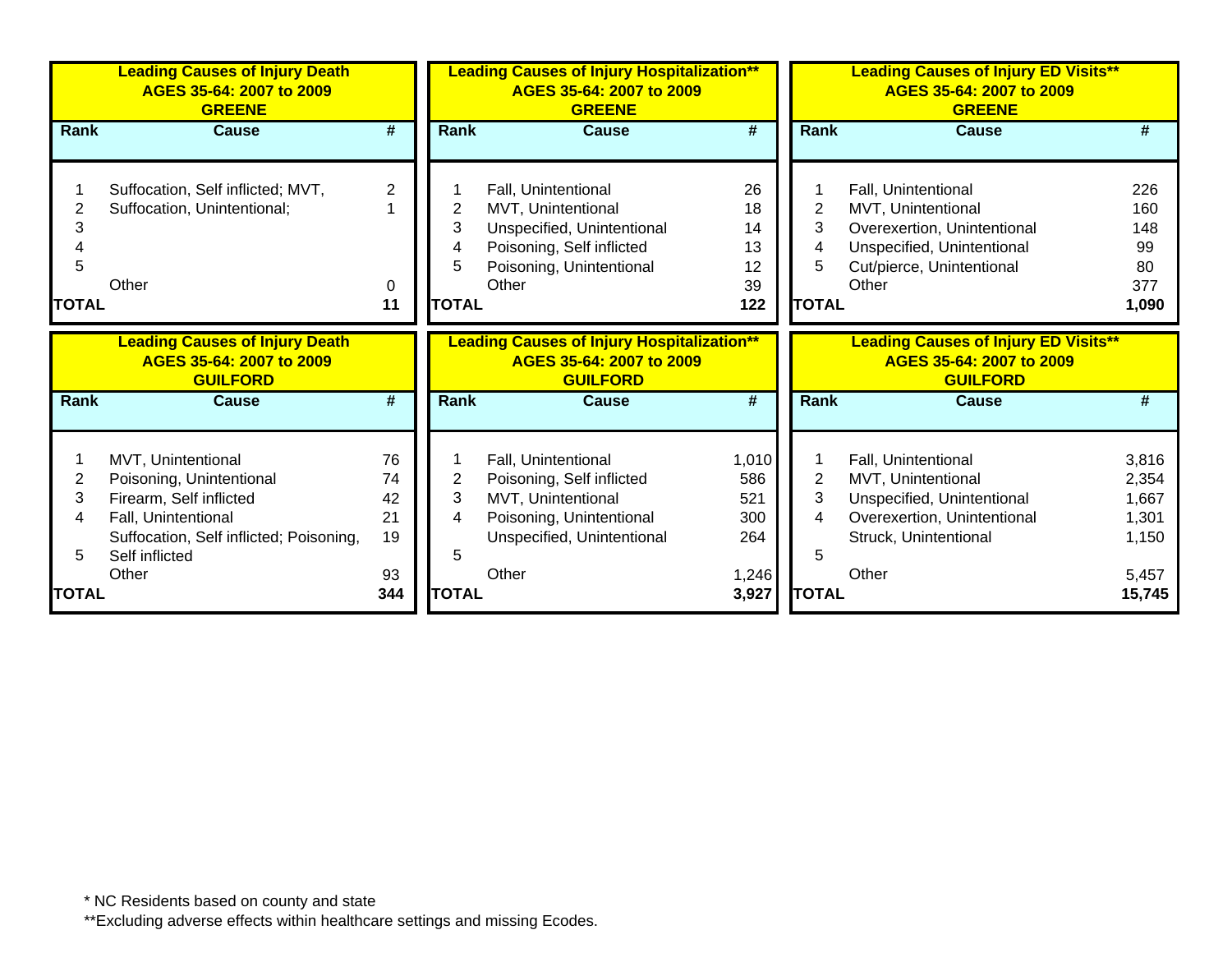|                | <b>Leading Causes of Injury Death</b><br>AGES 35-64: 2007 to 2009<br><b>HALIFAX</b>                                               |                             |              | <b>Leading Causes of Injury Hospitalization**</b>                                               | <b>Leading Causes of Injury ED Visits**</b><br>AGES 35-64: 2007 to 2009<br><b>HALIFAX</b> |                |                                                                                           |       |
|----------------|-----------------------------------------------------------------------------------------------------------------------------------|-----------------------------|--------------|-------------------------------------------------------------------------------------------------|-------------------------------------------------------------------------------------------|----------------|-------------------------------------------------------------------------------------------|-------|
| Rank           | <b>Cause</b>                                                                                                                      | $\overline{\boldsymbol{r}}$ | Rank         | <b>Cause</b>                                                                                    | $\overline{\boldsymbol{r}}$                                                               | Rank           | <b>Cause</b>                                                                              | #     |
|                |                                                                                                                                   |                             |              |                                                                                                 |                                                                                           |                |                                                                                           |       |
|                | MVT, Unintentional                                                                                                                | 13                          |              | Fall, Unintentional                                                                             | 147                                                                                       |                | Fall, Unintentional                                                                       | 1,283 |
| $\overline{2}$ | Firearm, Self inflicted                                                                                                           | 6                           | 2            | Poisoning, Self inflicted                                                                       | 74                                                                                        | 2              | MVT, Unintentional                                                                        | 763   |
| 3              | Poisoning, Unintentional                                                                                                          | 5                           | 3            | MVT, Unintentional                                                                              | 68                                                                                        | 3              | Unspecified, Unintentional                                                                | 752   |
| 4              | Firearm, Assault                                                                                                                  | 4                           | 4            | Other spec/class, Unintentional                                                                 | 37                                                                                        | 4              | Struck, Unintentional                                                                     | 471   |
|                | Suffocation, Unintentional;<br>Poisoning, Self inflicted;<br>Pedestrian, other, Unintentional;<br>Machinery, Unintentional; Fall, | $\mathbf{2}$                |              | Unspecified, Unintentional                                                                      | 34                                                                                        |                | Overexertion, Unintentional                                                               | 392   |
| 5              | Unintentional                                                                                                                     |                             | 5            |                                                                                                 |                                                                                           | 5              |                                                                                           |       |
|                | Other                                                                                                                             | $\overline{7}$              |              | Other                                                                                           | 217                                                                                       |                | Other                                                                                     | 1,826 |
| <b>TOTAL</b>   |                                                                                                                                   | 45                          | <b>TOTAL</b> |                                                                                                 | 577                                                                                       | <b>TOTAL</b>   |                                                                                           | 5,487 |
|                | <b>Leading Causes of Injury Death</b><br>AGES 35-64: 2007 to 2009<br><b>HARNETT</b>                                               |                             |              | <b>Leading Causes of Injury Hospitalization**</b><br>AGES 35-64: 2007 to 2009<br><b>HARNETT</b> |                                                                                           |                | <b>Leading Causes of Injury ED Visits**</b><br>AGES 35-64: 2007 to 2009<br><b>HARNETT</b> |       |
| Rank           | <b>Cause</b>                                                                                                                      | $\overline{\boldsymbol{r}}$ | Rank         | <b>Cause</b>                                                                                    | $\overline{\boldsymbol{r}}$                                                               | Rank           | <b>Cause</b>                                                                              |       |
|                | MVT, Unintentional                                                                                                                | 27                          |              | Fall, Unintentional                                                                             | 200                                                                                       |                | Fall, Unintentional                                                                       | 1,640 |
| 2              | Poisoning, Unintentional                                                                                                          | 20                          | 2            | MVT, Unintentional                                                                              | 118                                                                                       | $\overline{2}$ | MVT, Unintentional                                                                        | 1,242 |
| 3              | Firearm, Self inflicted                                                                                                           | 9                           | 3            | Poisoning, Self inflicted                                                                       | 93                                                                                        | 3              | Unspecified, Unintentional                                                                | 800   |
| 4              | Poisoning, Self inflicted                                                                                                         | 6                           | 4            | Poisoning, Unintentional                                                                        | 87                                                                                        | 4              | Overexertion, Unintentional                                                               | 717   |
| 5              | Firearm, Assault                                                                                                                  | 5                           | 5            | Other spec/class, Unintentional                                                                 | 82                                                                                        | 5              | Struck, Unintentional                                                                     | 564   |
|                | Other                                                                                                                             | 20                          |              | Other                                                                                           | 325                                                                                       |                | Other                                                                                     | 2,365 |
| <b>TOTAL</b>   |                                                                                                                                   | 87                          | <b>TOTAL</b> |                                                                                                 | 905                                                                                       | <b>TOTAL</b>   |                                                                                           | 7,328 |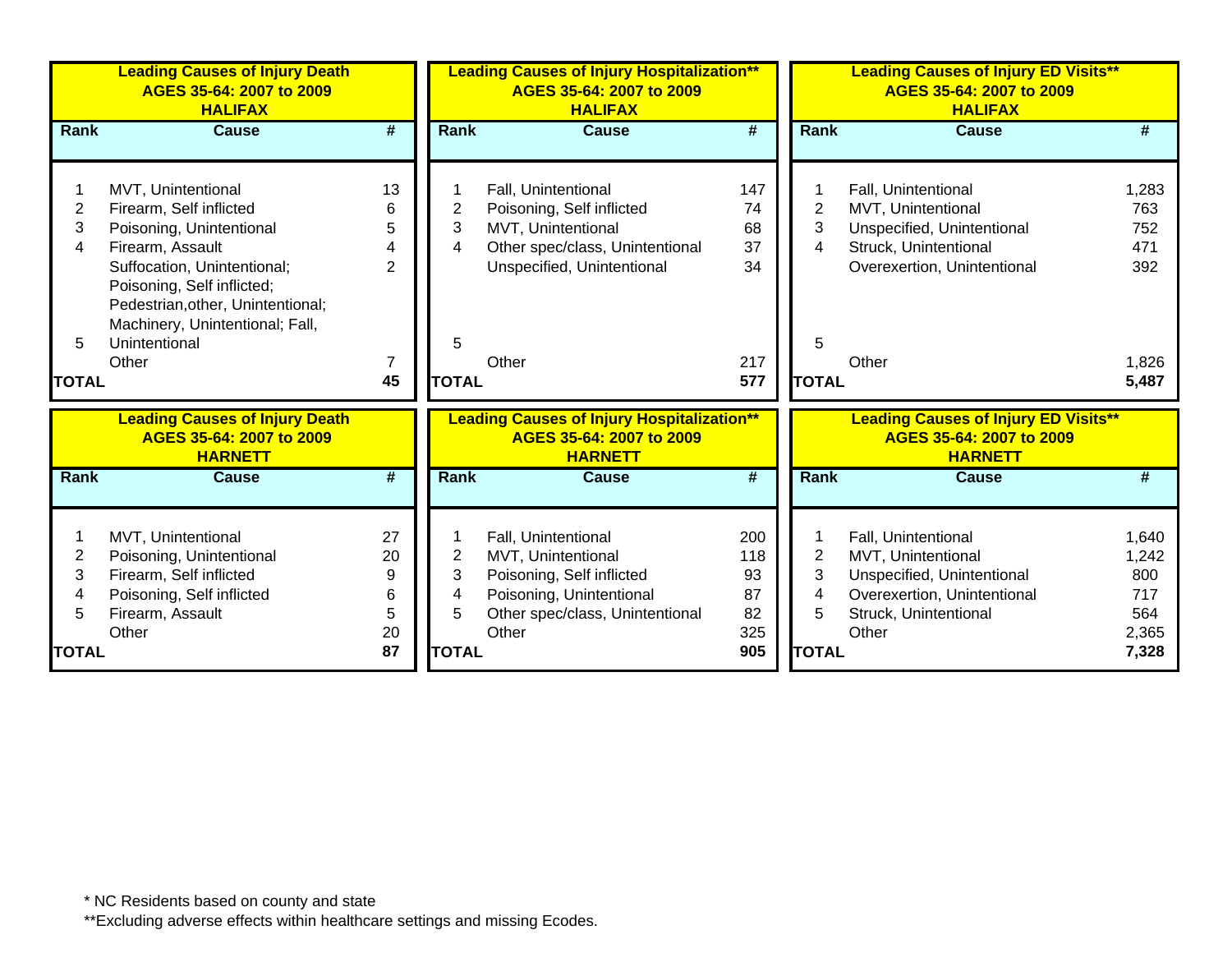|                                  | <b>Leading Causes of Injury Death</b><br>AGES 35-64: 2007 to 2009<br><b>HAYWOOD</b>                                                                           |                                     |                                               | <b>Leading Causes of Injury Hospitalization**</b><br>AGES 35-64: 2007 to 2009<br><b>HAYWOOD</b>                                                  |                                           |                                               | <b>Leading Causes of Injury ED Visits**</b><br>AGES 35-64: 2007 to 2009<br><b>HAYWOOD</b>                                                |                                                     |  |
|----------------------------------|---------------------------------------------------------------------------------------------------------------------------------------------------------------|-------------------------------------|-----------------------------------------------|--------------------------------------------------------------------------------------------------------------------------------------------------|-------------------------------------------|-----------------------------------------------|------------------------------------------------------------------------------------------------------------------------------------------|-----------------------------------------------------|--|
| <b>Rank</b>                      | <b>Cause</b>                                                                                                                                                  | #                                   | <b>Rank</b>                                   | <b>Cause</b>                                                                                                                                     | #                                         | Rank                                          | <b>Cause</b>                                                                                                                             | $\overline{\#}$                                     |  |
| 2<br>3<br>4<br>5<br><b>TOTAL</b> | Poisoning, Unintentional<br>MVT, Unintentional<br>Firearm, Self inflicted<br>Suffocation, Self inflicted; Fire/Burn,<br>Poisoning, Self inflicted<br>Other    | 19<br>11<br>8<br>4<br>3<br>11<br>60 | $\overline{c}$<br>3<br>4<br>5<br><b>TOTAL</b> | Fall, Unintentional<br>MVT, Unintentional<br>Poisoning, Self inflicted<br>Other spec/class, Unintentional<br>Unspecified, Unintentional<br>Other | 174<br>68<br>46<br>42<br>40<br>189<br>559 | $\overline{2}$<br>3<br>4<br>5<br><b>TOTAL</b> | Fall, Unintentional<br>Unspecified, Unintentional<br>MVT, Unintentional<br>Overexertion, Unintentional<br>Struck, Unintentional<br>Other | 1,623<br>710<br>597<br>547<br>489<br>1,914<br>5,880 |  |
|                                  | <b>Leading Causes of Injury Death</b><br>AGES 35-64: 2007 to 2009<br><b>HENDERSON</b>                                                                         |                                     |                                               | <b>Leading Causes of Injury Hospitalization**</b><br>AGES 35-64: 2007 to 2009<br><b>HENDERSON</b>                                                |                                           |                                               | <b>Leading Causes of Injury ED Visits**</b><br>AGES 35-64: 2007 to 2009<br><b>HENDERSON</b>                                              |                                                     |  |
| <b>Rank</b>                      | <b>Cause</b>                                                                                                                                                  | $\overline{\boldsymbol{r}}$         | <b>Rank</b>                                   | <b>Cause</b>                                                                                                                                     | #                                         | Rank                                          | <b>Cause</b>                                                                                                                             | #                                                   |  |
| 2<br>3<br>4<br>5                 | Poisoning, Unintentional<br>Firearm, Self inflicted<br>MVT, Unintentional<br>Suffocation, Self inflicted<br>Poisoning, Self inflicted; Fall,<br>Unintentional | 21<br>13<br>8<br>5<br>4             | $\overline{2}$<br>3<br>4<br>5                 | Fall, Unintentional<br>Poisoning, Self inflicted<br>Poisoning, Unintentional<br>MVT, Unintentional<br>Unspecified, Unintentional                 | 209<br>129<br>102<br>58<br>41             | $\overline{2}$<br>3<br>4<br>5                 | Fall, Unintentional<br>MVT, Unintentional<br>Unspecified, Unintentional<br>Overexertion, Unintentional<br>Struck, Unintentional          | 1,417<br>705<br>473<br>416<br>335                   |  |
| <b>TOTAL</b>                     | Other                                                                                                                                                         | 13<br>68                            | <b>TOTAL</b>                                  | Other                                                                                                                                            | 225<br>764                                | <b>TOTAL</b>                                  | Other                                                                                                                                    | 1,318<br>4,664                                      |  |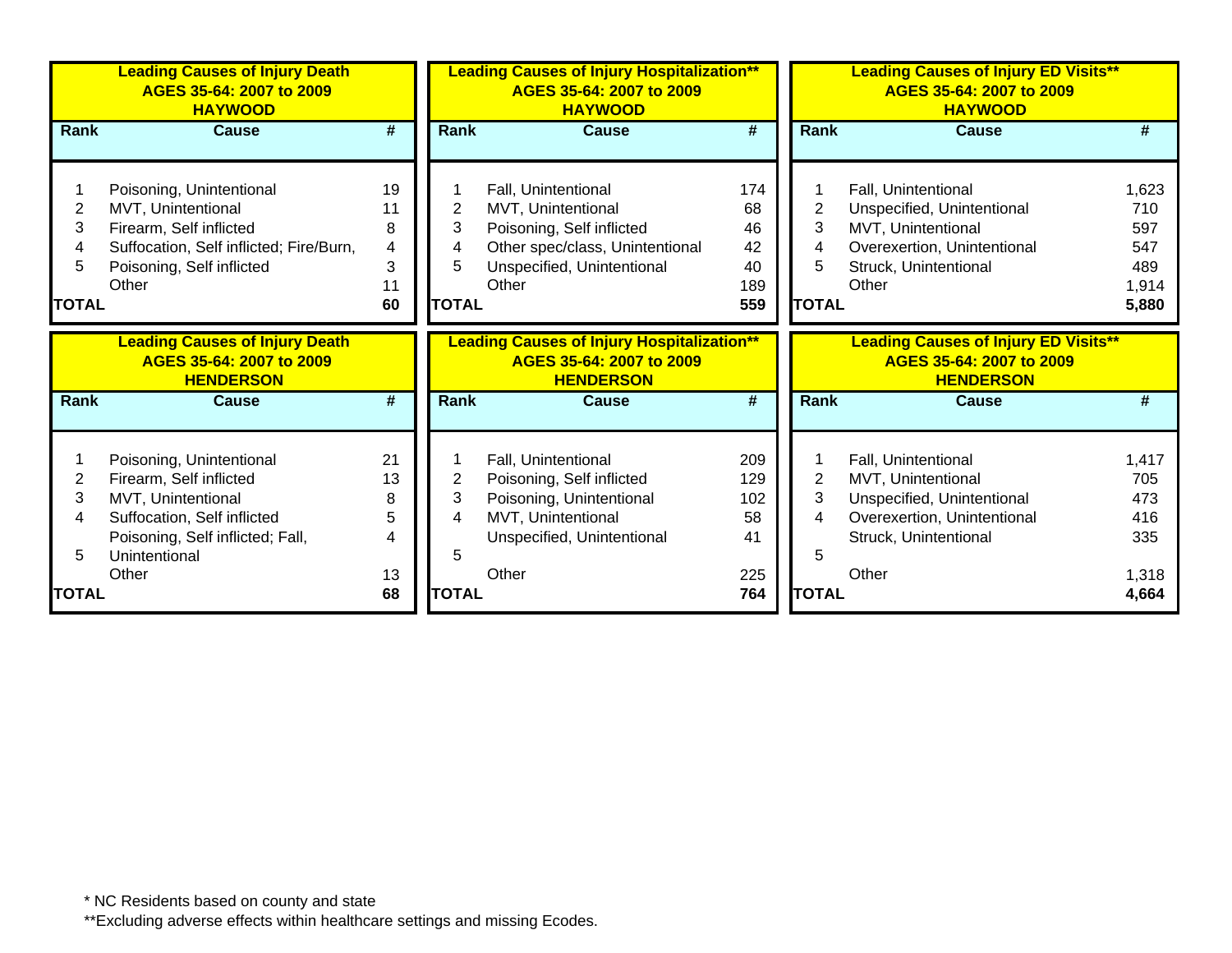|                                  | <b>Leading Causes of Injury Death</b><br>AGES 35-64: 2007 to 2009<br><b>HERTFORD</b>                        |                             |                                  | <b>Leading Causes of Injury Hospitalization**</b><br>AGES 35-64: 2007 to 2009<br><b>HERTFORD</b>                                                                              |                                         | <b>Leading Causes of Injury ED Visits**</b><br>AGES 35-64: 2007 to 2009<br><b>HERTFORD</b> |                                                                                                                                          |                                                 |  |
|----------------------------------|-------------------------------------------------------------------------------------------------------------|-----------------------------|----------------------------------|-------------------------------------------------------------------------------------------------------------------------------------------------------------------------------|-----------------------------------------|--------------------------------------------------------------------------------------------|------------------------------------------------------------------------------------------------------------------------------------------|-------------------------------------------------|--|
| <b>Rank</b>                      | <b>Cause</b>                                                                                                | $\overline{\boldsymbol{H}}$ | Rank                             | <b>Cause</b>                                                                                                                                                                  | #                                       | Rank                                                                                       | <b>Cause</b>                                                                                                                             |                                                 |  |
| 2<br>3<br>4<br>5<br><b>TOTAL</b> | MVT, Unintentional<br>Poisoning, Unintentional<br>Firearm, Assault<br>Suffocation, Self inflicted;<br>Other | 9<br>3<br>2<br>0<br>19      | 2<br>3<br>4<br>5<br><b>TOTAL</b> | Fall, Unintentional<br>MVT, Unintentional<br>Unspecified, Unintentional<br>Poisoning, Unintentional<br>Poisoning, Self inflicted; Other<br>spec/class, Unintentional<br>Other | 43<br>28<br>13<br>12<br>11<br>30<br>148 | $\overline{2}$<br>3<br>4<br>5<br><b>TOTAL</b>                                              | Fall, Unintentional<br>MVT, Unintentional<br>Overexertion, Unintentional<br>Cut/pierce, Unintentional<br>Struck, Unintentional<br>Other  | 389<br>317<br>139<br>138<br>115<br>370<br>1,468 |  |
|                                  |                                                                                                             |                             |                                  |                                                                                                                                                                               |                                         |                                                                                            |                                                                                                                                          |                                                 |  |
|                                  | <b>Leading Causes of Injury Death</b><br>AGES 35-64: 2007 to 2009<br><b>HOKE</b>                            |                             |                                  | <b>Leading Causes of Injury Hospitalization**</b><br>AGES 35-64: 2007 to 2009<br><b>HOKE</b>                                                                                  |                                         |                                                                                            | <b>Leading Causes of Injury ED Visits**</b><br>AGES 35-64: 2007 to 2009<br><b>HOKE</b>                                                   |                                                 |  |
| <b>Rank</b>                      | <b>Cause</b>                                                                                                | #                           | <b>Rank</b>                      | <b>Cause</b>                                                                                                                                                                  | $\overline{\boldsymbol{H}}$             | <b>Rank</b>                                                                                | <b>Cause</b>                                                                                                                             | #                                               |  |
| 2<br>3<br>4<br>5<br><b>TOTAL</b> | MVT, Unintentional<br>Poisoning, Unintentional<br>Unspecified, Unintentional;<br>Other                      | 17<br>O<br>32               | 2<br>3<br>4<br>5<br><b>TOTAL</b> | Fall, Unintentional<br>MVT, Unintentional<br>Unspecified, Unintentional<br>Poisoning, Unintentional;<br>Poisoning, Self inflicted<br>Other spec/class, Unintentional<br>Other | 54<br>37<br>26<br>18<br>13<br>61<br>227 | $\overline{2}$<br>3<br>5<br><b>TOTAL</b>                                                   | MVT, Unintentional<br>Fall, Unintentional<br>Overexertion, Unintentional<br>Unspecified, Unintentional<br>Struck, Unintentional<br>Other | 392<br>389<br>154<br>149<br>112<br>444<br>1,640 |  |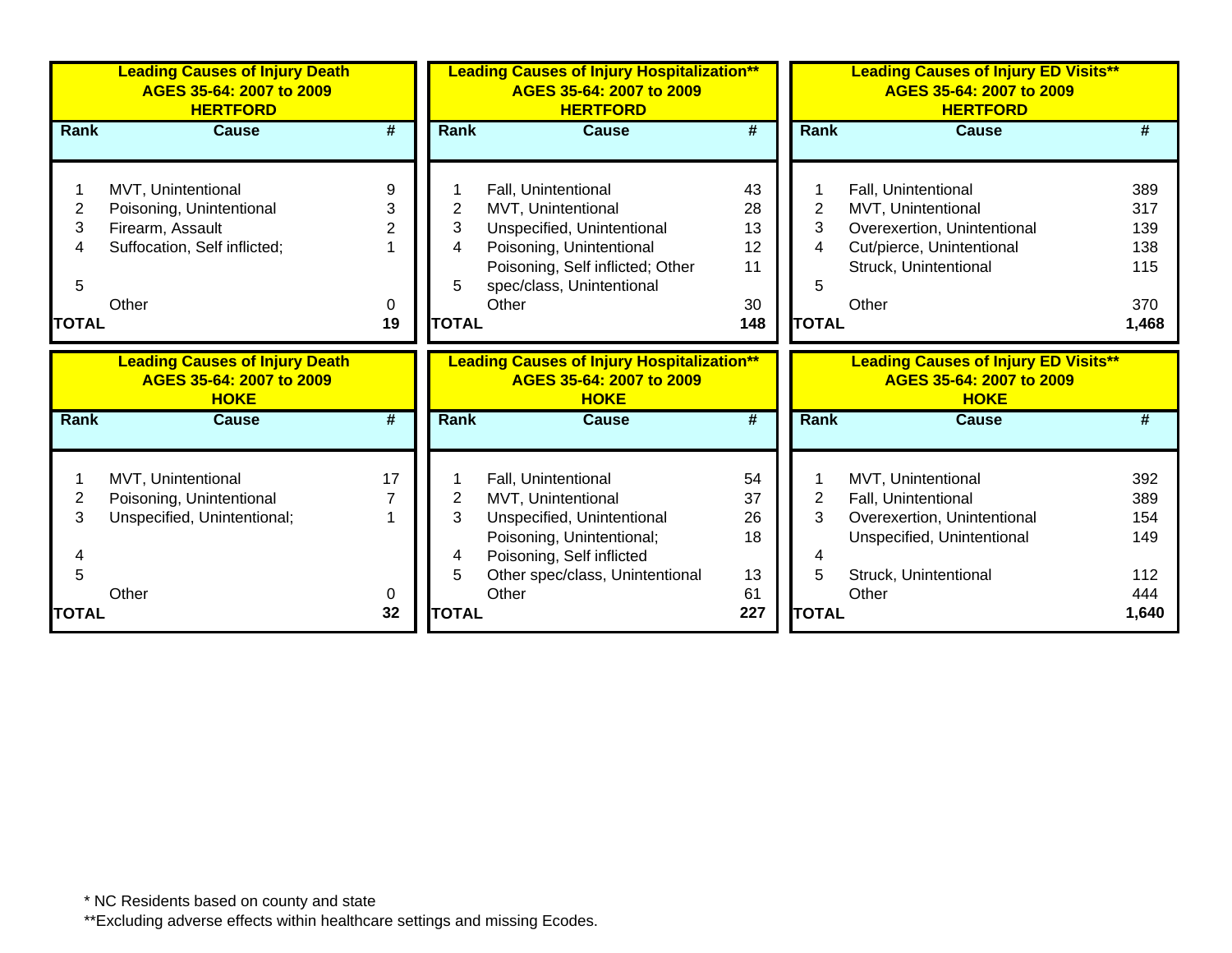|                                          | <b>Leading Causes of Injury Death</b><br>AGES 35-64: 2007 to 2009<br><b>HYDE</b>                                                                                                                       |                                |                                               | <b>Leading Causes of Injury Hospitalization**</b><br>AGES 35-64: 2007 to 2009<br><b>HYDE</b>                                                                                                                                                                                                                                             |                                                |                                                 | <b>Leading Causes of Injury ED Visits**</b><br>AGES 35-64: 2007 to 2009<br><b>HYDE</b>                                                   |                                                    |  |
|------------------------------------------|--------------------------------------------------------------------------------------------------------------------------------------------------------------------------------------------------------|--------------------------------|-----------------------------------------------|------------------------------------------------------------------------------------------------------------------------------------------------------------------------------------------------------------------------------------------------------------------------------------------------------------------------------------------|------------------------------------------------|-------------------------------------------------|------------------------------------------------------------------------------------------------------------------------------------------|----------------------------------------------------|--|
| Rank                                     | <b>Cause</b>                                                                                                                                                                                           | #                              | <b>Rank</b>                                   | <b>Cause</b>                                                                                                                                                                                                                                                                                                                             | #                                              | Rank                                            | <b>Cause</b>                                                                                                                             | #                                                  |  |
| $\overline{c}$<br>3<br>5<br><b>TOTAL</b> | Poisoning, Unintentional; Other<br>Other                                                                                                                                                               | $\mathbf 1$<br>0<br>4          | $\overline{2}$<br>3<br>4<br>5<br><b>TOTAL</b> | Fall, Unintentional<br>Poisoning, Self inflicted; MVT,<br>Unintentional<br>Poisoning, Undetermined<br>Suffocation, Unintentional; Other<br>spec/class, Unintentional<br>Other spec/notclass,<br>Unintentional; Other<br>spec/notclass, Assault; Fire/Burn,<br>Unintentional; Cut/pierce, Self<br>inflicted; Cut/pierce, Assault<br>Other | 11<br>6<br>3<br>$\overline{2}$<br>1<br>0<br>35 | $\overline{c}$<br>3<br>4<br>5<br><b>TOTAL</b>   | Fall, Unintentional<br>Unspecified, Unintentional<br>MVT, Unintentional<br>Overexertion, Unintentional<br>Struck, Unintentional<br>Other | 95<br>71<br>48<br>36<br>33<br>127<br>410           |  |
|                                          | <b>Leading Causes of Injury Death</b><br>AGES 35-64: 2007 to 2009<br><b>IREDELL</b>                                                                                                                    |                                |                                               | <b>Leading Causes of Injury Hospitalization**</b><br>AGES 35-64: 2007 to 2009<br><b>IREDELL</b>                                                                                                                                                                                                                                          |                                                |                                                 | <b>Leading Causes of Injury ED Visits**</b><br>AGES 35-64: 2007 to 2009<br><b>IREDELL</b>                                                |                                                    |  |
| Rank                                     | <b>Cause</b>                                                                                                                                                                                           | #                              | Rank                                          | <b>Cause</b>                                                                                                                                                                                                                                                                                                                             | $\overline{\mathbf{H}}$                        | <b>Rank</b>                                     | <b>Cause</b>                                                                                                                             | #                                                  |  |
| $\overline{c}$<br>3<br>4                 | Poisoning, Unintentional<br>MVT, Unintentional<br>Firearm, Self inflicted<br>Firearm, Assault<br>Unspecified, Unintentional;<br>Poisoning, Self inflicted; Other<br>spec/class, Unintentional<br>Other | 39<br>25<br>15<br>8<br>4<br>30 | 1<br>$\overline{2}$<br>3<br>4<br>5            | Fall, Unintentional<br>Poisoning, Self inflicted<br>MVT, Unintentional<br>Poisoning, Unintentional<br>Unspecified, Unintentional<br>Other                                                                                                                                                                                                | 335<br>173<br>158<br>127<br>117<br>422         | 1<br>$\overline{2}$<br>3<br>$\overline{4}$<br>5 | Fall, Unintentional<br>Overexertion, Unintentional<br>MVT, Unintentional<br>Struck, Unintentional<br>Unspecified, Unintentional<br>Other | 3,355<br>1,971<br>1,929<br>1,226<br>1,160<br>3,850 |  |
| <b>TOTAL</b>                             |                                                                                                                                                                                                        | 129                            | <b>TOTAL</b>                                  |                                                                                                                                                                                                                                                                                                                                          | 1,332                                          | <b>TOTAL</b>                                    |                                                                                                                                          | 13,491                                             |  |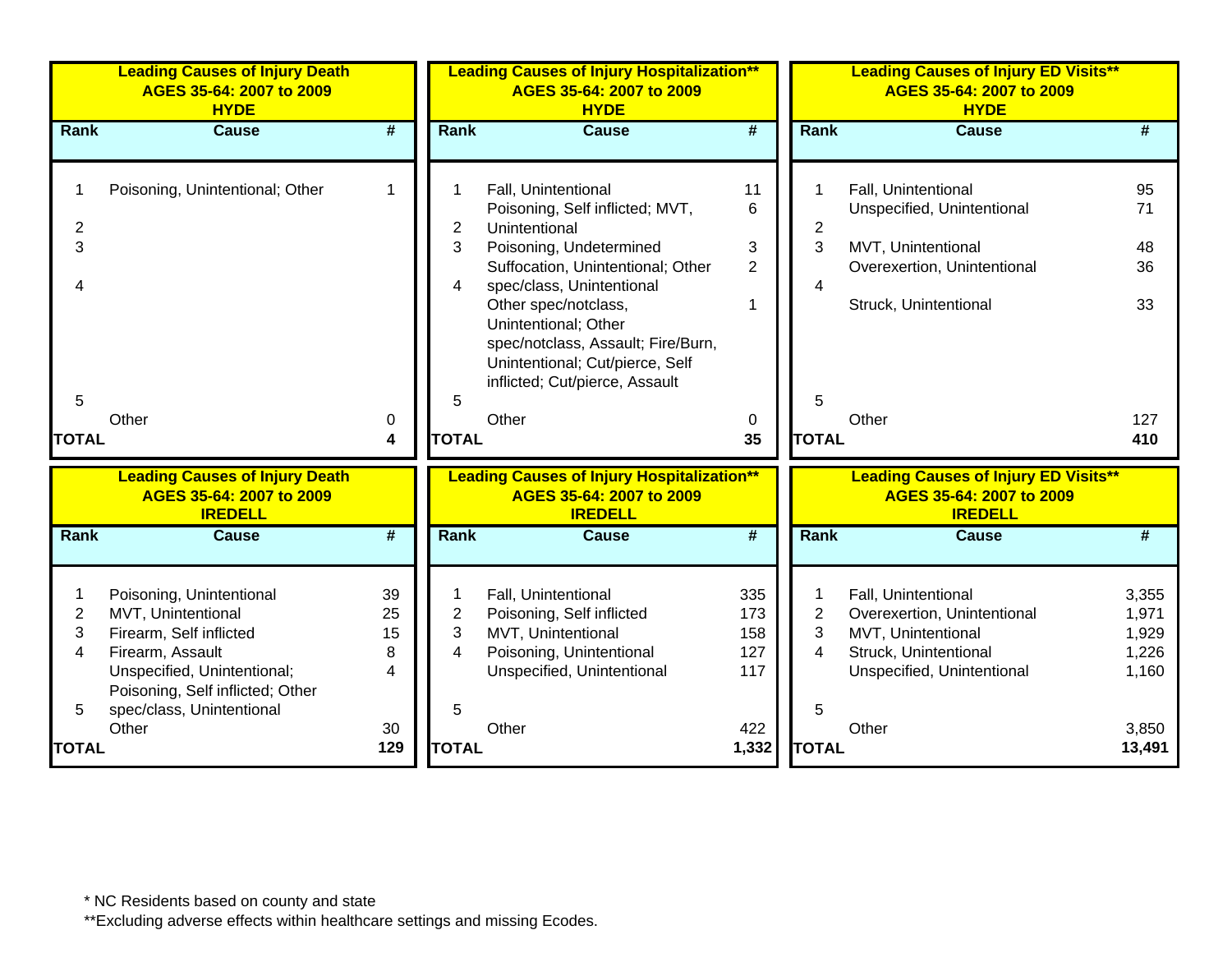|                                                    | <b>Leading Causes of Injury Death</b><br>AGES 35-64: 2007 to 2009<br><b>JACKSON</b>                                                                                                |                                                                  |                                                                           | <b>Leading Causes of Injury Hospitalization**</b><br>AGES 35-64: 2007 to 2009<br><b>JACKSON</b>                                                 |                                                 |                                                                                    | <b>Leading Causes of Injury ED Visits**</b><br>AGES 35-64: 2007 to 2009<br><b>JACKSON</b>                                                |                                                              |  |
|----------------------------------------------------|------------------------------------------------------------------------------------------------------------------------------------------------------------------------------------|------------------------------------------------------------------|---------------------------------------------------------------------------|-------------------------------------------------------------------------------------------------------------------------------------------------|-------------------------------------------------|------------------------------------------------------------------------------------|------------------------------------------------------------------------------------------------------------------------------------------|--------------------------------------------------------------|--|
| <b>Rank</b>                                        | <b>Cause</b>                                                                                                                                                                       | $\overline{\#}$                                                  | <b>Rank</b>                                                               | <b>Cause</b>                                                                                                                                    | $\overline{\boldsymbol{H}}$                     | <b>Rank</b>                                                                        | <b>Cause</b>                                                                                                                             | #                                                            |  |
| 1<br>$\overline{c}$<br>3<br>4<br>5<br><b>TOTAL</b> | Poisoning, Unintentional<br>Poisoning, Self inflicted; MVT,<br>Suffocation, Self inflicted; Firearm,<br>Poisoning, Undetermined<br>Transport, other, Unintentional; Other<br>Other | 8<br>5<br>3<br>$\overline{c}$<br>$\mathbf{1}$<br>$\pmb{0}$<br>32 | -1<br>$\overline{2}$<br>3<br>4<br>5<br><b>TOTAL</b>                       | Fall, Unintentional<br>Poisoning, Self inflicted<br>Poisoning, Unintentional<br>MVT, Unintentional<br>Unspecified, Unintentional<br>Other       | 61<br>27<br>26<br>25<br>21<br>72<br>232         | $\mathbf 1$<br>$\overline{2}$<br>3<br>$\overline{\mathbf{4}}$<br>5<br><b>TOTAL</b> | Fall, Unintentional<br>Overexertion, Unintentional<br>MVT, Unintentional<br>Struck, Unintentional<br>Cut/pierce, Unintentional<br>Other  | 811<br>354<br>270<br>267<br>262<br>999<br>2,963              |  |
|                                                    | <b>Leading Causes of Injury Death</b><br>AGES 35-64: 2007 to 2009<br><b>JOHNSTON</b>                                                                                               |                                                                  |                                                                           | <b>Leading Causes of Injury Hospitalization**</b><br>AGES 35-64: 2007 to 2009<br><b>JOHNSTON</b>                                                |                                                 |                                                                                    | <b>Leading Causes of Injury ED Visits**</b><br>AGES 35-64: 2007 to 2009<br><b>JOHNSTON</b>                                               |                                                              |  |
| <b>Rank</b>                                        | <b>Cause</b>                                                                                                                                                                       | $\overline{\boldsymbol{t}}$                                      | Rank                                                                      | Cause                                                                                                                                           | #                                               | Rank                                                                               | <b>Cause</b>                                                                                                                             | $\overline{\boldsymbol{H}}$                                  |  |
| 1<br>$\overline{2}$<br>3<br>4<br>5<br><b>TOTAL</b> | MVT, Unintentional<br>Poisoning, Unintentional<br>Firearm, Self inflicted<br>Poisoning, Self inflicted<br>Fall, Unintentional<br>Other                                             | 38<br>20<br>14<br>9<br>6<br>34<br>121                            | 1<br>$\overline{2}$<br>3<br>4<br>5<br><b>TOTAL</b>                        | Fall, Unintentional<br>MVT, Unintentional<br>Unspecified, Unintentional<br>Poisoning, Self inflicted<br>Poisoning, Unintentional<br>Other       | 311<br>194<br>156<br>154<br>123<br>478<br>1,416 | $\mathbf 1$<br>$\overline{2}$<br>3<br>$\overline{\mathbf{4}}$<br>5<br><b>TOTAL</b> | Fall, Unintentional<br>Unspecified, Unintentional<br>MVT, Unintentional<br>Overexertion, Unintentional<br>Struck, Unintentional<br>Other | 2,987<br>2,026<br>1,750<br>1,638<br>1,029<br>3,984<br>13,414 |  |
|                                                    | <b>Leading Causes of Injury Death</b><br>AGES 35-64: 2007 to 2009<br><b>JONES</b>                                                                                                  |                                                                  |                                                                           | <b>Leading Causes of Injury Hospitalization**</b><br>AGES 35-64: 2007 to 2009<br><b>JONES</b>                                                   |                                                 |                                                                                    | <b>Leading Causes of Injury ED Visits**</b><br>AGES 35-64: 2007 to 2009<br><b>JONES</b>                                                  |                                                              |  |
| Rank                                               | <b>Cause</b>                                                                                                                                                                       | $\overline{\boldsymbol{t}}$                                      | Rank                                                                      | <b>Cause</b>                                                                                                                                    | #                                               | Rank                                                                               | <b>Cause</b>                                                                                                                             | #                                                            |  |
| $\overline{2}$<br>3<br>4<br>5<br><b>TOTAL</b>      | MVT, Unintentional<br>Poisoning, Unintentional<br>Suffocation, Self inflicted; Drowning,<br>Other                                                                                  | 3<br>$\overline{2}$<br>$\mathbf{1}$<br>0<br>$\overline{7}$       | $\mathbf 1$<br>$\overline{2}$<br>3<br>$\overline{4}$<br>5<br><b>TOTAL</b> | Fall, Unintentional<br>MVT, Unintentional<br>Other spec/class, Unintentional<br>Poisoning, Unintentional<br>Unspecified, Unintentional<br>Other | 27<br>15<br>11<br>9<br>8<br>34<br>104           | 1<br>$\overline{2}$<br>3<br>$\overline{\mathbf{4}}$<br>5<br><b>TOTAL</b>           | Fall, Unintentional<br>Overexertion, Unintentional<br>MVT, Unintentional<br>Unspecified, Unintentional<br>Struck, Unintentional<br>Other | 177<br>141<br>125<br>112<br>80<br>280<br>915                 |  |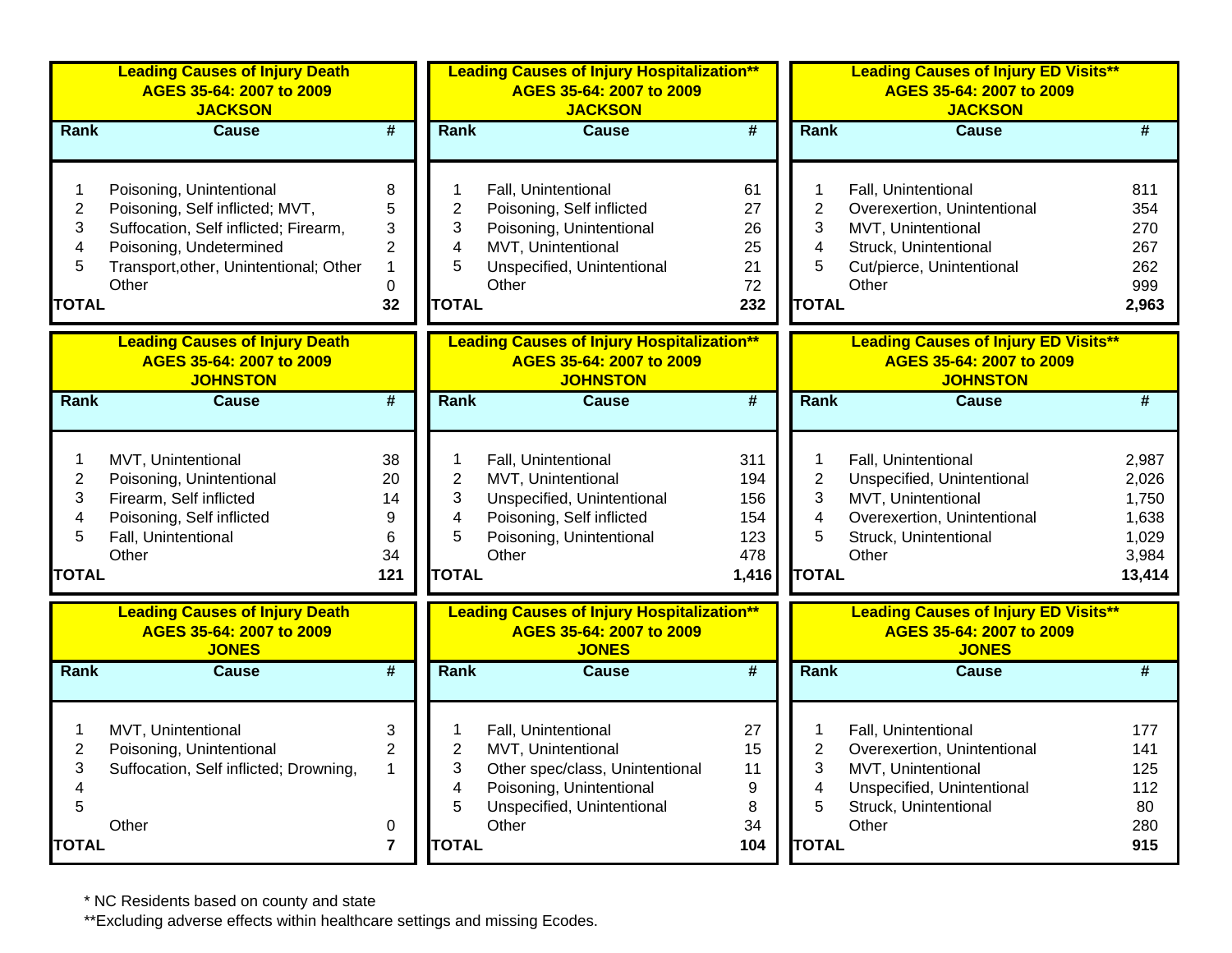|                | <b>Leading Causes of Injury Death</b><br>AGES 35-64: 2007 to 2009<br><b>LEE</b>    |                |                | <b>Leading Causes of Injury Hospitalization**</b><br>AGES 35-64: 2007 to 2009<br><b>LEE</b><br><b>LEE</b> |                             |                | <b>Leading Causes of Injury ED Visits**</b><br>AGES 35-64: 2007 to 2009                  |            |
|----------------|------------------------------------------------------------------------------------|----------------|----------------|-----------------------------------------------------------------------------------------------------------|-----------------------------|----------------|------------------------------------------------------------------------------------------|------------|
| <b>Rank</b>    | <b>Cause</b>                                                                       | #              | <b>Rank</b>    | <b>Cause</b>                                                                                              | #                           | Rank           | <b>Cause</b>                                                                             | #          |
|                |                                                                                    |                |                |                                                                                                           |                             |                |                                                                                          |            |
|                | MVT, Unintentional                                                                 | 23             |                | Fall, Unintentional                                                                                       | 92                          |                | Fall, Unintentional                                                                      | 835        |
| $\overline{2}$ | Poisoning, Unintentional                                                           | 14             | 2              | MVT, Unintentional                                                                                        | 84                          | $\overline{2}$ | MVT, Unintentional                                                                       | 827        |
| 3              | Firearm, Self inflicted                                                            | 6              | 3              | Poisoning, Self inflicted                                                                                 | 38                          | 3              | Unspecified, Unintentional                                                               | 440        |
|                | Firearm, Assault                                                                   | 4              |                | Poisoning, Unintentional; Other                                                                           | 29                          |                | Overexertion, Unintentional                                                              | 345        |
| 4              |                                                                                    |                | 4              | spec/class, Unintentional                                                                                 |                             | 4              |                                                                                          |            |
| 5              | Poisoning, Undetermined                                                            | $\overline{2}$ | 5              | Unspecified, Unintentional                                                                                | 27                          | 5              | Natural/Environ, Unintentional                                                           | 260        |
|                | Other                                                                              | 6              |                | Other                                                                                                     | 132                         |                | Other                                                                                    | 1,192      |
| <b>TOTAL</b>   |                                                                                    | 55             | <b>TOTAL</b>   |                                                                                                           | 431                         | <b>TOTAL</b>   |                                                                                          | 3,899      |
|                | <b>Leading Causes of Injury Death</b><br>AGES 35-64: 2007 to 2009<br><b>LENOIR</b> |                |                | <b>Leading Causes of Injury Hospitalization**</b><br>AGES 35-64: 2007 to 2009<br><b>LENOIR</b>            |                             |                | <b>Leading Causes of Injury ED Visits**</b><br>AGES 35-64: 2007 to 2009<br><b>LENOIR</b> |            |
| Rank           | <b>Cause</b>                                                                       | #              | <b>Rank</b>    | <b>Cause</b>                                                                                              | $\overline{\boldsymbol{t}}$ | <b>Rank</b>    | <b>Cause</b>                                                                             | #          |
|                |                                                                                    |                |                |                                                                                                           |                             |                |                                                                                          |            |
|                | MVT, Unintentional                                                                 | 16             |                | Fall, Unintentional                                                                                       | 159                         |                | Fall, Unintentional                                                                      | 1,171      |
| $\overline{2}$ | Poisoning, Unintentional                                                           | 9              | $\overline{2}$ | Unspecified, Unintentional                                                                                | 79                          | $\overline{2}$ | Overexertion, Unintentional                                                              | 948        |
| 3<br>4         | Firearm, Self inflicted<br>Suffocation, Self inflicted                             | 6<br>4         | 3<br>4         | MVT, Unintentional<br>Poisoning, Self inflicted                                                           | 76<br>68                    | 3<br>4         | MVT, Unintentional<br>Unspecified, Unintentional                                         | 811<br>663 |
|                | Unspecified, Unintentional;                                                        | 2              |                | Poisoning, Unintentional                                                                                  | 32                          |                | Struck, Unintentional                                                                    | 442        |
|                | Suffocation, Unintentional;                                                        |                |                |                                                                                                           |                             |                |                                                                                          |            |
|                | Poisoning, Self inflicted; Firearm,                                                |                |                |                                                                                                           |                             |                |                                                                                          |            |
| 5              | Assault                                                                            |                | 5              |                                                                                                           |                             | 5              |                                                                                          |            |
|                |                                                                                    |                |                |                                                                                                           |                             |                |                                                                                          |            |
|                | Other                                                                              | 7              |                | Other                                                                                                     | 167                         |                | Other                                                                                    | 1,552      |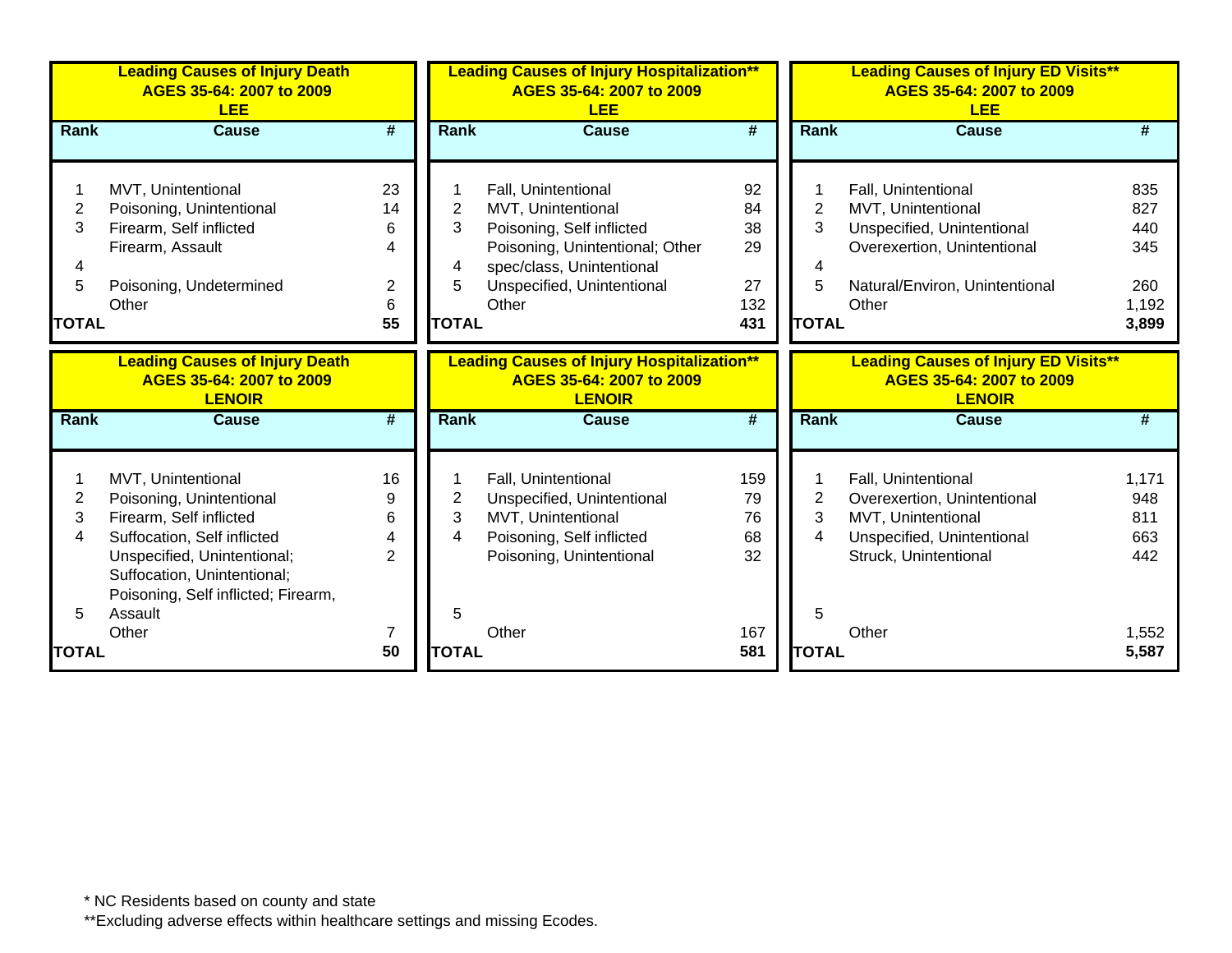|                             | <b>Leading Causes of Injury Death</b><br>AGES 35-64: 2007 to 2009<br><b>LINCOLN</b>                                                 |                                       | <b>Leading Causes of Injury ED Visits**</b><br><b>Leading Causes of Injury Hospitalization**</b><br>AGES 35-64: 2007 to 2009<br>AGES 35-64: 2007 to 2009<br><b>LINCOLN</b><br><b>LINCOLN</b> |                                                                                                                                        |                                           |                                  |                                                                                                                                          |                                                         |
|-----------------------------|-------------------------------------------------------------------------------------------------------------------------------------|---------------------------------------|----------------------------------------------------------------------------------------------------------------------------------------------------------------------------------------------|----------------------------------------------------------------------------------------------------------------------------------------|-------------------------------------------|----------------------------------|------------------------------------------------------------------------------------------------------------------------------------------|---------------------------------------------------------|
| Rank                        | Cause                                                                                                                               | #                                     | Rank                                                                                                                                                                                         | <b>Cause</b>                                                                                                                           | #                                         | Rank                             | Cause                                                                                                                                    | #                                                       |
| 2<br>3<br>5<br><b>TOTAL</b> | Poisoning, Unintentional<br>MVT, Unintentional<br>Firearm, Self inflicted<br>Firearm, Assault<br>Poisoning, Self inflicted<br>Other | 30<br>29<br>18<br>6<br>5<br>16<br>104 | 2<br>3<br>4<br>5<br><b>TOTAL</b>                                                                                                                                                             | Fall, Unintentional<br>MVT, Unintentional<br>Poisoning, Self inflicted<br>Poisoning, Undetermined<br>Poisoning, Unintentional<br>Other | 157<br>95<br>81<br>61<br>51<br>228<br>673 | 2<br>3<br>4<br>5<br><b>TOTAL</b> | Fall, Unintentional<br>MVT, Unintentional<br>Overexertion, Unintentional<br>Struck, Unintentional<br>Unspecified, Unintentional<br>Other | 2,056<br>1,123<br>1,061<br>819<br>660<br>2,432<br>8,151 |
|                             |                                                                                                                                     |                                       |                                                                                                                                                                                              |                                                                                                                                        |                                           |                                  |                                                                                                                                          |                                                         |
|                             | <b>Leading Causes of Injury Death</b><br>AGES 35-64: 2007 to 2009<br><b>McDOWELL</b>                                                |                                       |                                                                                                                                                                                              | <b>Leading Causes of Injury Hospitalization**</b><br>AGES 35-64: 2007 to 2009<br><b>McDOWELL</b>                                       |                                           |                                  | <b>Leading Causes of Injury ED Visits**</b><br>AGES 35-64: 2007 to 2009<br><b>McDOWELL</b>                                               |                                                         |
| Rank                        | <b>Cause</b>                                                                                                                        | $\overline{\boldsymbol{t}}$           | Rank                                                                                                                                                                                         | <b>Cause</b>                                                                                                                           | $\overline{\boldsymbol{t}}$               | Rank                             | <b>Cause</b>                                                                                                                             | #                                                       |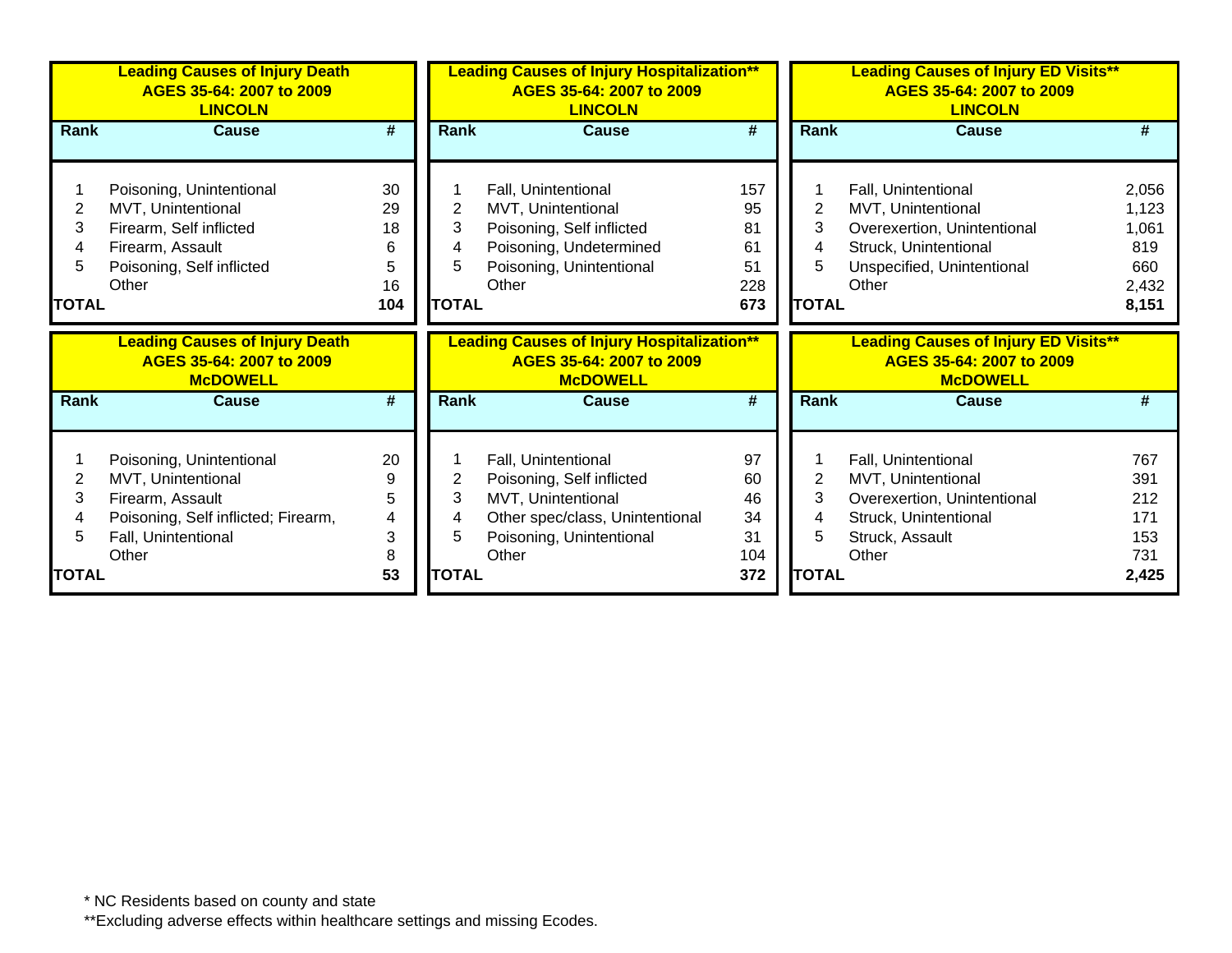|                                               | <b>Leading Causes of Injury Death</b><br>AGES 35-64: 2007 to 2009<br><b>MACON</b>                                                                                                                                                                                   |                                                            |                                               | <b>Leading Causes of Injury Hospitalization**</b><br>AGES 35-64: 2007 to 2009<br><b>MACON</b>                                                                              |                                         |                                               | <b>Leading Causes of Injury ED Visits**</b><br>AGES 35-64: 2007 to 2009<br><b>MACON</b>                                                 |                                                 |
|-----------------------------------------------|---------------------------------------------------------------------------------------------------------------------------------------------------------------------------------------------------------------------------------------------------------------------|------------------------------------------------------------|-----------------------------------------------|----------------------------------------------------------------------------------------------------------------------------------------------------------------------------|-----------------------------------------|-----------------------------------------------|-----------------------------------------------------------------------------------------------------------------------------------------|-------------------------------------------------|
| Rank                                          | <b>Cause</b>                                                                                                                                                                                                                                                        | $\overline{\boldsymbol{t}}$                                | <b>Rank</b>                                   | <b>Cause</b>                                                                                                                                                               | $\overline{\boldsymbol{t}}$             | Rank                                          | <b>Cause</b>                                                                                                                            | #                                               |
| $\overline{c}$<br>3<br>4<br>5<br><b>TOTAL</b> | Poisoning, Unintentional<br>Firearm, Self inflicted<br>Poisoning, Self inflicted<br>MVT, Unintentional<br>Transport, other, Unintentional;<br>Suffocation, Self inflicted; Fall,<br>Unintentional<br>Other                                                          | 9<br>8<br>5<br>$\overline{4}$<br>$\overline{2}$<br>5<br>37 | $\overline{2}$<br>3<br>4<br>5<br><b>TOTAL</b> | Fall, Unintentional<br>MVT, Unintentional<br>Other spec/class, Unintentional<br>Poisoning, Undetermined;<br>Poisoning, Self inflicted<br>Poisoning, Unintentional<br>Other | 72<br>20<br>17<br>14<br>11<br>43<br>191 | $\overline{2}$<br>3<br>4<br>5<br><b>TOTAL</b> | Fall, Unintentional<br>Overexertion, Unintentional<br>Cut/pierce, Unintentional<br>Struck, Unintentional<br>MVT, Unintentional<br>Other | 725<br>274<br>241<br>220<br>207<br>804<br>2,471 |
|                                               |                                                                                                                                                                                                                                                                     |                                                            |                                               |                                                                                                                                                                            |                                         |                                               |                                                                                                                                         |                                                 |
|                                               | <b>Leading Causes of Injury Death</b><br>AGES 35-64: 2007 to 2009                                                                                                                                                                                                   |                                                            |                                               | <b>Leading Causes of Injury Hospitalization**</b><br>AGES 35-64: 2007 to 2009                                                                                              |                                         |                                               | <b>Leading Causes of Injury ED Visits**</b><br>AGES 35-64: 2007 to 2009                                                                 |                                                 |
|                                               | <b>MADISON</b>                                                                                                                                                                                                                                                      |                                                            |                                               | <b>MADISON</b>                                                                                                                                                             |                                         |                                               | <b>MADISON</b>                                                                                                                          |                                                 |
| <b>Rank</b>                                   | <b>Cause</b>                                                                                                                                                                                                                                                        | #                                                          | <b>Rank</b>                                   | <b>Cause</b>                                                                                                                                                               | #                                       | Rank                                          | <b>Cause</b>                                                                                                                            | #                                               |
| 2<br>3<br>4                                   | MVT, Unintentional<br>Poisoning, Unintentional; Firearm,<br>Poisoning, Self inflicted<br>Suffocation, Self inflicted; Firearm,<br>Unspecified, Unintentional;<br>Transport, other, Unintentional; Other<br>land transport, Unintentional;<br>Firearm, Unintentional | 8<br>4<br>3<br>$\overline{2}$                              | $\overline{\mathbf{c}}$<br>3<br>4             | Fall, Unintentional<br>MVT, Unintentional<br>Poisoning, Self inflicted<br>Unspecified, Unintentional<br>Other spec/class, Unintentional                                    | 34<br>22<br>15<br>8<br>$\overline{7}$   | $\overline{c}$<br>3<br>4                      | Fall, Unintentional<br>MVT, Unintentional<br>Struck, Unintentional<br>Natural/Environ, Unintentional<br>Unspecified, Unintentional      | 100<br>66<br>26<br>25<br>24                     |
| 5<br><b>TOTAL</b>                             | Other                                                                                                                                                                                                                                                               | 0<br>27                                                    | 5<br><b>TOTAL</b>                             | Other                                                                                                                                                                      | 34<br>120                               | 5<br><b>TOTAL</b>                             | Other                                                                                                                                   | 134<br>375                                      |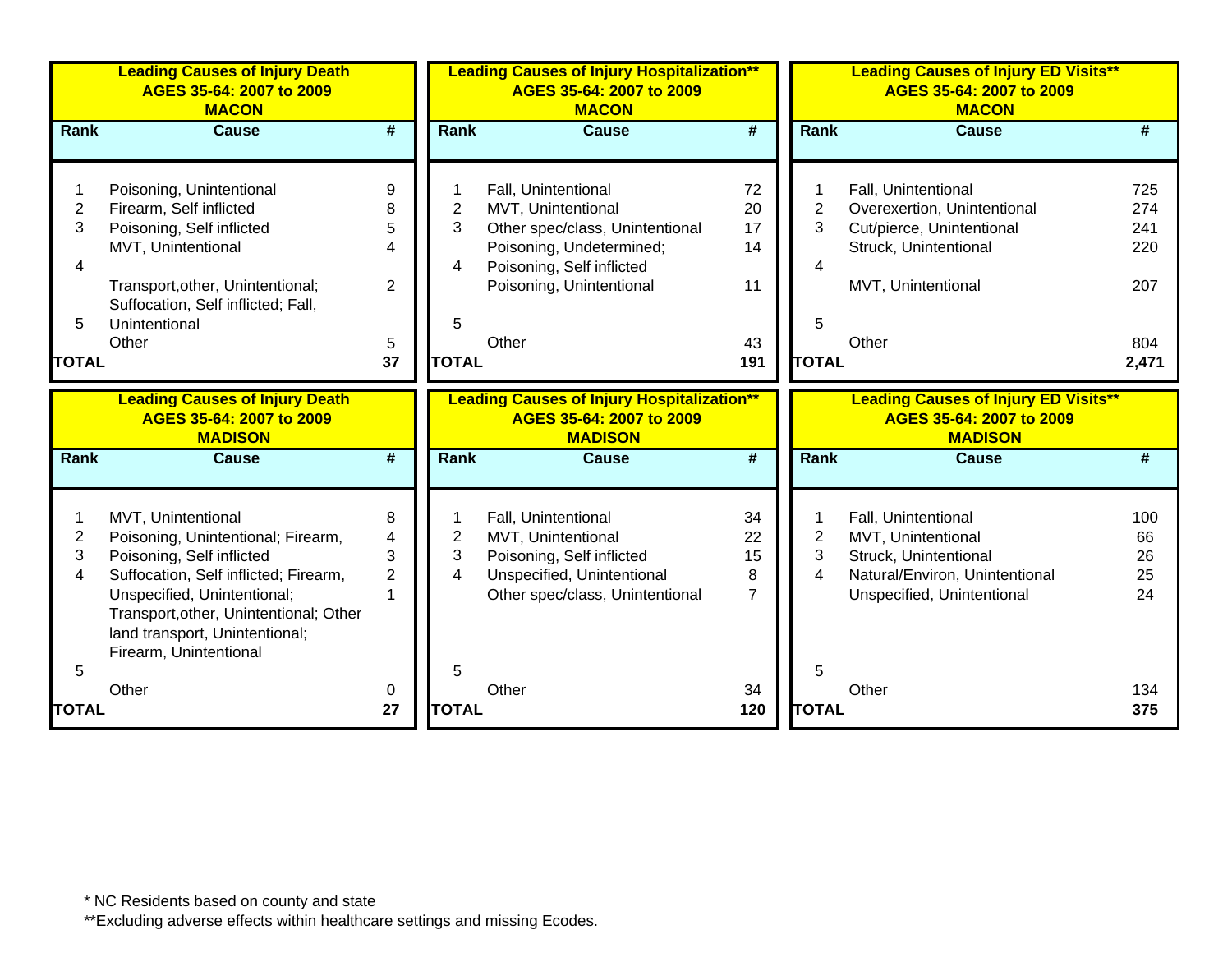|                                  | <b>Leading Causes of Injury Death</b><br>AGES 35-64: 2007 to 2009<br><b>MARTIN</b>                                                                        |                                  | <b>Leading Causes of Injury Hospitalization**</b><br>AGES 35-64: 2007 to 2009<br><b>MARTIN</b> |                                                                                                                                           |                                         | <b>Leading Causes of Injury ED Visits**</b><br>AGES 35-64: 2007 to 2009<br><b>MARTIN</b> |                                                                                                                                                 |                                                 |
|----------------------------------|-----------------------------------------------------------------------------------------------------------------------------------------------------------|----------------------------------|------------------------------------------------------------------------------------------------|-------------------------------------------------------------------------------------------------------------------------------------------|-----------------------------------------|------------------------------------------------------------------------------------------|-------------------------------------------------------------------------------------------------------------------------------------------------|-------------------------------------------------|
| Rank                             | Cause                                                                                                                                                     | #                                | Rank                                                                                           | Cause                                                                                                                                     | #                                       | Rank                                                                                     | Cause                                                                                                                                           | #                                               |
| 2<br>3<br>4<br>5<br><b>TOTAL</b> | Poisoning, Unintentional<br>MVT, Unintentional<br>Firearm, Assault<br>Poisoning, Self inflicted; Firearm,<br>Other land transport, Unintentional<br>Other | 9<br>8<br>6<br>4<br>2<br>6<br>39 | 2<br>3<br>4<br>5.<br><b>TOTAL</b>                                                              | Fall, Unintentional<br>MVT, Unintentional<br>Unspecified, Unintentional<br>Poisoning, Unintentional<br>Poisoning, Self inflicted<br>Other | 38<br>33<br>32<br>16<br>15<br>64<br>198 | 2<br>3<br><b>TOTAL</b>                                                                   | <b>Fall, Unintentional</b><br>Unspecified, Unintentional<br>MVT, Unintentional<br>Struck, Unintentional<br>Overexertion, Unintentional<br>Other | 369<br>269<br>241<br>138<br>109<br>435<br>1,561 |
|                                  |                                                                                                                                                           |                                  |                                                                                                |                                                                                                                                           |                                         |                                                                                          |                                                                                                                                                 |                                                 |
|                                  | <b>Leading Causes of Injury Death</b><br>AGES 35-64: 2007 to 2009<br><b>MECKLENBURG</b>                                                                   |                                  |                                                                                                | <b>Leading Causes of Injury Hospitalization**</b><br>AGES 35-64: 2007 to 2009<br><b>MECKLENBURG</b>                                       |                                         |                                                                                          | <b>Leading Causes of Injury ED Visits**</b><br>AGES 35-64: 2007 to 2009<br><b>MECKLENBURG</b>                                                   |                                                 |
| Rank                             | <b>Cause</b>                                                                                                                                              | $\overline{\boldsymbol{t}}$      | <b>Rank</b>                                                                                    | <b>Cause</b>                                                                                                                              | #                                       | Rank                                                                                     | <b>Cause</b>                                                                                                                                    | #                                               |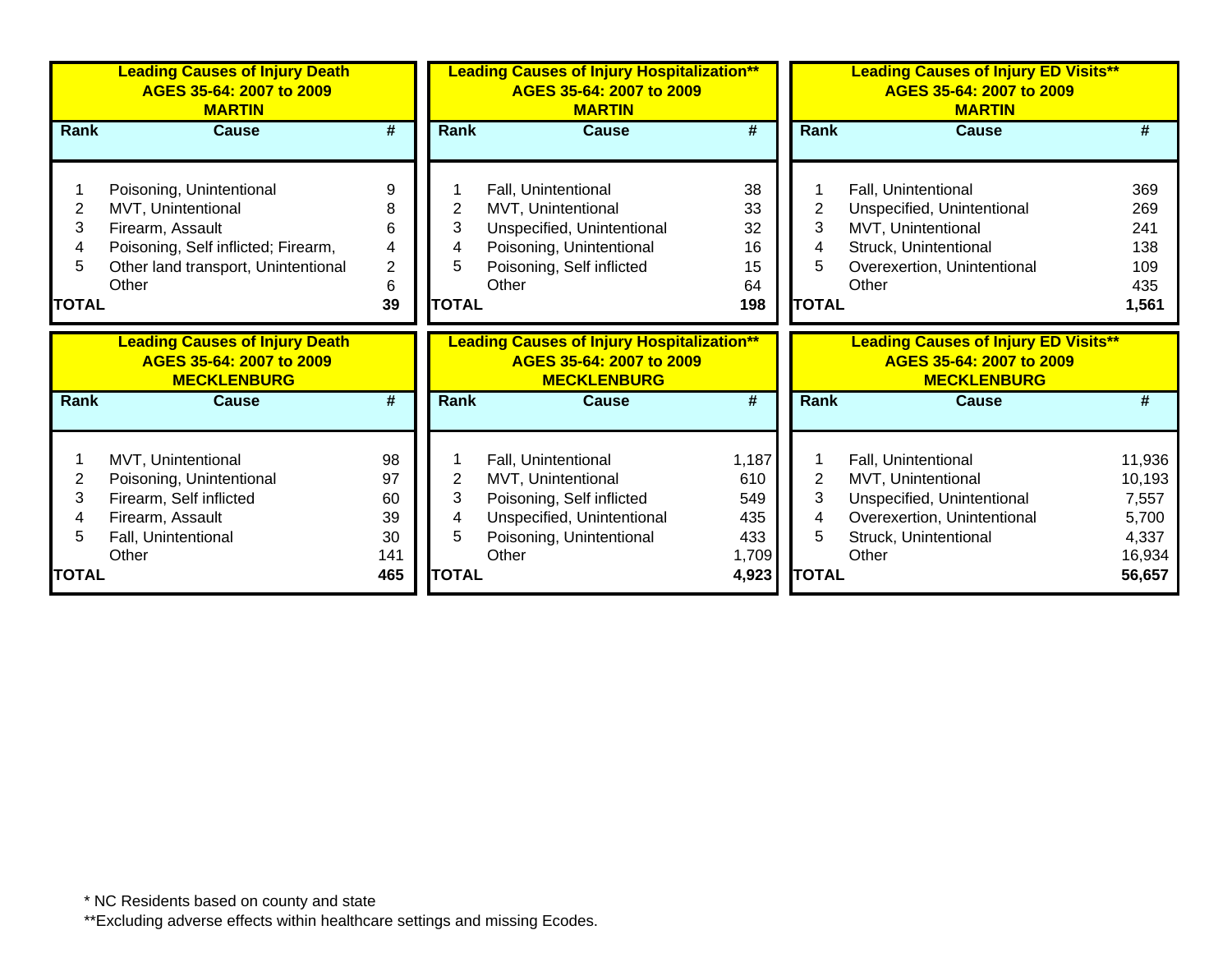|                | <b>Leading Causes of Injury Death</b><br>AGES 35-64: 2007 to 2009<br><b>MITCHELL</b> |                             | <b>Leading Causes of Injury Hospitalization**</b><br>AGES 35-64: 2007 to 2009<br><b>MITCHELL</b> |                                                   |                             | <b>Leading Causes of Injury ED Visits**</b><br>AGES 35-64: 2007 to 2009<br><b>MITCHELL</b> |                                               |       |
|----------------|--------------------------------------------------------------------------------------|-----------------------------|--------------------------------------------------------------------------------------------------|---------------------------------------------------|-----------------------------|--------------------------------------------------------------------------------------------|-----------------------------------------------|-------|
| Rank           | <b>Cause</b>                                                                         | #                           | <b>Rank</b>                                                                                      | <b>Cause</b>                                      | #                           | <b>Rank</b>                                                                                | <b>Cause</b>                                  |       |
|                |                                                                                      |                             |                                                                                                  |                                                   |                             |                                                                                            |                                               |       |
|                | MVT, Unintentional                                                                   | 5                           |                                                                                                  | Fall, Unintentional                               | 52                          |                                                                                            | Fall, Unintentional                           | 205   |
| $\overline{2}$ | Poisoning, Unintentional                                                             |                             | 2                                                                                                | MVT, Unintentional                                | 25                          | 2                                                                                          | MVT, Unintentional                            | 106   |
| 3              | Unspecified, Unintentional;                                                          |                             | 3                                                                                                | Other spec/class, Unintentional                   | 24                          | 3                                                                                          | Struck, Unintentional                         | 45    |
|                |                                                                                      |                             | 4                                                                                                | Poisoning, Unintentional                          | 20                          | 4                                                                                          | Other spec/class, Unintentional               | 42    |
|                |                                                                                      |                             |                                                                                                  | Unspecified, Unintentional; Struck,               | $\mathsf{Q}$                |                                                                                            | Overexertion, Unintentional                   | 34    |
|                |                                                                                      |                             |                                                                                                  | Unintentional; Poisoning, Self                    |                             |                                                                                            |                                               |       |
| 5              |                                                                                      |                             | 5                                                                                                | inflicted                                         |                             | 5                                                                                          |                                               |       |
|                | Other                                                                                | 0                           |                                                                                                  | Other                                             | 30                          |                                                                                            | Other                                         | 206   |
| <b>TOTAL</b>   |                                                                                      | 14                          | <b>TOTAL</b>                                                                                     |                                                   | 178                         | <b>TOTAL</b>                                                                               |                                               | 638   |
|                | <b>Leading Causes of Injury Death</b>                                                |                             |                                                                                                  | <b>Leading Causes of Injury Hospitalization**</b> |                             |                                                                                            | <b>Leading Causes of Injury ED Visits**</b>   |       |
|                | AGES 35-64: 2007 to 2009<br><b>MONTGOMERY</b>                                        |                             |                                                                                                  | AGES 35-64: 2007 to 2009<br><b>MONTGOMERY</b>     |                             |                                                                                            | AGES 35-64: 2007 to 2009<br><b>MONTGOMERY</b> |       |
| Rank           | <b>Cause</b>                                                                         | $\overline{\boldsymbol{t}}$ | <b>Rank</b>                                                                                      | <b>Cause</b>                                      | $\overline{\boldsymbol{t}}$ | <b>Rank</b>                                                                                | <b>Cause</b>                                  |       |
|                |                                                                                      |                             |                                                                                                  |                                                   |                             |                                                                                            |                                               |       |
|                | MVT, Unintentional                                                                   |                             |                                                                                                  | Fall, Unintentional                               | 57                          |                                                                                            | Fall, Unintentional                           | 349   |
| 2              | Firearm, Assault                                                                     | 5                           | 2                                                                                                | Poisoning, Self inflicted                         | 28                          | 2                                                                                          | MVT, Unintentional                            | 177   |
| 3              | Firearm, Self inflicted                                                              |                             | 3                                                                                                | MVT, Unintentional                                | 19                          | 3                                                                                          | Overexertion, Unintentional                   | 163   |
|                | Poisoning, Unintentional                                                             | 3                           | 4                                                                                                | Struck, Unintentional                             | 16                          | 4                                                                                          | Cut/pierce, Unintentional                     | 137   |
| 5              | Suffocation, Self inflicted                                                          | 2                           | 5                                                                                                | Poisoning, Unintentional                          | 15                          | 5                                                                                          | Struck, Unintentional                         | 132   |
|                | Other                                                                                | 6                           |                                                                                                  | Other                                             | 79                          |                                                                                            | Other                                         | 506   |
| <b>TOTAL</b>   |                                                                                      | 27                          | <b>TOTAL</b>                                                                                     |                                                   | 214                         | <b>TOTAL</b>                                                                               |                                               | 1,464 |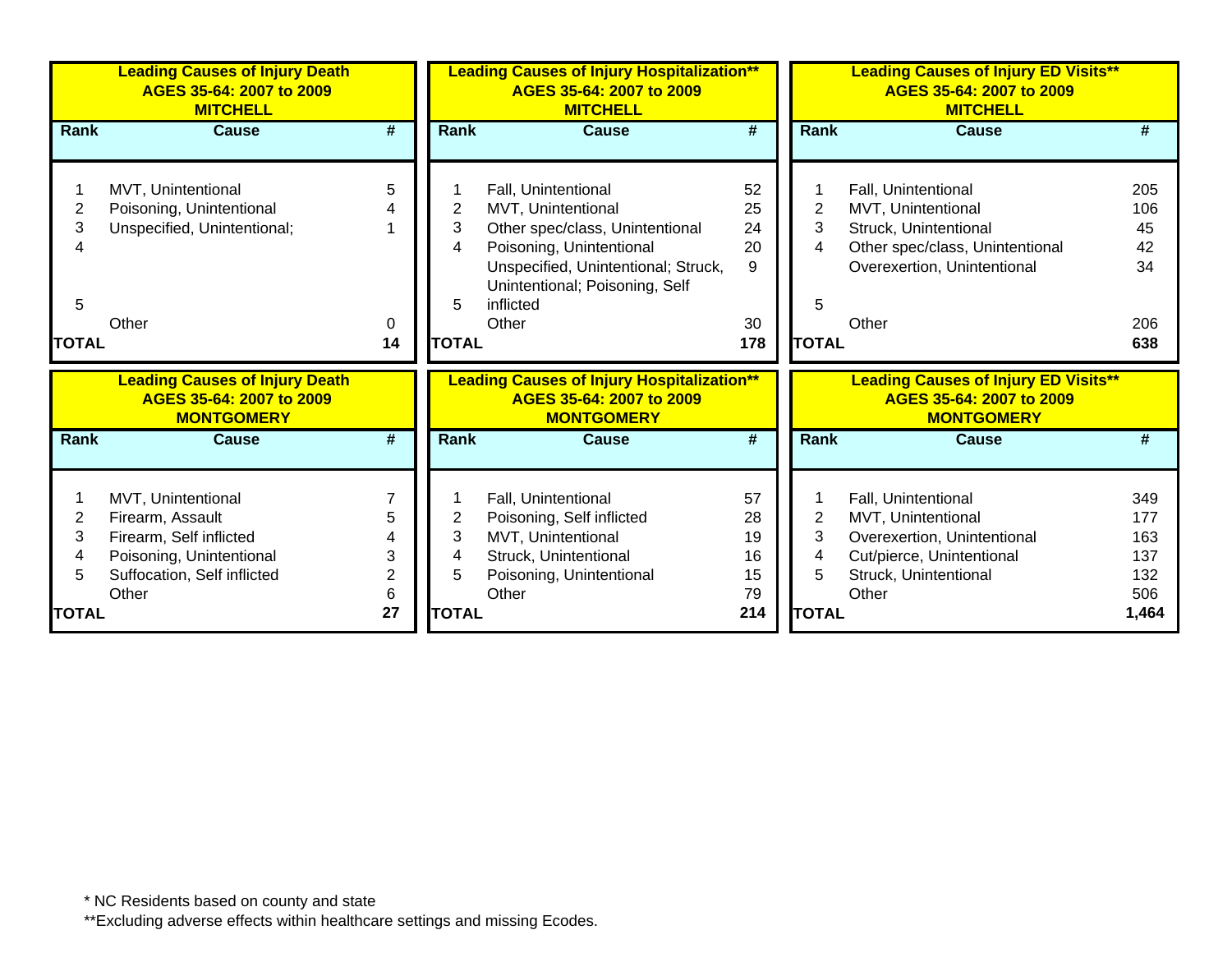|                                                               | <b>Leading Causes of Injury Death</b><br>AGES 35-64: 2007 to 2009<br><b>MOORE</b>                                                              |                                                   |                                                                          | <b>Leading Causes of Injury Hospitalization**</b><br>AGES 35-64: 2007 to 2009<br><b>MOORE</b>                                                  |                                                |                                                    | <b>Leading Causes of Injury ED Visits**</b><br>AGES 35-64: 2007 to 2009<br><b>MOORE</b>                                                  |                                                              |
|---------------------------------------------------------------|------------------------------------------------------------------------------------------------------------------------------------------------|---------------------------------------------------|--------------------------------------------------------------------------|------------------------------------------------------------------------------------------------------------------------------------------------|------------------------------------------------|----------------------------------------------------|------------------------------------------------------------------------------------------------------------------------------------------|--------------------------------------------------------------|
| Rank                                                          | <b>Cause</b>                                                                                                                                   | #                                                 | Rank                                                                     | <b>Cause</b>                                                                                                                                   | #                                              | Rank                                               | <b>Cause</b>                                                                                                                             | #                                                            |
| 1<br>$\overline{c}$<br>3<br>4<br>5<br><b>TOTAL</b>            | Poisoning, Unintentional<br>MVT, Unintentional<br>Firearm, Self inflicted<br>Poisoning, Self inflicted<br>Firearm, Assault<br>Other            | 19<br>9<br>8<br>6<br>5<br>23<br>70                | 1<br>$\overline{c}$<br>3<br>$\overline{\mathbf{4}}$<br>5<br><b>TOTAL</b> | Fall, Unintentional<br>MVT, Unintentional<br>Poisoning, Self inflicted<br>Poisoning, Unintentional<br>Other spec/class, Unintentional<br>Other | 159<br>98<br>96<br>49<br>34<br>221<br>657      | 1<br>$\overline{2}$<br>3<br>4<br>5<br><b>TOTAL</b> | Fall, Unintentional<br>MVT, Unintentional<br>Overexertion, Unintentional<br>Cut/pierce, Unintentional<br>Struck, Unintentional<br>Other  | 1,226<br>908<br>561<br>387<br>347<br>1,378<br>4,807          |
|                                                               | <b>Leading Causes of Injury Death</b><br>AGES 35-64: 2007 to 2009<br><b>NASH</b>                                                               |                                                   |                                                                          | <b>Leading Causes of Injury Hospitalization**</b><br>AGES 35-64: 2007 to 2009<br><b>NASH</b>                                                   |                                                |                                                    | <b>Leading Causes of Injury ED Visits**</b><br>AGES 35-64: 2007 to 2009<br><b>NASH</b>                                                   |                                                              |
| Rank                                                          | Cause                                                                                                                                          | $\overline{\#}$                                   | Rank                                                                     | <b>Cause</b>                                                                                                                                   | $\overline{\#}$                                | Rank                                               | Cause                                                                                                                                    | #                                                            |
| $\mathbf{1}$<br>$\overline{2}$<br>3<br>4<br>5<br><b>TOTAL</b> | MVT, Unintentional<br>Firearm, Self inflicted<br>Poisoning, Unintentional<br>Firearm, Assault<br>Suffocation, Self inflicted<br>Other          | 20<br>14<br>10<br>$\overline{7}$<br>4<br>15<br>70 | 1<br>$\overline{2}$<br>3<br>4<br>5<br><b>TOTAL</b>                       | Fall, Unintentional<br>MVT, Unintentional<br>Poisoning, Self inflicted<br>Unspecified, Unintentional<br>Poisoning, Unintentional<br>Other      | 183<br>104<br>77<br>67<br>64<br>295<br>790     | 1<br>$\overline{2}$<br>3<br>4<br>5<br><b>TOTAL</b> | Fall, Unintentional<br>MVT, Unintentional<br>Overexertion, Unintentional<br>Unspecified, Unintentional<br>Struck, Unintentional<br>Other | 546<br>416<br>318<br>256<br>209<br>777<br>2,522              |
|                                                               | <b>Leading Causes of Injury Death</b><br>AGES 35-64: 2007 to 2009<br><b>NEW HANOVER</b>                                                        |                                                   |                                                                          | <b>Leading Causes of Injury Hospitalization**</b><br>AGES 35-64: 2007 to 2009<br><b>NEW HANOVER</b>                                            |                                                |                                                    | <b>Leading Causes of Injury ED Visits**</b><br>AGES 35-64: 2007 to 2009<br><b>NEW HANOVER</b>                                            |                                                              |
| Rank                                                          | <b>Cause</b>                                                                                                                                   | $\overline{\boldsymbol{t}}$                       | Rank                                                                     | Cause                                                                                                                                          | #                                              | Rank                                               | <b>Cause</b>                                                                                                                             | $\overline{\#}$                                              |
| 1<br>$\overline{2}$<br>3<br>4<br>5<br><b>TOTAL</b>            | Poisoning, Unintentional<br>MVT, Unintentional<br>Poisoning, Self inflicted<br>Firearm, Self inflicted<br>Suffocation, Self inflicted<br>Other | 46<br>23<br>21<br>20<br>10<br>50<br>170           | 1<br>$\overline{2}$<br>3<br>4<br>5<br><b>TOTAL</b>                       | Fall, Unintentional<br>Poisoning, Self inflicted<br>MVT, Unintentional<br>Unspecified, Unintentional<br>Poisoning, Unintentional<br>Other      | 340<br>191<br>169<br>112<br>77<br>439<br>1,328 | 1<br>$\overline{2}$<br>3<br>4<br>5<br><b>TOTAL</b> | Fall, Unintentional<br>MVT, Unintentional<br>Overexertion, Unintentional<br>Unspecified, Unintentional<br>Struck, Unintentional<br>Other | 3,527<br>2,475<br>1,485<br>1,163<br>1,140<br>4,495<br>14,285 |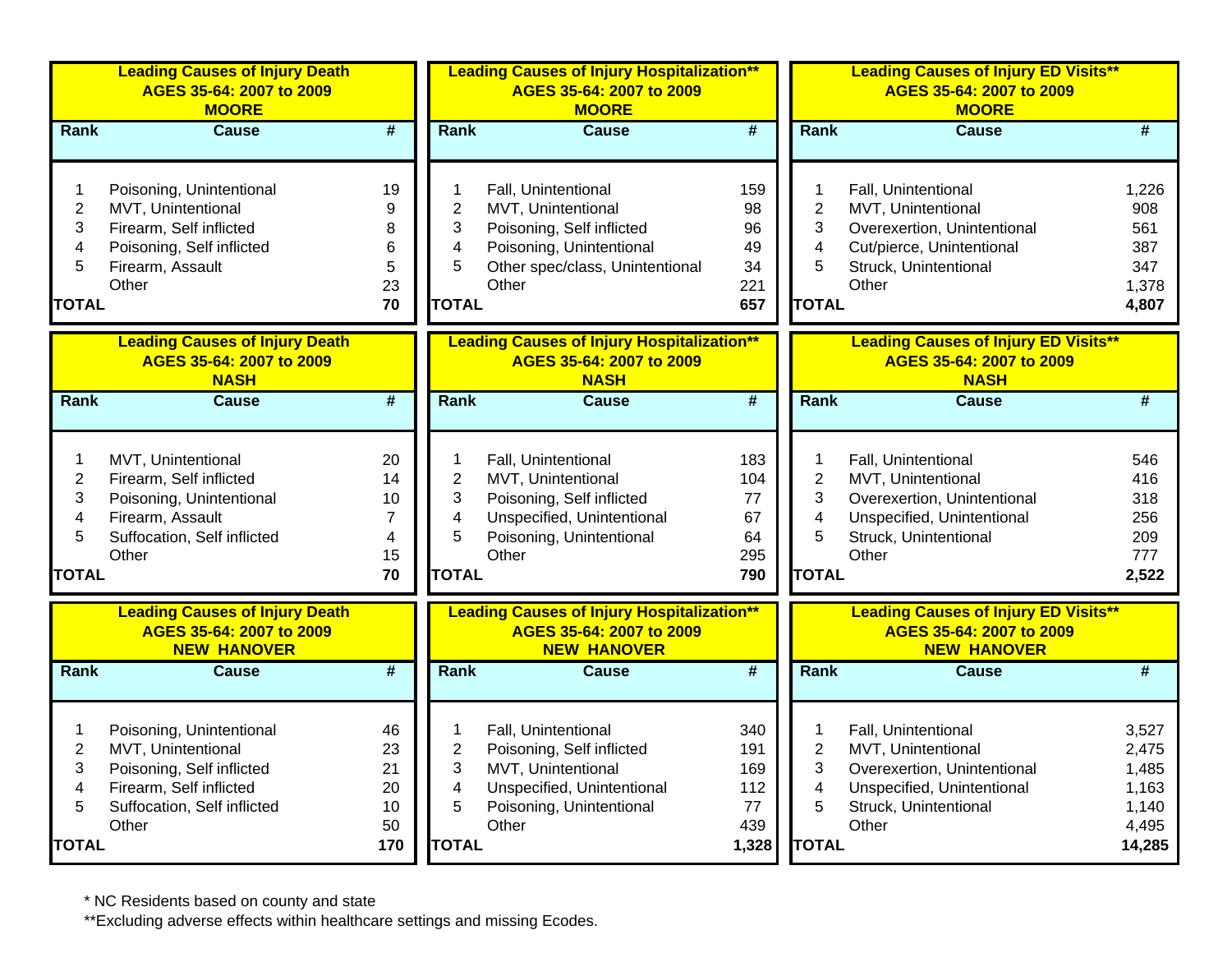|              | <b>Leading Causes of Injury Death</b><br>AGES 35-64: 2007 to 2009<br><b>NORTHAMPTON</b> |                             |                | <b>Leading Causes of Injury Hospitalization**</b><br>AGES 35-64: 2007 to 2009<br><b>NORTHAMPTON</b> |                             |                | <b>Leading Causes of Injury ED Visits**</b><br>AGES 35-64: 2007 to 2009<br><b>NORTHAMPTON</b> |       |
|--------------|-----------------------------------------------------------------------------------------|-----------------------------|----------------|-----------------------------------------------------------------------------------------------------|-----------------------------|----------------|-----------------------------------------------------------------------------------------------|-------|
| <b>Rank</b>  | <b>Cause</b>                                                                            | #                           | Rank           | <b>Cause</b>                                                                                        | $\overline{\boldsymbol{t}}$ | Rank           | <b>Cause</b>                                                                                  | #     |
|              | MVT, Unintentional                                                                      | 6                           |                | Fall, Unintentional                                                                                 | 45                          |                | Fall, Unintentional                                                                           | 482   |
| 2            | Poisoning, Unintentional; Firearm,                                                      | $\overline{4}$              | $\overline{2}$ | MVT, Unintentional                                                                                  | 29                          | $\overline{2}$ | MVT, Unintentional                                                                            | 312   |
|              | Suffocation, Unintentional                                                              | $\overline{2}$              |                | Unspecified, Unintentional;                                                                         | 10                          |                | Unspecified, Unintentional                                                                    | 211   |
| 3            |                                                                                         |                             | 3              | Poisoning, Self inflicted                                                                           |                             | 3              |                                                                                               |       |
| 4            | Unspecified, Assault; Suffocation,                                                      | $\mathbf 1$                 | 4              | Transport, other, Unintentional                                                                     | 9                           | 4              | Struck, Unintentional                                                                         | 155   |
| 5            |                                                                                         |                             | 5              | Other spec/class, Unintentional                                                                     | 8                           | 5              | Overexertion, Unintentional                                                                   | 134   |
|              | Other                                                                                   | 0                           |                | Other                                                                                               | 65                          |                | Other                                                                                         | 569   |
| <b>TOTAL</b> |                                                                                         | 22                          | <b>TOTAL</b>   |                                                                                                     | 176                         | <b>TOTAL</b>   |                                                                                               | 1,863 |
|              | <b>Leading Causes of Injury Death</b>                                                   |                             |                | <b>Leading Causes of Injury Hospitalization**</b>                                                   |                             |                | <b>Leading Causes of Injury ED Visits**</b>                                                   |       |
|              | AGES 35-64: 2007 to 2009<br><b>ONSLOW</b>                                               |                             |                | AGES 35-64: 2007 to 2009<br><b>ONSLOW</b>                                                           |                             |                | AGES 35-64: 2007 to 2009<br><b>ONSLOW</b>                                                     |       |
| Rank         | <b>Cause</b>                                                                            | $\overline{\boldsymbol{H}}$ | Rank           | <b>Cause</b>                                                                                        | $\overline{\boldsymbol{t}}$ | Rank           | <b>Cause</b>                                                                                  | #     |
| 1            | MVT, Unintentional                                                                      | 28                          |                | Fall, Unintentional                                                                                 | 179                         | 1              | Fall, Unintentional                                                                           | 2,376 |
| 2            | Poisoning, Unintentional                                                                | 26                          | $\overline{2}$ | MVT, Unintentional                                                                                  | 114                         | $\overline{2}$ | MVT, Unintentional                                                                            | 1,545 |
| 3            | Firearm, Self inflicted                                                                 | 9                           | 3              | Poisoning, Unintentional                                                                            | 75                          | 3              | Unspecified, Unintentional                                                                    | 1,089 |
| 4            | Poisoning, Self inflicted                                                               | 5                           | 4              | Unspecified, Unintentional                                                                          | 59                          | 4              | Overexertion, Unintentional                                                                   | 955   |
| 5            | Suffocation, Self inflicted                                                             | 4                           | 5              | Other spec/class, Unintentional                                                                     | 50                          | 5              | Struck, Unintentional                                                                         | 648   |
|              | Other                                                                                   | 24                          |                | Other                                                                                               | 243                         |                | Other                                                                                         | 3,205 |
| <b>TOTAL</b> |                                                                                         | 96                          | <b>TOTAL</b>   |                                                                                                     | 720                         | <b>TOTAL</b>   |                                                                                               | 9,818 |
|              | <b>Leading Causes of Injury Death</b><br>AGES 35-64: 2007 to 2009<br><b>ORANGE</b>      |                             |                | <b>Leading Causes of Injury Hospitalization**</b><br>AGES 35-64: 2007 to 2009<br><b>ORANGE</b>      |                             |                | <b>Leading Causes of Injury ED Visits**</b><br>AGES 35-64: 2007 to 2009<br><b>ORANGE</b>      |       |
| <b>Rank</b>  | <b>Cause</b>                                                                            | $\overline{\boldsymbol{H}}$ | Rank           | <b>Cause</b>                                                                                        | #                           | Rank           | <b>Cause</b>                                                                                  | #     |
|              |                                                                                         | 17                          |                | Fall, Unintentional                                                                                 | 218                         |                | Fall, Unintentional                                                                           | 1,430 |
| 2            | Poisoning, Unintentional<br>MVT, Unintentional                                          | 14                          | 2              | Poisoning, Self inflicted                                                                           | 129                         | 2              | Overexertion, Unintentional                                                                   | 775   |
| 3            | Poisoning, Self inflicted                                                               | 10                          | 3              | MVT, Unintentional                                                                                  | 127                         | 3              | MVT, Unintentional                                                                            | 684   |
| 4            | Suffocation, Self inflicted; Firearm,                                                   | 6                           | 4              | Poisoning, Unintentional                                                                            | 111                         | 4              | Unspecified, Unintentional                                                                    | 582   |
| 5            | Firearm, Assault                                                                        | 5                           | 5              | Unspecified, Unintentional                                                                          | 63                          | 5              | Struck, Unintentional                                                                         | 521   |
|              | Other                                                                                   | 19                          |                | Other                                                                                               | 337                         |                | Other                                                                                         | 2,082 |
| <b>TOTAL</b> |                                                                                         | 77                          | <b>TOTAL</b>   |                                                                                                     | 985                         | <b>TOTAL</b>   |                                                                                               | 6,074 |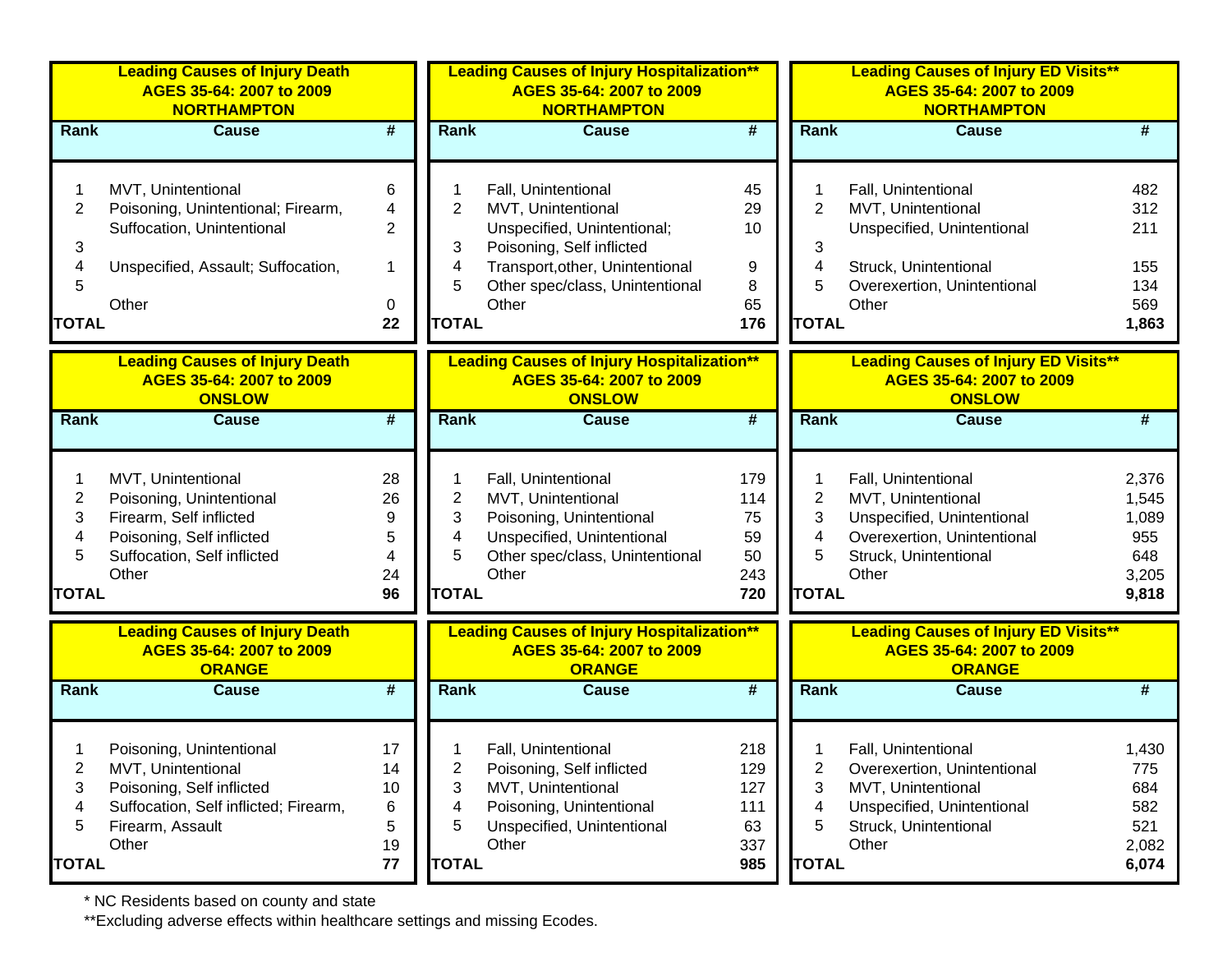|                | <b>Leading Causes of Injury Death</b><br>AGES 35-64: 2007 to 2009<br><b>PAMLICO</b> |                 |                | <b>Leading Causes of Injury Hospitalization**</b><br>AGES 35-64: 2007 to 2009<br><b>PAMLICO</b> |           |                | <b>Leading Causes of Injury ED Visits**</b><br>AGES 35-64: 2007 to 2009<br><b>PAMLICO</b> |            |  |
|----------------|-------------------------------------------------------------------------------------|-----------------|----------------|-------------------------------------------------------------------------------------------------|-----------|----------------|-------------------------------------------------------------------------------------------|------------|--|
| Rank           | <b>Cause</b>                                                                        | #               | Rank           | <b>Cause</b>                                                                                    | #         | Rank           | <b>Cause</b>                                                                              | #          |  |
|                |                                                                                     |                 |                |                                                                                                 |           |                |                                                                                           |            |  |
|                | MVT, Unintentional                                                                  | 5               |                | Fall, Unintentional                                                                             | 26        | 1              | Fall, Unintentional                                                                       | 151        |  |
| $\overline{2}$ | Drowning, Unintentional                                                             | 3               | $\overline{2}$ | Poisoning, Unintentional                                                                        | 21        | $\overline{2}$ | Overexertion, Unintentional                                                               | 111        |  |
| 3              | Poisoning, Unintentional                                                            | $\overline{2}$  | 3              | Poisoning, Self inflicted                                                                       | 20        | 3              | MVT, Unintentional                                                                        | 85         |  |
|                | Unspecified, Unintentional;                                                         |                 | 4              | Unspecified, Unintentional                                                                      | 12        | 4              | Unspecified, Unintentional                                                                | 70         |  |
|                |                                                                                     |                 |                | Other spec/class, Unintentional;                                                                | 11        |                | Struck, Unintentional                                                                     | 57         |  |
| 5              |                                                                                     |                 | 5              | MVT, Unintentional                                                                              |           | 5              |                                                                                           |            |  |
|                | Other                                                                               | 0               |                | Other                                                                                           | 30        |                | Other                                                                                     | 251        |  |
| <b>TOTAL</b>   |                                                                                     | 17              | <b>TOTAL</b>   |                                                                                                 | 131       | <b>TOTAL</b>   |                                                                                           | 725        |  |
|                |                                                                                     |                 |                |                                                                                                 |           |                |                                                                                           |            |  |
|                | <b>Leading Causes of Injury Death</b><br>AGES 35-64: 2007 to 2009                   |                 |                | <b>Leading Causes of Injury Hospitalization**</b><br>AGES 35-64: 2007 to 2009                   |           |                | <b>Leading Causes of Injury ED Visits**</b><br>AGES 35-64: 2007 to 2009                   |            |  |
|                | <b>PASQUOTANK</b>                                                                   |                 |                | <b>PASQUOTANK</b>                                                                               |           |                | <b>PASQUOTANK</b>                                                                         |            |  |
| <b>Rank</b>    | <b>Cause</b>                                                                        | $\overline{\#}$ | <b>Rank</b>    | <b>Cause</b>                                                                                    | #         | Rank           | <b>Cause</b>                                                                              | #          |  |
|                |                                                                                     |                 |                |                                                                                                 |           |                |                                                                                           |            |  |
|                | MVT, Unintentional                                                                  | 9               |                | Fall, Unintentional                                                                             | 47        | 1              | MVT, Unintentional                                                                        | 291        |  |
|                | Poisoning, Unintentional                                                            | $\overline{7}$  |                | Unspecified, Unintentional;                                                                     | 16        |                | Fall, Unintentional                                                                       | 127        |  |
| 2              |                                                                                     |                 | 2              | Poisoning, Self inflicted                                                                       |           | $\overline{2}$ |                                                                                           |            |  |
| 3              | Poisoning, Self inflicted                                                           | 4               | 3              | MVT, Unintentional                                                                              | 15        | 3              | Unspecified, Unintentional                                                                | 91         |  |
| 4              | Firearm, Self inflicted; Fall,                                                      | 3               | 4              | Poisoning, Unintentional                                                                        | 13        | 4              | Overexertion, Unintentional                                                               | 49         |  |
|                | Suffocation, Self inflicted                                                         | $\overline{2}$  |                | Poisoning, Undetermined;                                                                        | 11        |                | Struck, Unintentional                                                                     | 40         |  |
| 5              |                                                                                     |                 | 5              | Natural/Environ, Unintentional                                                                  |           | 5              |                                                                                           |            |  |
| <b>TOTAL</b>   | Other                                                                               | 4<br>32         | <b>TOTAL</b>   | Other                                                                                           | 41<br>170 | <b>TOTAL</b>   | Other                                                                                     | 177<br>775 |  |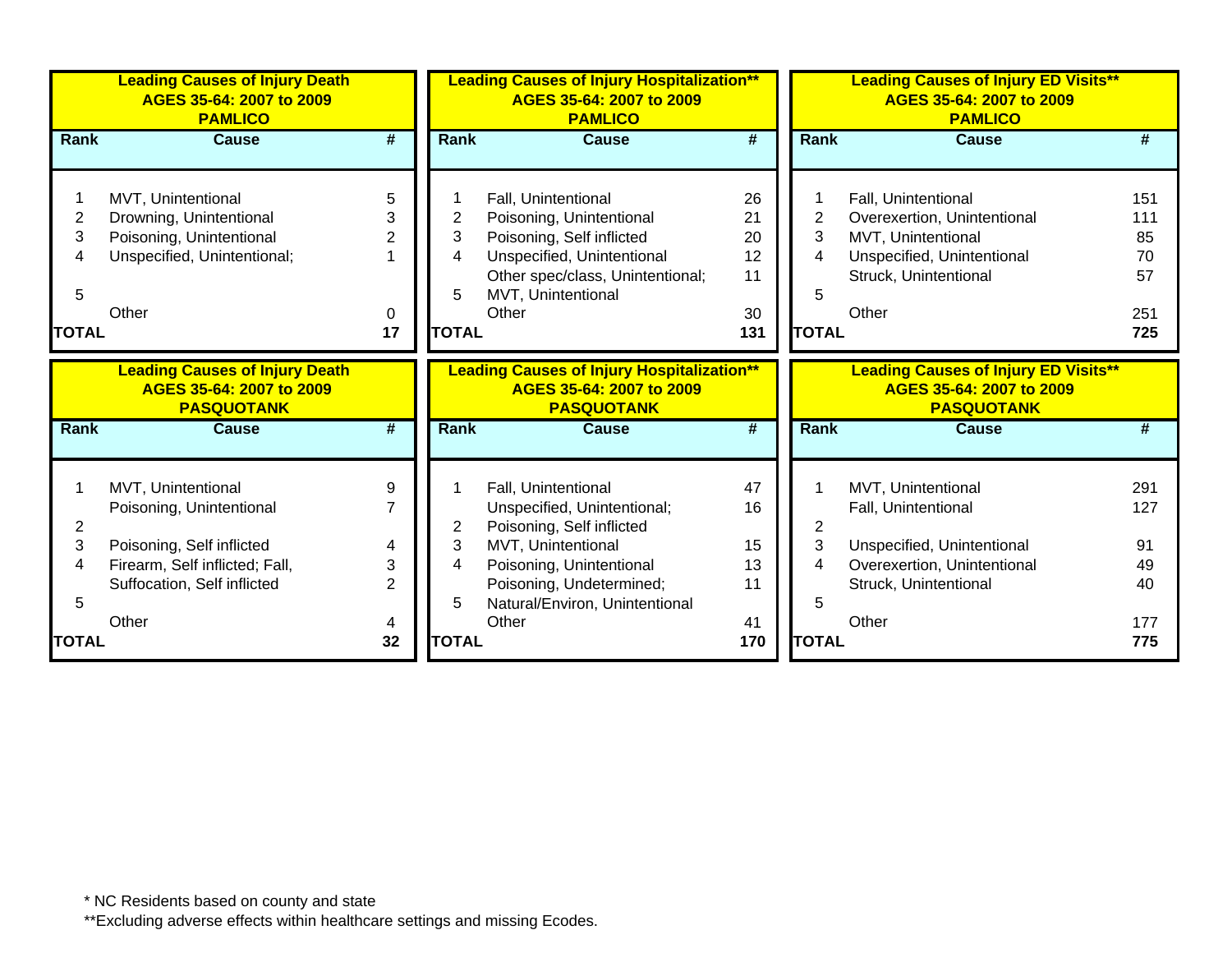|                | <b>Leading Causes of Injury Death</b><br>AGES 35-64: 2007 to 2009<br><b>PENDER</b>     |                             |              | <b>Leading Causes of Injury Hospitalization**</b><br>AGES 35-64: 2007 to 2009<br><b>PENDER</b>     |                             |                     | <b>Leading Causes of Injury ED Visits**</b><br>AGES 35-64: 2007 to 2009<br><b>PENDER</b>     |            |
|----------------|----------------------------------------------------------------------------------------|-----------------------------|--------------|----------------------------------------------------------------------------------------------------|-----------------------------|---------------------|----------------------------------------------------------------------------------------------|------------|
| Rank           | <b>Cause</b>                                                                           | #                           | Rank         | <b>Cause</b>                                                                                       | #                           | <b>Rank</b>         | <b>Cause</b>                                                                                 | #          |
|                |                                                                                        |                             |              |                                                                                                    |                             |                     |                                                                                              |            |
|                | MVT, Unintentional                                                                     | 25                          |              | Fall, Unintentional                                                                                | 84                          |                     | Fall, Unintentional                                                                          | 655        |
| $\overline{c}$ | Poisoning, Unintentional                                                               | 15                          | 2<br>3       | MVT, Unintentional                                                                                 | 62                          | $\overline{c}$<br>3 | MVT, Unintentional                                                                           | 618        |
| 3              | Firearm, Self inflicted                                                                | 14                          | 4            | Unspecified, Unintentional                                                                         | 34<br>33                    | 4                   | Unspecified, Unintentional                                                                   | 268<br>211 |
| 4              | Poisoning, Self inflicted                                                              | 3<br>$\overline{2}$         |              | Other spec/class, Unintentional                                                                    | 30                          |                     | Overexertion, Unintentional                                                                  | 154        |
|                | Suffocation, Self inflicted;<br>Suffocation, Assault; Fall,                            |                             |              | Poisoning, Self inflicted                                                                          |                             |                     | Struck, Unintentional                                                                        |            |
| 5              | Unintentional                                                                          |                             | 5            |                                                                                                    |                             | 5                   |                                                                                              |            |
|                | Other                                                                                  | 8                           |              | Other                                                                                              | 112                         |                     | Other                                                                                        | 629        |
| <b>TOTAL</b>   |                                                                                        | 71                          | <b>TOTAL</b> |                                                                                                    | 355                         | <b>TOTAL</b>        |                                                                                              | 2,535      |
|                |                                                                                        |                             |              |                                                                                                    |                             |                     |                                                                                              |            |
|                | <b>Leading Causes of Injury Death</b><br>AGES 35-64: 2007 to 2009<br><b>PERQUIMANS</b> |                             |              | <b>Leading Causes of Injury Hospitalization**</b><br>AGES 35-64: 2007 to 2009<br><b>PERQUIMANS</b> |                             |                     | <b>Leading Causes of Injury ED Visits**</b><br>AGES 35-64: 2007 to 2009<br><b>PERQUIMANS</b> |            |
| Rank           | <b>Cause</b>                                                                           | $\overline{\boldsymbol{t}}$ | <b>Rank</b>  | <b>Cause</b>                                                                                       | $\overline{\boldsymbol{H}}$ | <b>Rank</b>         | <b>Cause</b>                                                                                 |            |
|                | Poisoning, Unintentional                                                               | 3                           |              | Fall, Unintentional                                                                                | 28                          |                     | Fall, Unintentional                                                                          | 89         |
| 2              | MVT, Unintentional                                                                     | $\overline{2}$              | 2            | Poisoning, Self inflicted                                                                          | 10                          | $\overline{2}$      | MVT, Unintentional                                                                           | 73         |
| 3              | Transport, other, Unintentional;                                                       |                             | 3            | Natural/Environ, Unintentional                                                                     | 5                           | 3                   | Overexertion, Unintentional                                                                  | 49         |
| 4              |                                                                                        |                             | 4            | Unspecified, Unintentional                                                                         | 4                           | 4                   | Unspecified, Unintentional                                                                   | 43         |
|                |                                                                                        |                             |              | Struck, Unintentional; Poisoning,<br>Unintentional; Overexertion,                                  | 3                           |                     | Struck, Unintentional                                                                        | 37         |
|                |                                                                                        |                             |              | Unintentional; MVT, Unintentional                                                                  |                             |                     |                                                                                              |            |
| 5              |                                                                                        |                             | 5            |                                                                                                    |                             | 5                   |                                                                                              |            |
| <b>TOTAL</b>   | Other                                                                                  | 0<br>8                      | <b>TOTAL</b> | Other                                                                                              | 8<br>67                     | <b>TOTAL</b>        | Other                                                                                        | 125<br>416 |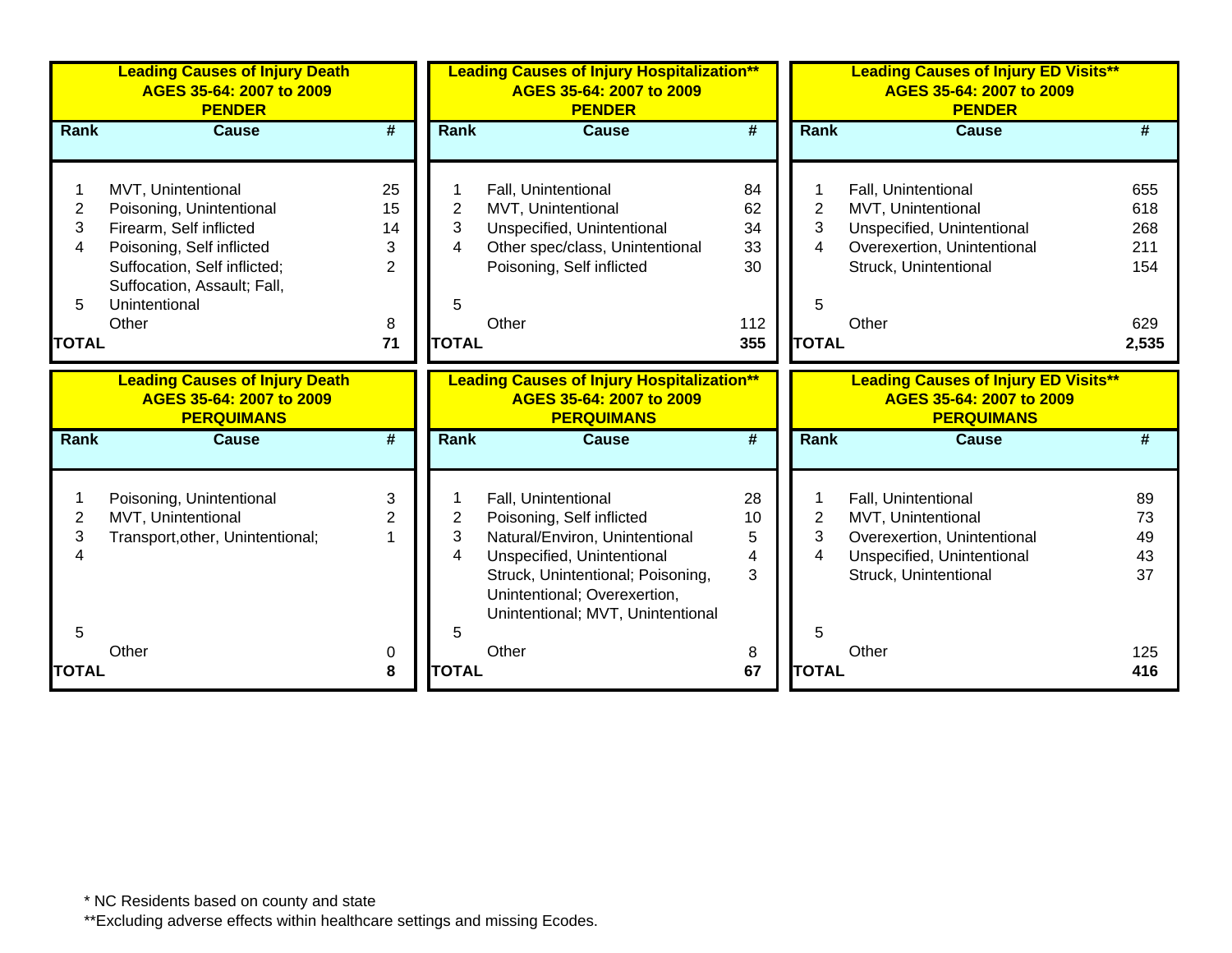|             | <b>Leading Causes of Injury Death</b><br>AGES 35-64: 2007 to 2009<br><b>PERSON</b> |                             | <b>Leading Causes of Injury Hospitalization**</b><br>AGES 35-64: 2007 to 2009<br><b>PERSON</b> |                                                                                              |                             | <b>Leading Causes of Injury ED Visits**</b><br>AGES 35-64: 2007 to 2009<br><b>PERSON</b> |                                                                                        |            |
|-------------|------------------------------------------------------------------------------------|-----------------------------|------------------------------------------------------------------------------------------------|----------------------------------------------------------------------------------------------|-----------------------------|------------------------------------------------------------------------------------------|----------------------------------------------------------------------------------------|------------|
| <b>Rank</b> | <b>Cause</b>                                                                       | $\overline{\boldsymbol{H}}$ | Rank                                                                                           | <b>Cause</b>                                                                                 | $\overline{\boldsymbol{H}}$ | Rank                                                                                     | <b>Cause</b>                                                                           |            |
|             |                                                                                    |                             |                                                                                                |                                                                                              |                             |                                                                                          |                                                                                        |            |
|             | Poisoning, Unintentional                                                           | 12                          |                                                                                                | Fall, Unintentional                                                                          | 90                          |                                                                                          | Fall, Unintentional                                                                    | 933        |
| 2           | MVT, Unintentional                                                                 | 11                          | 2                                                                                              | MVT, Unintentional                                                                           | 67                          | 2                                                                                        | Overexertion, Unintentional                                                            | 720        |
| 3           | Firearm, Self inflicted                                                            | 6                           | 3                                                                                              | Poisoning, Unintentional                                                                     | 41                          | 3                                                                                        | MVT, Unintentional                                                                     | 480        |
| 4           | Suffocation, Assault; Other                                                        |                             | 4                                                                                              | Poisoning, Self inflicted                                                                    | 33                          | 4                                                                                        | Struck, Unintentional                                                                  | 409        |
|             |                                                                                    |                             |                                                                                                | Unspecified, Unintentional; Other                                                            | 29                          |                                                                                          | Cut/pierce, Unintentional                                                              | 326        |
| 5           |                                                                                    |                             | 5                                                                                              | spec/class, Unintentional                                                                    |                             | 5                                                                                        |                                                                                        |            |
|             | Other                                                                              | 0                           |                                                                                                | Other                                                                                        | 107                         |                                                                                          | Other                                                                                  | 1,301      |
| TOTAL       |                                                                                    | 33                          | <b>TOTAL</b>                                                                                   |                                                                                              | 396                         | <b>TOTAL</b>                                                                             |                                                                                        | 4,169      |
|             |                                                                                    |                             |                                                                                                |                                                                                              |                             |                                                                                          |                                                                                        |            |
|             | <b>Leading Causes of Injury Death</b><br>AGES 35-64: 2007 to 2009<br><b>PITT</b>   |                             |                                                                                                | <b>Leading Causes of Injury Hospitalization**</b><br>AGES 35-64: 2007 to 2009<br><b>PITT</b> |                             |                                                                                          | <b>Leading Causes of Injury ED Visits**</b><br>AGES 35-64: 2007 to 2009<br><b>PITT</b> |            |
| <b>Rank</b> | <b>Cause</b>                                                                       | #                           | Rank                                                                                           | <b>Cause</b>                                                                                 | #                           | <b>Rank</b>                                                                              | <b>Cause</b>                                                                           | #          |
|             |                                                                                    |                             |                                                                                                |                                                                                              |                             |                                                                                          |                                                                                        |            |
|             | MVT, Unintentional                                                                 | 39                          |                                                                                                | Fall, Unintentional                                                                          | 201                         |                                                                                          | Fall, Unintentional                                                                    | 1,551      |
| 2           | Poisoning, Unintentional                                                           | 25                          | 2                                                                                              | MVT, Unintentional                                                                           | 158                         | 2                                                                                        | MVT, Unintentional                                                                     | 1,146      |
| 3<br>4      | Firearm, Self inflicted                                                            | 9                           | 3<br>4                                                                                         | Poisoning, Self inflicted                                                                    | 143                         | 3<br>4                                                                                   | Overexertion, Unintentional                                                            | 658        |
| 5           | Firearm, Assault                                                                   | 6                           | 5                                                                                              | Poisoning, Unintentional                                                                     | 82<br>37                    | 5                                                                                        | Struck, Unintentional                                                                  | 567<br>499 |
|             | Suffocation, Self inflicted<br>Other                                               | 26                          |                                                                                                | Poisoning, Undetermined<br>Other                                                             | 298                         |                                                                                          | Cut/pierce, Unintentional<br>Other                                                     | 2,280      |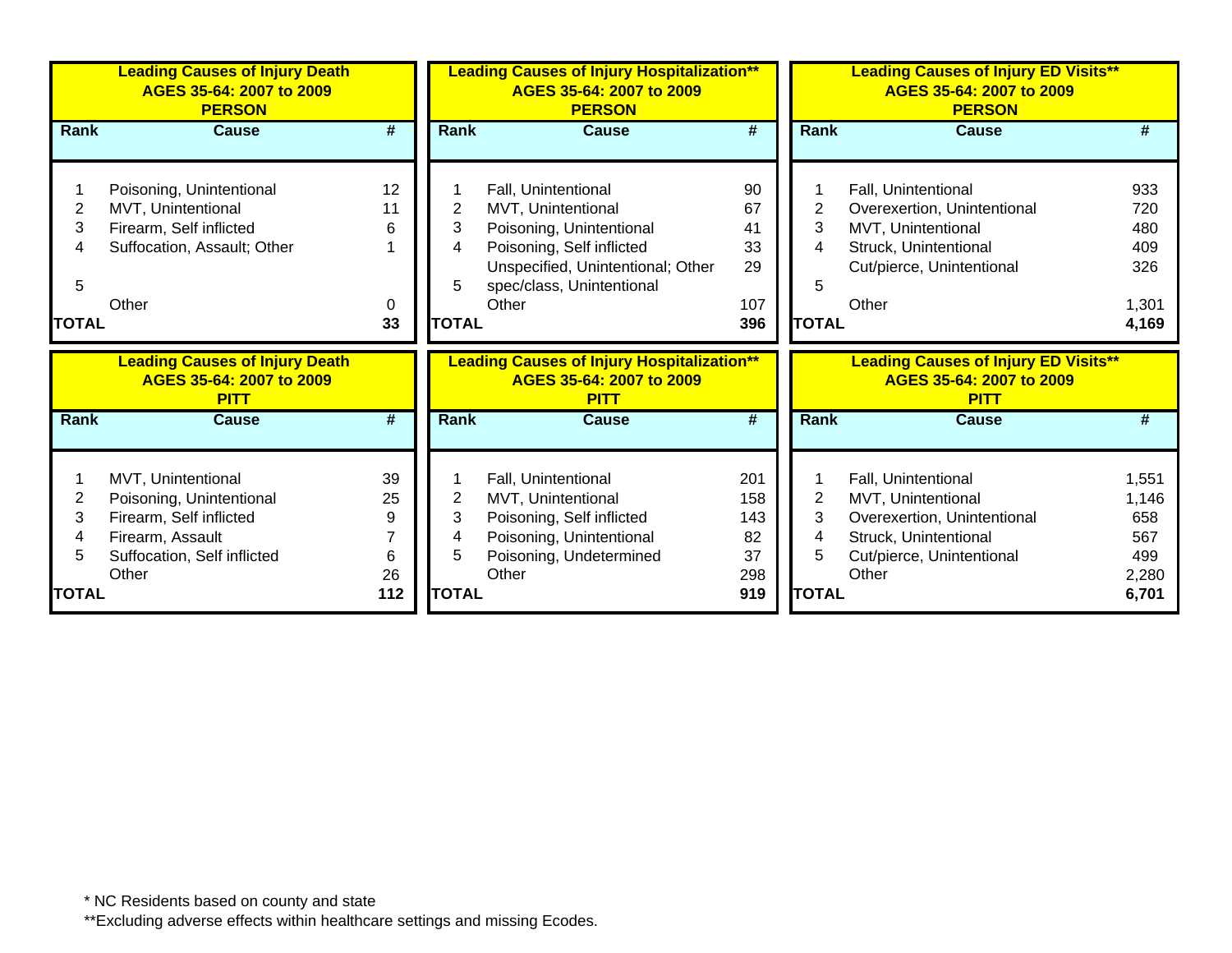|                                  | <b>Leading Causes of Injury Death</b><br>AGES 35-64: 2007 to 2009<br><b>POLK</b>                                                                                                                                        |                                          |                                               | AGES 35-64: 2007 to 2009<br><b>POLK</b>                                                                                                                                                          | <b>Leading Causes of Injury Hospitalization**</b> |                                               | <b>Leading Causes of Injury ED Visits**</b><br>AGES 35-64: 2007 to 2009<br><b>POLK</b>                                                   |                                                            |  |
|----------------------------------|-------------------------------------------------------------------------------------------------------------------------------------------------------------------------------------------------------------------------|------------------------------------------|-----------------------------------------------|--------------------------------------------------------------------------------------------------------------------------------------------------------------------------------------------------|---------------------------------------------------|-----------------------------------------------|------------------------------------------------------------------------------------------------------------------------------------------|------------------------------------------------------------|--|
| <b>Rank</b>                      | <b>Cause</b>                                                                                                                                                                                                            | #                                        | <b>Rank</b>                                   | <b>Cause</b>                                                                                                                                                                                     | #                                                 | <b>Rank</b>                                   | Cause                                                                                                                                    |                                                            |  |
| 2<br>3<br>4<br>5<br><b>TOTAL</b> | MVT, Unintentional<br>Poisoning, Unintentional<br>Suffocation, Self inflicted; Poisoning,<br>Struck, Unintentional; Fall,<br>Unspecified, Unintentional; Firearm,<br>Unintentional; Drowning,<br>Unintentional<br>Other | 8<br>5<br>3<br>$\overline{2}$<br>0<br>29 | $\overline{2}$<br>3<br>4<br>5<br><b>TOTAL</b> | Fall, Unintentional<br>Poisoning, Self inflicted<br>Transport, other, Unintentional<br>Poisoning, Unintentional; MVT,<br>Unspecified, Unintentional; Other<br>spec/class, Unintentional<br>Other | 27<br>15<br>10<br>9<br>6<br>24<br>106             | $\overline{2}$<br>3<br>4<br>5<br><b>TOTAL</b> | Fall, Unintentional<br>MVT, Unintentional<br>Overexertion, Unintentional<br>Unspecified, Unintentional<br>Struck, Unintentional<br>Other | 231<br>117<br>86<br>50<br>49<br>201<br>734                 |  |
|                                  | <b>Leading Causes of Injury Death</b><br>AGES 35-64: 2007 to 2009<br><b>RANDOLPH</b>                                                                                                                                    |                                          |                                               | <b>Leading Causes of Injury Hospitalization**</b><br>AGES 35-64: 2007 to 2009<br><b>RANDOLPH</b>                                                                                                 |                                                   |                                               | <b>Leading Causes of Injury ED Visits**</b><br>AGES 35-64: 2007 to 2009<br><b>RANDOLPH</b>                                               |                                                            |  |
| Rank                             | Cause                                                                                                                                                                                                                   | #                                        | Rank                                          | <b>Cause</b>                                                                                                                                                                                     | #                                                 | <b>Rank</b>                                   | Cause                                                                                                                                    | #                                                          |  |
| 2<br>3<br>4<br>5<br>TOTAL        | Poisoning, Unintentional<br>MVT, Unintentional<br>Firearm, Self inflicted<br>Poisoning, Self inflicted<br>Fall, Unintentional<br>Other                                                                                  | 31<br>27<br>25<br>14<br>10<br>37<br>144  | 2<br>3<br>4<br>5<br><b>TOTAL</b>              | Fall, Unintentional<br>MVT, Unintentional<br>Poisoning, Self inflicted<br>Unspecified, Unintentional<br>Other spec/class, Unintentional<br>Other                                                 | 260<br>140<br>136<br>90<br>89<br>365<br>1,080     | $\overline{2}$<br>3<br>4<br>5<br><b>TOTAL</b> | Fall, Unintentional<br>MVT, Unintentional<br>Unspecified, Unintentional<br>Overexertion, Unintentional<br>Struck, Unintentional<br>Other | 3,101<br>1,671<br>1,155<br>1,023<br>828<br>3,682<br>11,460 |  |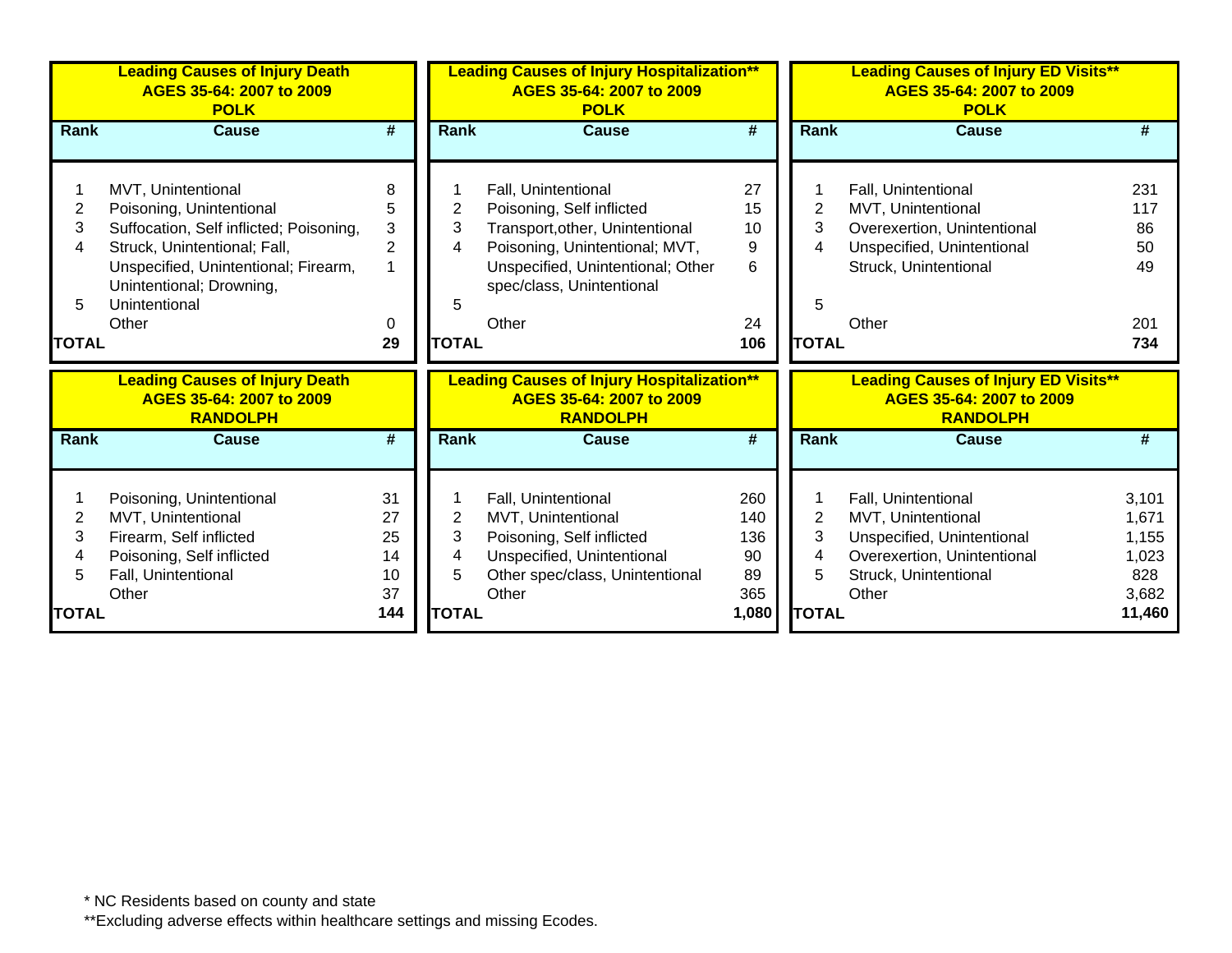|              | <b>Leading Causes of Injury Death</b><br>AGES 35-64: 2007 to 2009<br><b>RICHMOND</b> |                |                | <b>Leading Causes of Injury Hospitalization**</b><br>AGES 35-64: 2007 to 2009<br><b>RICHMOND</b> |       |              | <b>Leading Causes of Injury ED Visits**</b><br>AGES 35-64: 2007 to 2009<br><b>RICHMOND</b> |        |
|--------------|--------------------------------------------------------------------------------------|----------------|----------------|--------------------------------------------------------------------------------------------------|-------|--------------|--------------------------------------------------------------------------------------------|--------|
| Rank         | Cause                                                                                | #              | <b>Rank</b>    | Cause                                                                                            | #     | <b>Rank</b>  | Cause                                                                                      | #      |
|              |                                                                                      |                |                |                                                                                                  |       |              |                                                                                            |        |
|              | Poisoning, Unintentional                                                             | 18             |                | Fall, Unintentional                                                                              | 125   |              | Fall, Unintentional                                                                        | 865    |
| 2            | MVT, Unintentional                                                                   | 14             | 2              | MVT, Unintentional                                                                               | 70    | 2            | MVT, Unintentional                                                                         | 609    |
| 3            | Firearm, Self inflicted                                                              | 8              | 3              | Poisoning, Unintentional                                                                         | 42    | 3            | Overexertion, Unintentional                                                                | 338    |
| 4            | Firearm, Assault                                                                     | 4              | 4              | Poisoning, Self inflicted                                                                        | 40    | 4            | Unspecified, Unintentional                                                                 | 333    |
|              | Poisoning, Self inflicted; Fire/Burn,                                                | 3              |                | Other spec/class, Unintentional                                                                  | 36    |              | Cut/pierce, Unintentional                                                                  | 287    |
| 5            | Unintentional                                                                        |                | 5              |                                                                                                  |       | 5            |                                                                                            |        |
|              | Other                                                                                | 15             |                | Other                                                                                            | 169   |              | Other                                                                                      | 1,240  |
| <b>TOTAL</b> |                                                                                      | 65             | <b>TOTAL</b>   |                                                                                                  | 482   | <b>TOTAL</b> |                                                                                            | 3,672  |
|              | <b>Leading Causes of Injury Death</b>                                                |                |                | <b>Leading Causes of Injury Hospitalization**</b>                                                |       |              | <b>Leading Causes of Injury ED Visits**</b>                                                |        |
|              | AGES 35-64: 2007 to 2009                                                             |                |                | AGES 35-64: 2007 to 2009                                                                         |       |              | AGES 35-64: 2007 to 2009                                                                   |        |
|              | <b>ROBESON</b>                                                                       |                |                | <b>ROBESON</b>                                                                                   |       |              | <b>ROBESON</b>                                                                             |        |
| Rank         | <b>Cause</b>                                                                         | #              | Rank           | <b>Cause</b>                                                                                     | #     | Rank         | <b>Cause</b>                                                                               | #      |
|              |                                                                                      |                |                |                                                                                                  |       |              |                                                                                            |        |
|              | MVT, Unintentional                                                                   | 64             |                | Unspecified, Unintentional                                                                       | 296   |              | Fall, Unintentional                                                                        | 3,522  |
| 2            | Firearm, Assault                                                                     | 19             | $\overline{2}$ | Fall, Unintentional                                                                              | 242   | 2            | MVT, Unintentional                                                                         | 2,803  |
| 3            | Poisoning, Unintentional                                                             | 16             | 3              | MVT, Unintentional                                                                               | 233   | 3            | Unspecified, Unintentional                                                                 | 2,048  |
| 4            | Firearm, Self inflicted                                                              | 12             | 4              | Poisoning, Unintentional                                                                         | 164   | 4            | Overexertion, Unintentional                                                                | 1,457  |
|              | Unspecified, Unintentional;                                                          | $\overline{7}$ |                | Poisoning, Self inflicted                                                                        | 143   |              | Struck, Unintentional                                                                      | 1,003  |
|              | Poisoning, Self inflicted; Cut/pierce,                                               |                |                |                                                                                                  |       |              |                                                                                            |        |
| 5            | Assault                                                                              |                | 5              |                                                                                                  |       | 5            |                                                                                            |        |
|              | Other                                                                                | 27             |                | Other                                                                                            | 494   |              | Other                                                                                      | 4,657  |
| <b>TOTAL</b> |                                                                                      | 159            | <b>TOTAL</b>   |                                                                                                  | 1,572 | <b>TOTAL</b> |                                                                                            | 15,490 |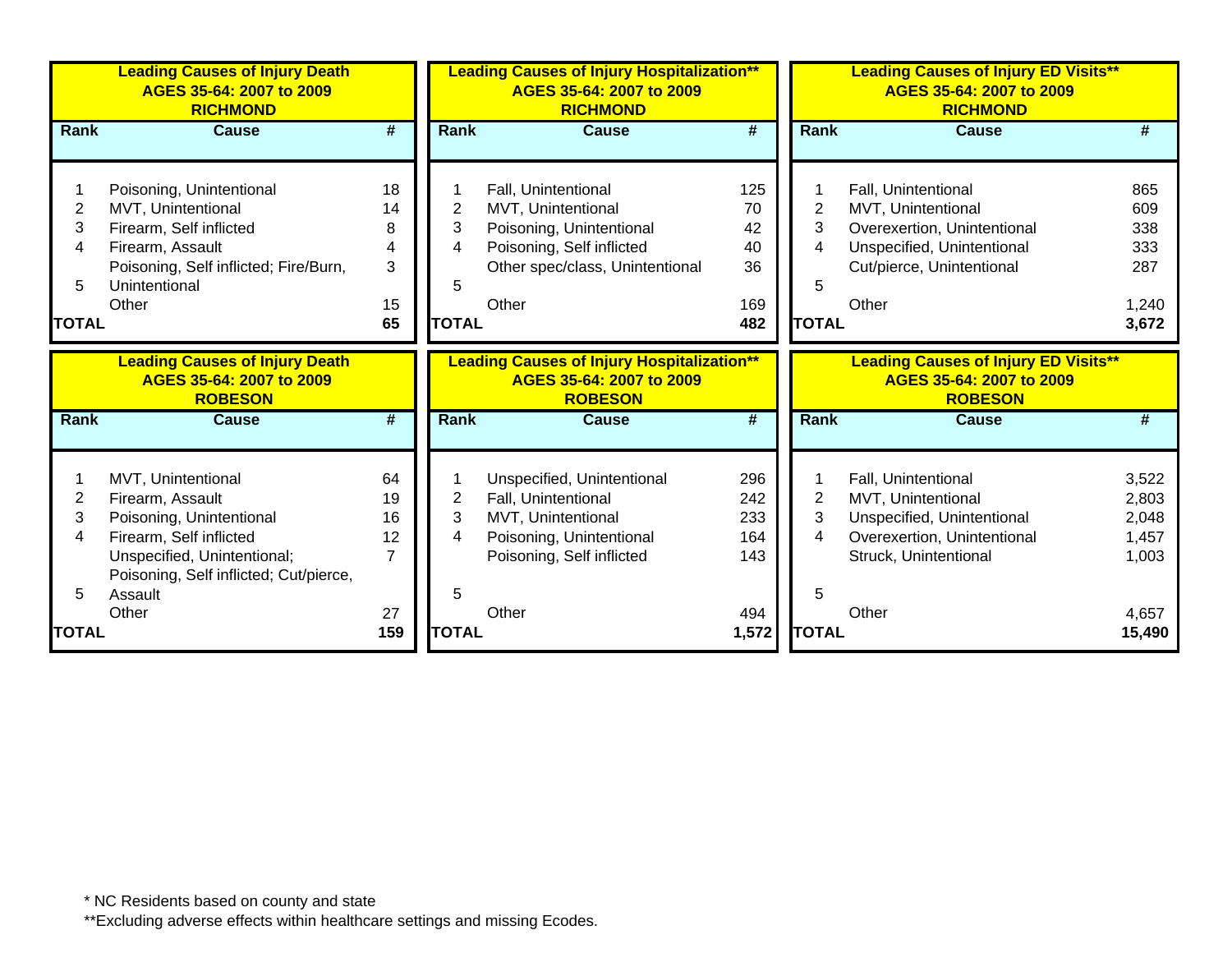|                | <b>Leading Causes of Injury Death</b><br>AGES 35-64: 2007 to 2009<br><b>ROCKINGHAM</b> |                             |                | <b>Leading Causes of Injury Hospitalization**</b><br>AGES 35-64: 2007 to 2009<br><b>ROCKINGHAM</b> |                             |                | <b>Leading Causes of Injury ED Visits**</b><br>AGES 35-64: 2007 to 2009<br><b>ROCKINGHAM</b> |        |
|----------------|----------------------------------------------------------------------------------------|-----------------------------|----------------|----------------------------------------------------------------------------------------------------|-----------------------------|----------------|----------------------------------------------------------------------------------------------|--------|
| Rank           | <b>Cause</b>                                                                           | $\overline{\boldsymbol{r}}$ | Rank           | <b>Cause</b>                                                                                       | $\overline{\boldsymbol{H}}$ | <b>Rank</b>    | <b>Cause</b>                                                                                 | #      |
|                | Poisoning, Unintentional                                                               | 39                          |                | Fall, Unintentional                                                                                | 268                         |                | Fall, Unintentional                                                                          | 1,813  |
| $\overline{c}$ | MVT, Unintentional                                                                     | 32                          | 2              | Poisoning, Self inflicted                                                                          | 161                         | $\overline{2}$ | MVT, Unintentional                                                                           | 699    |
| 3              | Firearm, Self inflicted                                                                | 12                          | 3              | MVT, Unintentional                                                                                 | 157                         | 3              | Unspecified, Unintentional                                                                   | 675    |
| 4              | Suffocation, Self inflicted; Fire/Burn,                                                | 6                           | 4              | Poisoning, Unintentional                                                                           | 127                         | 4              | Overexertion, Unintentional                                                                  | 532    |
|                | Firearm, Assault; Fall, Unintentional                                                  | $\overline{4}$              |                | Unspecified, Unintentional                                                                         | 80                          |                | Struck, Unintentional                                                                        | 518    |
| 5              |                                                                                        |                             | 5              |                                                                                                    |                             | 5              |                                                                                              |        |
|                | Other                                                                                  | 19                          |                | Other                                                                                              | 358                         |                | Other                                                                                        | 2,450  |
| <b>TOTAL</b>   |                                                                                        | 122                         | <b>TOTAL</b>   |                                                                                                    | 1,151                       | <b>TOTAL</b>   |                                                                                              | 6,687  |
|                | <b>Leading Causes of Injury Death</b><br>AGES 35-64: 2007 to 2009<br><b>ROWAN</b>      |                             |                | <b>Leading Causes of Injury Hospitalization**</b><br>AGES 35-64: 2007 to 2009<br><b>ROWAN</b>      |                             |                | <b>Leading Causes of Injury ED Visits**</b><br>AGES 35-64: 2007 to 2009<br><b>ROWAN</b>      |        |
| Rank           | <b>Cause</b>                                                                           | $\overline{\boldsymbol{t}}$ | <b>Rank</b>    | <b>Cause</b>                                                                                       | $\overline{\boldsymbol{t}}$ | <b>Rank</b>    | <b>Cause</b>                                                                                 | #      |
|                |                                                                                        |                             |                |                                                                                                    |                             |                |                                                                                              |        |
|                | Poisoning, Unintentional                                                               | 39                          |                | Fall, Unintentional                                                                                | 275                         | 1              | Fall, Unintentional                                                                          | 2,969  |
| $\overline{2}$ | MVT, Unintentional                                                                     | 33                          | 2              | MVT, Unintentional                                                                                 | 163                         | $\overline{2}$ | MVT, Unintentional                                                                           | 1,778  |
| 3              | Firearm, Self inflicted                                                                | 18                          | 3              | Unspecified, Unintentional                                                                         | 137                         | 3              | Unspecified, Unintentional                                                                   | 1,406  |
| 4              | Poisoning, Self inflicted                                                              | 9                           | 4              | Poisoning, Self inflicted                                                                          | 133                         | 4              | Overexertion, Unintentional                                                                  | 1,275  |
| 5              | Suffocation, Self inflicted                                                            | 6                           | 5              | Poisoning, Unintentional                                                                           | 94                          | 5              | Struck, Unintentional                                                                        | 825    |
|                | Other                                                                                  | 25                          |                | Other                                                                                              | 318                         |                | Other                                                                                        | 3,248  |
| <b>TOTAL</b>   |                                                                                        | 130                         | <b>TOTAL</b>   |                                                                                                    | 1,120                       | <b>TOTAL</b>   |                                                                                              | 11,501 |
|                | <b>Leading Causes of Injury Death</b><br>AGES 35-64: 2007 to 2009<br><b>RUTHERFORD</b> |                             |                | <b>Leading Causes of Injury Hospitalization**</b><br>AGES 35-64: 2007 to 2009<br><b>RUTHERFORD</b> |                             |                | <b>Leading Causes of Injury ED Visits**</b><br>AGES 35-64: 2007 to 2009<br><b>RUTHERFORD</b> |        |
| Rank           | <b>Cause</b>                                                                           | #                           | Rank           | <b>Cause</b>                                                                                       | #                           | <b>Rank</b>    | <b>Cause</b>                                                                                 | #      |
|                |                                                                                        |                             |                |                                                                                                    |                             |                |                                                                                              |        |
|                | Poisoning, Unintentional                                                               | 34                          |                | Fall, Unintentional                                                                                | 156                         |                | Fall, Unintentional                                                                          | 2,379  |
| 2              | MVT, Unintentional                                                                     | 11                          | $\overline{2}$ | Poisoning, Unintentional                                                                           | 88                          | 2              | Overexertion, Unintentional                                                                  | 1,007  |
| 3              | Firearm, Self inflicted                                                                | 10                          | 3              | Poisoning, Self inflicted                                                                          | 84                          | 3              | MVT, Unintentional                                                                           | 987    |
| 4              | Poisoning, Self inflicted                                                              | 5                           | 4              | MVT, Unintentional                                                                                 | 65                          | 4              | Unspecified, Unintentional                                                                   | 877    |
| 5              | Suffocation, Self inflicted                                                            | 3                           | 5              | Other spec/class, Unintentional                                                                    | 32                          | 5              | Struck, Unintentional                                                                        | 613    |
|                | Other                                                                                  | 12                          |                | Other                                                                                              | 182                         |                | Other                                                                                        | 2,397  |
| <b>TOTAL</b>   |                                                                                        | 75                          | <b>TOTAL</b>   |                                                                                                    | 607                         | <b>TOTAL</b>   |                                                                                              | 8,260  |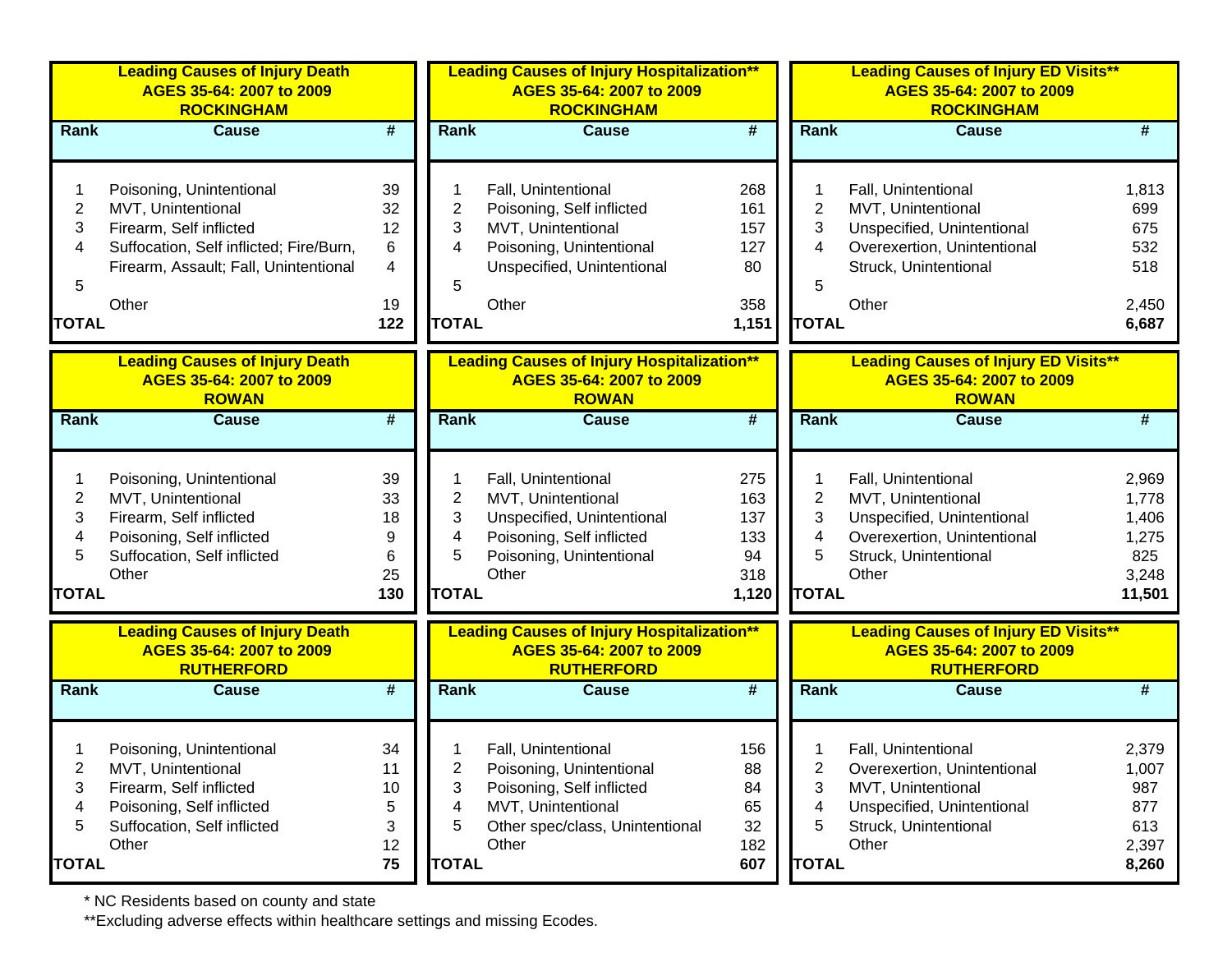|              | <b>Leading Causes of Injury Death</b><br>AGES 35-64: 2007 to 2009<br><b>SAMPSON</b>  |                             |                | <b>Leading Causes of Injury Hospitalization**</b><br>AGES 35-64: 2007 to 2009<br><b>SAMPSON</b>  |                 |                | <b>Leading Causes of Injury ED Visits**</b><br>AGES 35-64: 2007 to 2009<br><b>SAMPSON</b>  |       |
|--------------|--------------------------------------------------------------------------------------|-----------------------------|----------------|--------------------------------------------------------------------------------------------------|-----------------|----------------|--------------------------------------------------------------------------------------------|-------|
| Rank         | <b>Cause</b>                                                                         | #                           | <b>Rank</b>    | Cause                                                                                            | #               | Rank           | <b>Cause</b>                                                                               | #     |
|              |                                                                                      |                             |                |                                                                                                  |                 |                |                                                                                            |       |
|              | Poisoning, Unintentional                                                             | 24                          |                | Fall, Unintentional                                                                              | 158             |                | Fall, Unintentional                                                                        | 1,329 |
| 2            | MVT, Unintentional                                                                   | 22                          | $\overline{2}$ | MVT, Unintentional                                                                               | 89              | $\overline{2}$ | MVT, Unintentional                                                                         | 947   |
| 3            | Firearm, Assault                                                                     | 8                           | 3              | Unspecified, Unintentional                                                                       | 66              | 3              | Unspecified, Unintentional                                                                 | 901   |
|              | Poisoning, Self inflicted; Firearm,                                                  | 6                           | 4              | Poisoning, Self inflicted                                                                        | 50              | $\overline{4}$ | Overexertion, Unintentional                                                                | 604   |
|              | Fall, Unintentional                                                                  | 5                           | 5              | Other spec/class, Unintentional                                                                  | 43              | 5              | Struck, Unintentional                                                                      | 425   |
|              | Other                                                                                | 17                          |                | Other                                                                                            | 235             |                | Other                                                                                      | 1,844 |
| <b>TOTAL</b> |                                                                                      | 88                          | <b>TOTAL</b>   |                                                                                                  | 641             | <b>TOTAL</b>   |                                                                                            | 6,050 |
|              | <b>Leading Causes of Injury Death</b><br>AGES 35-64: 2007 to 2009<br><b>SCOTLAND</b> |                             |                | <b>Leading Causes of Injury Hospitalization**</b><br>AGES 35-64: 2007 to 2009<br><b>SCOTLAND</b> |                 |                | <b>Leading Causes of Injury ED Visits**</b><br>AGES 35-64: 2007 to 2009<br><b>SCOTLAND</b> |       |
| <b>Rank</b>  | <b>Cause</b>                                                                         | $\overline{\boldsymbol{t}}$ | Rank           | <b>Cause</b>                                                                                     | $\overline{\#}$ | Rank           | <b>Cause</b>                                                                               | #     |
|              | MVT, Unintentional                                                                   | 12                          |                | Fall, Unintentional                                                                              | 120             |                | Fall, Unintentional                                                                        | 979   |
| 2            | Poisoning, Unintentional; Firearm,                                                   | 6                           | $\overline{2}$ | Poisoning, Unintentional                                                                         | 50              | $\overline{2}$ | MVT, Unintentional                                                                         | 570   |
|              | Firearm, Self inflicted                                                              | 3                           |                | Poisoning, Self inflicted; MVT,                                                                  | 37              |                | Overexertion, Unintentional                                                                | 418   |
| 3            |                                                                                      |                             | 3              | Unintentional                                                                                    |                 | 3              |                                                                                            |       |
|              | Unspecified, Assault; Suffocation,                                                   | $\overline{2}$              | 4              | Other spec/class, Unintentional                                                                  | 23              | $\overline{4}$ | Unspecified, Unintentional                                                                 | 358   |
|              | Unspecified, Unintentional;                                                          |                             |                | Unspecified, Unintentional                                                                       | 16              |                | Struck, Unintentional                                                                      | 309   |
|              | Suffocation, Assault; Fall,                                                          |                             |                |                                                                                                  |                 |                |                                                                                            |       |
|              | Unintentional                                                                        |                             | 5              |                                                                                                  |                 | 5              |                                                                                            |       |
|              | Other                                                                                | 0                           |                | Other                                                                                            | 90              |                | Other                                                                                      | 1,174 |
| <b>TOTAL</b> |                                                                                      | 44                          | <b>TOTAL</b>   |                                                                                                  | 373             | <b>TOTAL</b>   |                                                                                            | 3,808 |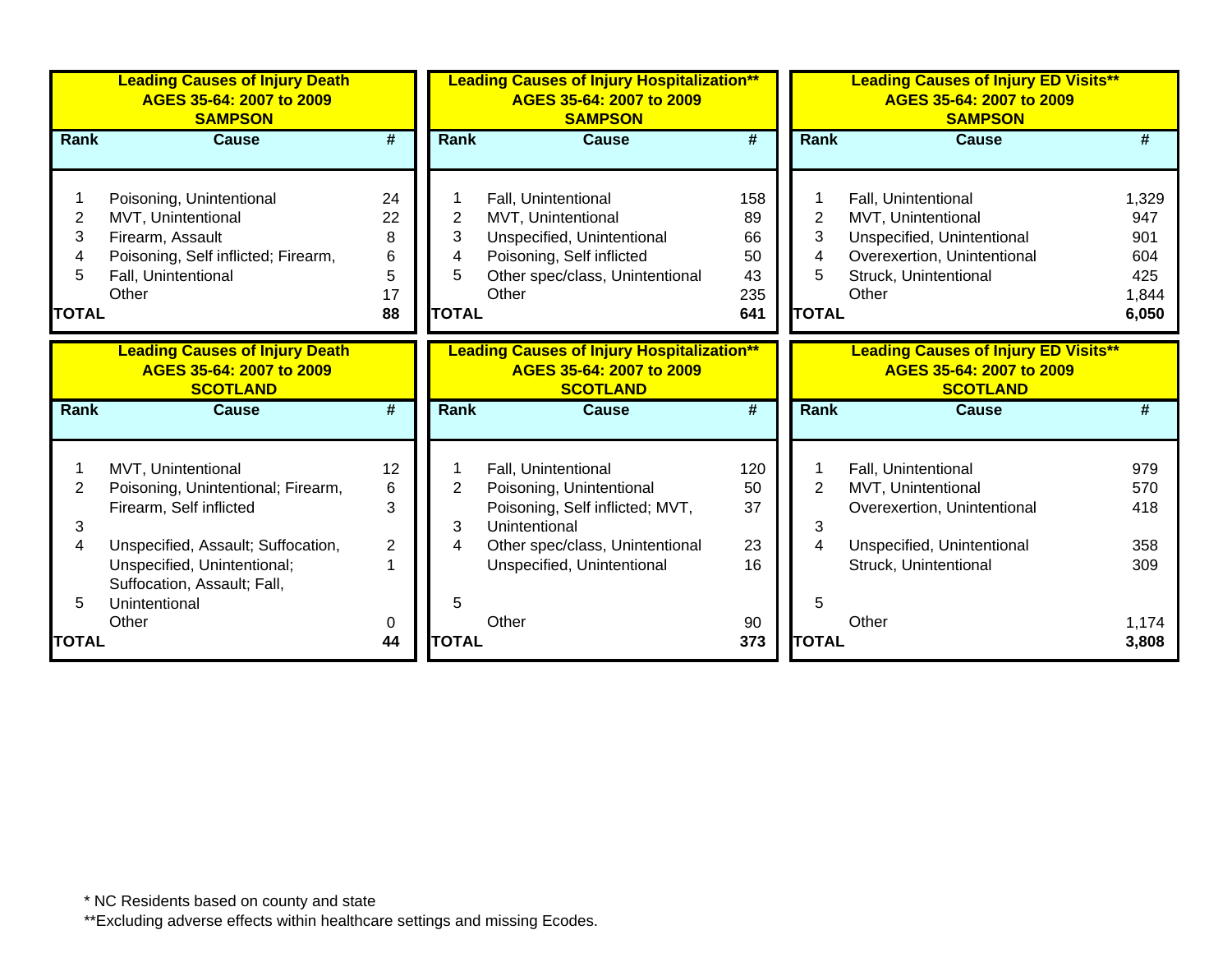|                | <b>Leading Causes of Injury Death</b><br>AGES 35-64: 2007 to 2009<br><b>STANLY</b> |                             |              | <b>Leading Causes of Injury Hospitalization**</b><br>AGES 35-64: 2007 to 2009<br><b>STANLY</b> |                             |              | <b>Leading Causes of Injury ED Visits**</b><br>AGES 35-64: 2007 to 2009<br><b>STANLY</b> |       |
|----------------|------------------------------------------------------------------------------------|-----------------------------|--------------|------------------------------------------------------------------------------------------------|-----------------------------|--------------|------------------------------------------------------------------------------------------|-------|
| Rank           | <b>Cause</b>                                                                       | #                           | Rank         | <b>Cause</b>                                                                                   | #                           | Rank         | <b>Cause</b>                                                                             |       |
|                |                                                                                    |                             |              |                                                                                                |                             |              |                                                                                          |       |
|                | Poisoning, Unintentional                                                           | 17                          |              | Fall, Unintentional                                                                            | 129                         |              | Fall, Unintentional                                                                      | 347   |
| $\overline{2}$ | Firearm, Self inflicted                                                            | 15                          | 2            | MVT, Unintentional                                                                             | 73                          | 2            | MVT, Unintentional                                                                       | 243   |
| 3              | Poisoning, Self inflicted                                                          | 6                           | 3            | Poisoning, Self inflicted                                                                      | 57                          | 3            | Overexertion, Unintentional                                                              | 139   |
| 4              | Firearm, Assault; Drowning,                                                        | 4                           | 4            | Other spec/class, Unintentional                                                                | 44                          | 4            | Natural/Environ, Unintentional                                                           | 121   |
|                | Unspecified, Unintentional; MVT,                                                   | 3                           |              | Unspecified, Unintentional                                                                     | 33                          |              | Unspecified, Unintentional                                                               | 106   |
| 5              | Unintentional                                                                      |                             | 5            |                                                                                                |                             | 5            |                                                                                          |       |
|                | Other                                                                              | 9                           |              | Other                                                                                          | 165                         |              | Other                                                                                    | 519   |
| <b>TOTAL</b>   |                                                                                    | 61                          | <b>TOTAL</b> |                                                                                                | 501                         | <b>TOTAL</b> |                                                                                          | 1,475 |
|                |                                                                                    |                             |              |                                                                                                |                             |              |                                                                                          |       |
|                | <b>Leading Causes of Injury Death</b><br>AGES 35-64: 2007 to 2009<br><b>STOKES</b> |                             |              | <b>Leading Causes of Injury Hospitalization**</b><br>AGES 35-64: 2007 to 2009<br><b>STOKES</b> |                             |              | <b>Leading Causes of Injury ED Visits**</b><br>AGES 35-64: 2007 to 2009<br><b>STOKES</b> |       |
| Rank           | <b>Cause</b>                                                                       | $\overline{\boldsymbol{t}}$ | Rank         | <b>Cause</b>                                                                                   | $\overline{\boldsymbol{t}}$ | <b>Rank</b>  | <b>Cause</b>                                                                             |       |
|                |                                                                                    |                             |              |                                                                                                |                             |              |                                                                                          |       |
|                |                                                                                    | 15                          |              | Fall, Unintentional                                                                            | 99                          |              | Fall, Unintentional                                                                      | 1,374 |
| 2              | Poisoning, Unintentional<br>MVT, Unintentional                                     | 14                          | 2            | Poisoning, Self inflicted                                                                      | 69                          | 2            | Unspecified, Unintentional                                                               | 530   |
| 3              | Firearm, Self inflicted                                                            | 12                          | 3            | MVT, Unintentional                                                                             | 63                          | 3            | Struck, Unintentional                                                                    | 492   |
| 4              | Poisoning, Self inflicted                                                          | 3                           | 4            | Unspecified, Unintentional                                                                     | 36                          | 4            | MVT, Unintentional                                                                       | 483   |
|                | Unspecified, Unintentional;                                                        | $\overline{2}$              |              | Poisoning, Unintentional                                                                       | 33                          |              | Overexertion, Unintentional                                                              | 459   |
| 5.             | Fire/Burn, Unintentional                                                           |                             | 5            |                                                                                                |                             | 5            |                                                                                          |       |
| <b>TOTAL</b>   | Other                                                                              | 5<br>53                     | <b>TOTAL</b> | Other                                                                                          | 129<br>429                  | <b>TOTAL</b> | Other                                                                                    | 1,440 |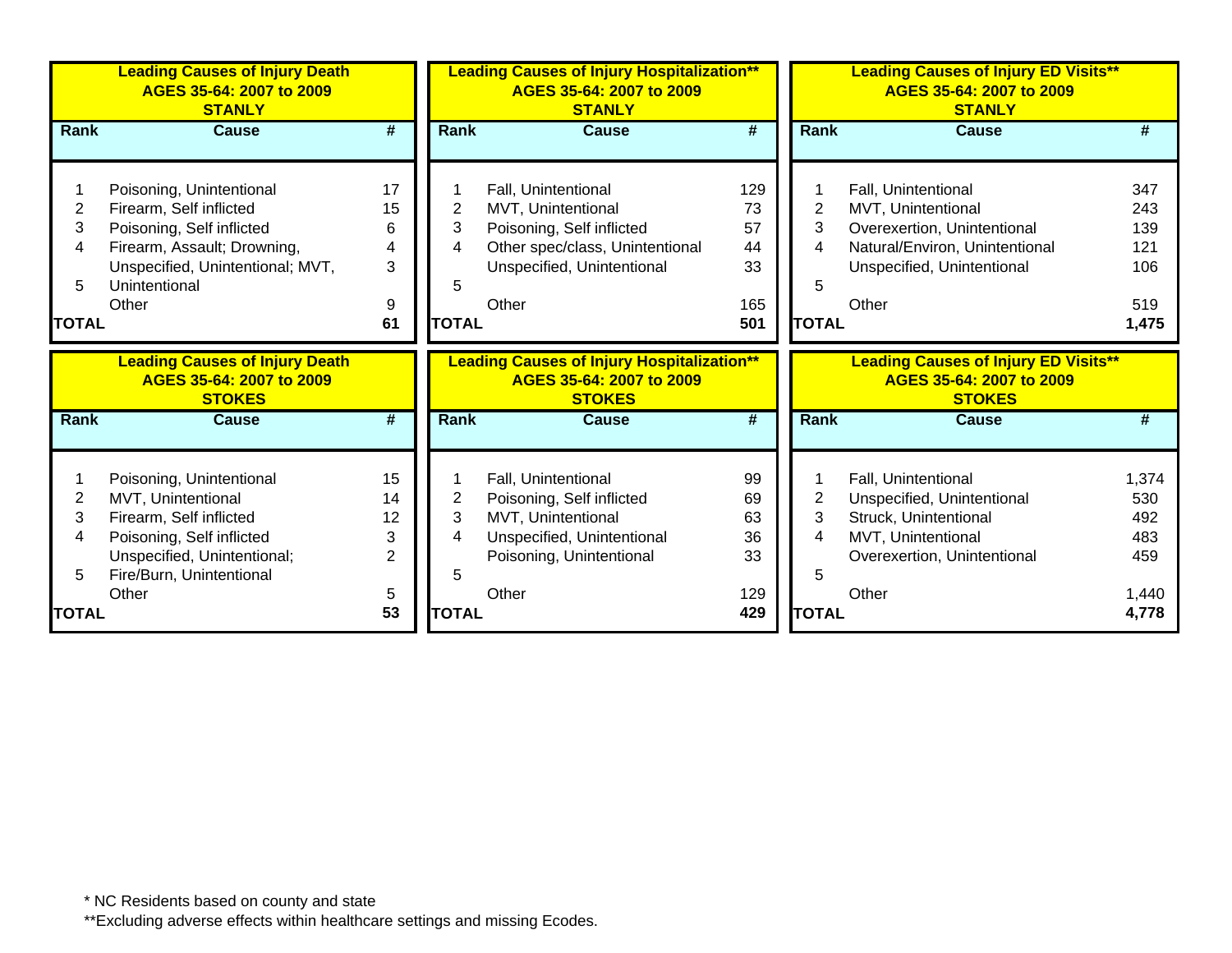|                               | <b>Leading Causes of Injury Death</b><br>AGES 35-64: 2007 to 2009<br><b>SURRY</b>                                                                                                                                                                                                                                                           |                           | <b>Leading Causes of Injury Hospitalization**</b><br>AGES 35-64: 2007 to 2009<br><b>SURRY</b> |                                                                                                                                           |                                  | <b>Leading Causes of Injury ED Visits**</b><br>AGES 35-64: 2007 to 2009<br><b>SURRY</b> |                                                                                                                                         |                                        |
|-------------------------------|---------------------------------------------------------------------------------------------------------------------------------------------------------------------------------------------------------------------------------------------------------------------------------------------------------------------------------------------|---------------------------|-----------------------------------------------------------------------------------------------|-------------------------------------------------------------------------------------------------------------------------------------------|----------------------------------|-----------------------------------------------------------------------------------------|-----------------------------------------------------------------------------------------------------------------------------------------|----------------------------------------|
| Rank                          | <b>Cause</b>                                                                                                                                                                                                                                                                                                                                | #                         | <b>Rank</b>                                                                                   | <b>Cause</b>                                                                                                                              | #                                | Rank                                                                                    | <b>Cause</b>                                                                                                                            | #                                      |
| $\overline{2}$<br>3<br>4<br>5 | Poisoning, Unintentional; MVT,<br>Firearm, Self inflicted<br>Suffocation, Unintentional;<br>Unspecified, Unintentional;<br>Pedestrian, other, Unintentional;<br>Other spec/class, Unintentional;<br>Other spec/NEC, Unintentional;<br>Other land transport, Unintentional;<br>Natural/Environ, Unintentional;<br>Cut/pierce, Self inflicted | 17<br>3<br>$\overline{2}$ | $\overline{2}$<br>3<br>$\overline{4}$<br>5                                                    | Fall, Unintentional<br>Poisoning, Self inflicted<br>MVT, Unintentional<br>Poisoning, Unintentional<br>Unspecified, Unintentional          | 221<br>109<br>96<br>90<br>56     | -1<br>$\overline{2}$<br>3<br>$\overline{4}$<br>5                                        | Fall, Unintentional<br>MVT, Unintentional<br>Overexertion, Unintentional<br>Unspecified, Unintentional<br>Struck, Unintentional         | 2,078<br>959<br>902<br>648<br>647      |
|                               | Other                                                                                                                                                                                                                                                                                                                                       | 0                         |                                                                                               | Other                                                                                                                                     | 216                              |                                                                                         | Other                                                                                                                                   | 2,534                                  |
| <b>TOTAL</b>                  |                                                                                                                                                                                                                                                                                                                                             | 64                        | <b>TOTAL</b>                                                                                  |                                                                                                                                           | 788                              | <b>TOTAL</b>                                                                            |                                                                                                                                         | 7,768                                  |
|                               | <b>Leading Causes of Injury Death</b><br>AGES 35-64: 2007 to 2009<br><b>SWAIN</b>                                                                                                                                                                                                                                                           |                           |                                                                                               | <b>Leading Causes of Injury Hospitalization**</b><br>AGES 35-64: 2007 to 2009<br><b>SWAIN</b>                                             |                                  |                                                                                         | <b>Leading Causes of Injury ED Visits**</b><br>AGES 35-64: 2007 to 2009<br><b>SWAIN</b>                                                 |                                        |
| Rank                          | <b>Cause</b>                                                                                                                                                                                                                                                                                                                                | #                         | Rank                                                                                          | <b>Cause</b>                                                                                                                              | $\overline{\#}$                  | Rank                                                                                    | <b>Cause</b>                                                                                                                            | #                                      |
| $\overline{2}$<br>3<br>5      | Poisoning, Unintentional<br>MVT, Unintentional; Firearm, Self<br>Unspecified, Unintentional;<br>Other                                                                                                                                                                                                                                       | 9<br>$\overline{2}$<br>0  | $\overline{2}$<br>3<br>$\overline{4}$<br>5                                                    | Fall, Unintentional<br>MVT, Unintentional<br>Unspecified, Unintentional<br>Poisoning, Self inflicted<br>Poisoning, Unintentional<br>Other | 53<br>28<br>22<br>21<br>18<br>58 | $\overline{2}$<br>3<br>4<br>5                                                           | Fall, Unintentional<br>Overexertion, Unintentional<br>MVT, Unintentional<br>Cut/pierce, Unintentional<br>Struck, Unintentional<br>Other | 474<br>201<br>157<br>153<br>137<br>629 |
| <b>TOTAL</b>                  |                                                                                                                                                                                                                                                                                                                                             | 21                        | <b>TOTAL</b>                                                                                  |                                                                                                                                           | 200                              | <b>TOTAL</b>                                                                            |                                                                                                                                         | 1,751                                  |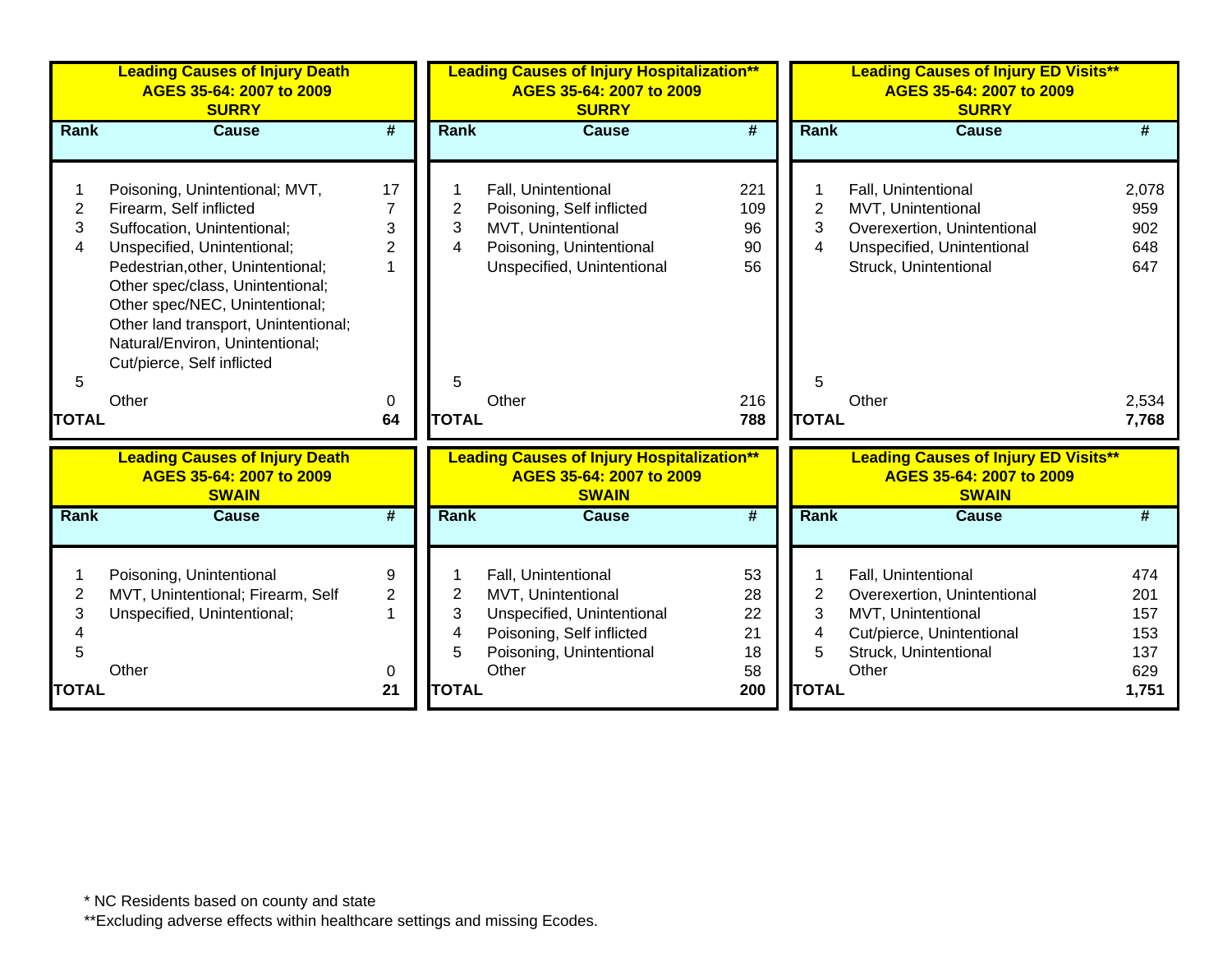|                                  | <b>Leading Causes of Injury Death</b><br>AGES 35-64: 2007 to 2009<br><b>TRANSYLVANIA</b>                                                                 |                                          |                                               | <b>Leading Causes of Injury Hospitalization**</b><br>AGES 35-64: 2007 to 2009<br><b>TRANSYLVANIA</b>                                                                          |                                         |                                               | <b>Leading Causes of Injury ED Visits**</b><br>AGES 35-64: 2007 to 2009<br><b>TRANSYLVANIA</b>                                                  |                                                   |
|----------------------------------|----------------------------------------------------------------------------------------------------------------------------------------------------------|------------------------------------------|-----------------------------------------------|-------------------------------------------------------------------------------------------------------------------------------------------------------------------------------|-----------------------------------------|-----------------------------------------------|-------------------------------------------------------------------------------------------------------------------------------------------------|---------------------------------------------------|
| Rank                             | <b>Cause</b>                                                                                                                                             | $\overline{\boldsymbol{t}}$              | <b>Rank</b>                                   | <b>Cause</b>                                                                                                                                                                  | $\overline{\boldsymbol{t}}$             | Rank                                          | <b>Cause</b>                                                                                                                                    | #                                                 |
| 2<br>3<br>4<br>5<br><b>TOTAL</b> | Poisoning, Unintentional; MVT,<br>Poisoning, Self inflicted; Firearm,<br>Transport, other, Unintentional;<br>Unspecified, Assault; Suffocation,<br>Other | 8<br>3<br>$\overline{2}$<br>1<br>0<br>33 | $\overline{2}$<br>3<br>4<br>5<br><b>TOTAL</b> | Fall, Unintentional<br>Poisoning, Self inflicted<br>MVT, Unintentional<br>Unspecified, Unintentional<br>Poisoning, Unintentional; Other<br>spec/class, Unintentional<br>Other | 63<br>38<br>30<br>19<br>15<br>51<br>231 | $\overline{2}$<br>3<br>4<br>5<br><b>TOTAL</b> | Fall, Unintentional<br>Overexertion, Unintentional<br>Unspecified, Unintentional<br>Struck, Unintentional<br>Cut/pierce, Unintentional<br>Other | 896<br>513<br>499<br>387<br>330<br>1,088<br>3,713 |
|                                  | <b>Leading Causes of Injury Death</b><br>AGES 35-64: 2007 to 2009<br><b>TYRRELL</b>                                                                      |                                          |                                               | <b>Leading Causes of Injury Hospitalization**</b><br>AGES 35-64: 2007 to 2009<br><b>TYRRELL</b>                                                                               |                                         |                                               | <b>Leading Causes of Injury ED Visits**</b><br>AGES 35-64: 2007 to 2009<br><b>TYRRELL</b>                                                       |                                                   |
| <b>Rank</b>                      | Cause                                                                                                                                                    | #                                        | <b>Rank</b>                                   | <b>Cause</b>                                                                                                                                                                  | #                                       | Rank                                          | Cause                                                                                                                                           | #                                                 |
|                                  | MVT, Unintentional                                                                                                                                       | $\overline{2}$                           |                                               | MVT, Unintentional; Fall,<br>Unintentional                                                                                                                                    | 4                                       |                                               | Fall, Unintentional                                                                                                                             | 45                                                |
| 3                                | Poisoning, Self inflicted; Fire/Burn,                                                                                                                    | $\mathbf 1$                              | 2<br>3                                        | Poisoning, Self inflicted<br>Poisoning, Unintentional<br>Unspecified, Unintentional; Struck,<br>Unintentional; Overexertion,                                                  | 3<br>$\overline{2}$                     | $\overline{2}$<br>3                           | MVT, Unintentional<br>Overexertion, Unintentional<br>Cut/pierce, Unintentional                                                                  | 24<br>22<br>20                                    |
| 4<br>5<br><b>TOTAL</b>           | Other                                                                                                                                                    | 0<br>5                                   | 4<br><b>TOTAL</b>                             | Unintentional<br>Other                                                                                                                                                        | 0<br>16                                 | 5<br><b>TOTAL</b>                             | Unspecified, Unintentional<br>Other                                                                                                             | 18<br>55<br>184                                   |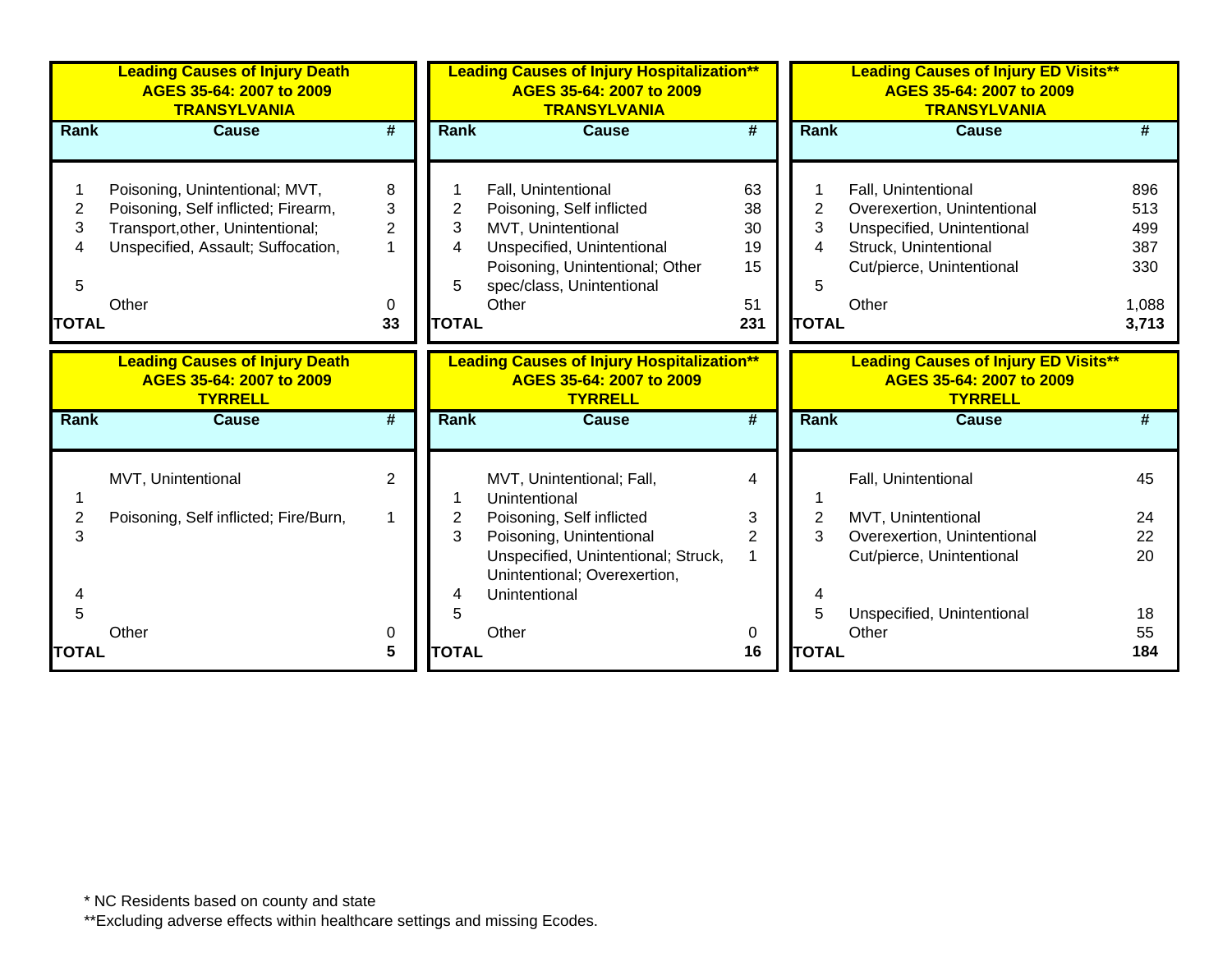|                                                                 | <b>Leading Causes of Injury Death</b><br>AGES 35-64: 2007 to 2009<br><b>UNION</b>                                                                    |                                          |                                                                          | <b>Leading Causes of Injury Hospitalization**</b><br>AGES 35-64: 2007 to 2009<br><b>UNION</b>                                                    |                                                     |                                                    | <b>Leading Causes of Injury ED Visits**</b><br>AGES 35-64: 2007 to 2009<br><b>UNION</b>                                                      |                                                                |
|-----------------------------------------------------------------|------------------------------------------------------------------------------------------------------------------------------------------------------|------------------------------------------|--------------------------------------------------------------------------|--------------------------------------------------------------------------------------------------------------------------------------------------|-----------------------------------------------------|----------------------------------------------------|----------------------------------------------------------------------------------------------------------------------------------------------|----------------------------------------------------------------|
| Rank                                                            | <b>Cause</b>                                                                                                                                         | #                                        | Rank                                                                     | <b>Cause</b>                                                                                                                                     | $\overline{\boldsymbol{r}}$                         | Rank                                               | <b>Cause</b>                                                                                                                                 | #                                                              |
| 1<br>$\overline{c}$<br>3<br>4<br>5<br><b>TOTAL</b>              | MVT, Unintentional<br>Firearm, Self inflicted<br>Poisoning, Unintentional<br>Fire/Burn, Unintentional; Fall,<br>Suffocation, Self inflicted<br>Other | 30<br>23<br>11<br>6<br>5<br>25<br>106    | 1<br>$\overline{c}$<br>3<br>$\overline{\mathbf{4}}$<br>5<br><b>TOTAL</b> | Fall, Unintentional<br>MVT, Unintentional<br>Poisoning, Self inflicted<br>Unspecified, Unintentional<br>Poisoning, Unintentional<br>Other        | 265<br>159<br>117<br>91<br>87<br>347<br>1,066       | 1<br>$\overline{2}$<br>3<br>4<br>5<br><b>TOTAL</b> | Fall, Unintentional<br>MVT, Unintentional<br>Overexertion, Unintentional<br>Unspecified, Unintentional<br>Cut/pierce, Unintentional<br>Other | 2,196<br>1,802<br>1,382<br>1,253<br>907<br>3,198<br>10,738     |
|                                                                 | <b>Leading Causes of Injury Death</b><br>AGES 35-64: 2007 to 2009<br><b>VANCE</b>                                                                    |                                          |                                                                          | <b>Leading Causes of Injury Hospitalization**</b><br>AGES 35-64: 2007 to 2009<br><b>VANCE</b>                                                    |                                                     |                                                    | <b>Leading Causes of Injury ED Visits**</b><br>AGES 35-64: 2007 to 2009<br><b>VANCE</b>                                                      |                                                                |
| Rank                                                            | Cause                                                                                                                                                | $\overline{\#}$                          | Rank                                                                     | <b>Cause</b>                                                                                                                                     | $\overline{\#}$                                     | Rank                                               | Cause                                                                                                                                        | $\overline{\#}$                                                |
| $\mathbf{1}$<br>$\boldsymbol{2}$<br>3<br>4<br>5<br><b>TOTAL</b> | MVT, Unintentional<br>Poisoning, Unintentional<br>Firearm, Assault<br>Firearm, Self inflicted<br>Poisoning, Self inflicted<br>Other                  | 17<br>10<br>6<br>4<br>3<br>12<br>52      | 1<br>$\overline{2}$<br>3<br>4<br>5<br><b>TOTAL</b>                       | Fall, Unintentional<br>MVT, Unintentional<br>Poisoning, Unintentional<br>Poisoning, Self inflicted<br>Unspecified, Unintentional<br>Other        | 122<br>75<br>44<br>37<br>29<br>149<br>456           | 1<br>$\overline{2}$<br>3<br>4<br>5<br><b>TOTAL</b> | Fall, Unintentional<br>MVT, Unintentional<br>Overexertion, Unintentional<br>Struck, Unintentional<br>Natural/Environ, Unintentional<br>Other | 571<br>369<br>298<br>155<br>137<br>655<br>2,185                |
|                                                                 | <b>Leading Causes of Injury Death</b><br>AGES 35-64: 2007 to 2009<br><b>WAKE</b>                                                                     |                                          |                                                                          | <b>Leading Causes of Injury Hospitalization**</b><br>AGES 35-64: 2007 to 2009<br><b>WAKE</b>                                                     |                                                     |                                                    | <b>Leading Causes of Injury ED Visits**</b><br>AGES 35-64: 2007 to 2009<br><b>WAKE</b>                                                       |                                                                |
| Rank                                                            | <b>Cause</b>                                                                                                                                         | $\overline{\boldsymbol{t}}$              | <b>Rank</b>                                                              | <b>Cause</b>                                                                                                                                     | #                                                   | <b>Rank</b>                                        | <b>Cause</b>                                                                                                                                 | $\overline{\#}$                                                |
| 1<br>$\overline{2}$<br>3<br>4<br>5<br><b>TOTAL</b>              | MVT, Unintentional<br>Poisoning, Unintentional<br>Firearm, Self inflicted<br>Poisoning, Self inflicted<br>Suffocation, Self inflicted<br>Other       | 86<br>85<br>59<br>39<br>26<br>110<br>405 | 1<br>$\overline{2}$<br>3<br>4<br>5<br><b>TOTAL</b>                       | Fall, Unintentional<br>MVT, Unintentional<br>Unspecified, Unintentional<br>Poisoning, Self inflicted<br>Other spec/class, Unintentional<br>Other | 1,167<br>640<br>399<br>395<br>334<br>1,518<br>4,453 | 1<br>$\overline{2}$<br>3<br>4<br>5<br><b>TOTAL</b> | Fall, Unintentional<br>MVT, Unintentional<br>Overexertion, Unintentional<br>Struck, Unintentional<br>Cut/pierce, Unintentional<br>Other      | 10,542<br>8,173<br>5,024<br>4,375<br>3,494<br>14,656<br>46,264 |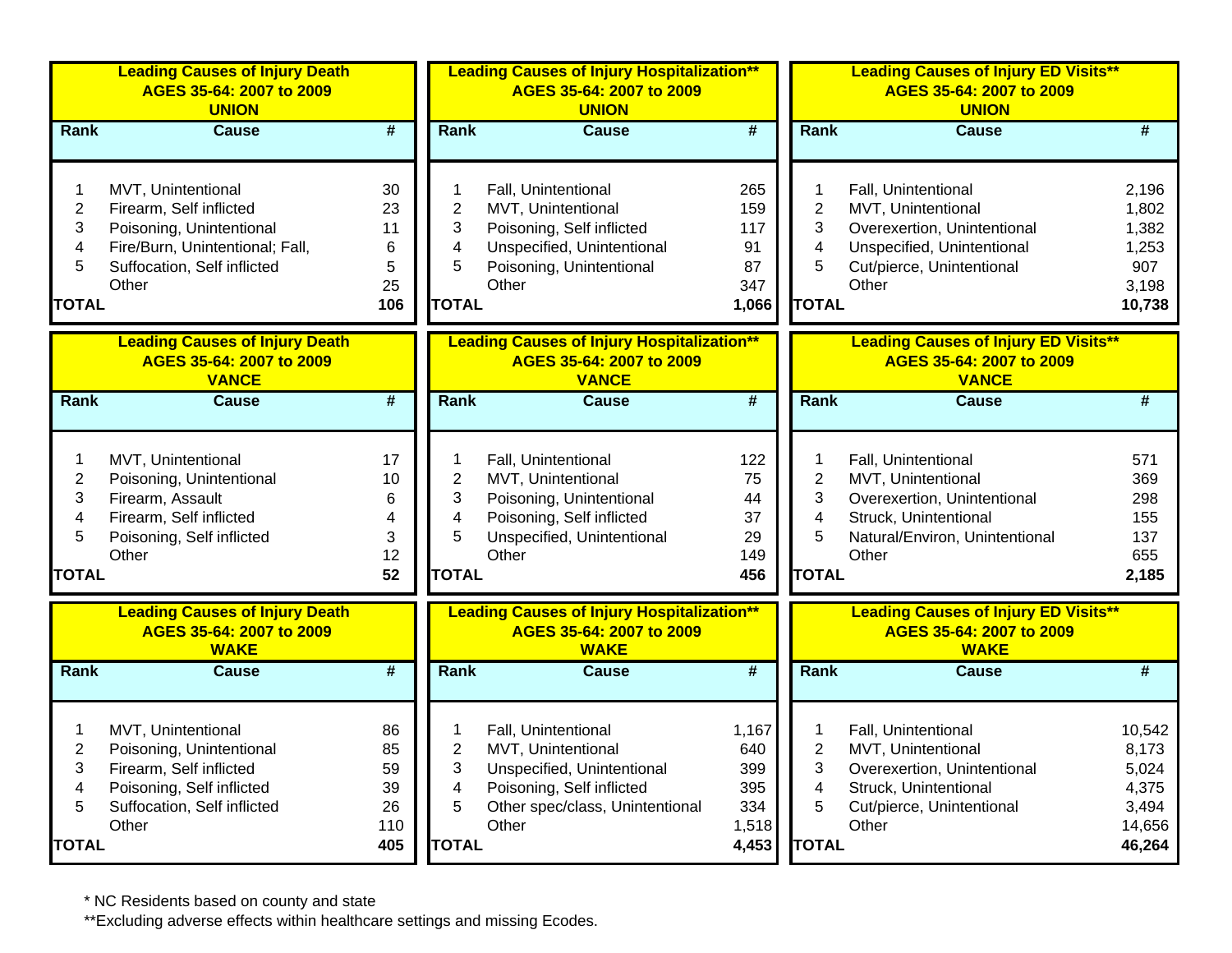|                                               | <b>Leading Causes of Injury Death</b><br>AGES 35-64: 2007 to 2009<br><b>WARREN</b>                                |                                |                                               | <b>Leading Causes of Injury Hospitalization**</b><br>AGES 35-64: 2007 to 2009<br><b>WARREN</b>                                                             |                                        |                                                    | <b>Leading Causes of Injury ED Visits**</b><br>AGES 35-64: 2007 to 2009<br><b>WARREN</b>                                                 |                                            |
|-----------------------------------------------|-------------------------------------------------------------------------------------------------------------------|--------------------------------|-----------------------------------------------|------------------------------------------------------------------------------------------------------------------------------------------------------------|----------------------------------------|----------------------------------------------------|------------------------------------------------------------------------------------------------------------------------------------------|--------------------------------------------|
| Rank                                          | <b>Cause</b>                                                                                                      | $\overline{\boldsymbol{r}}$    | <b>Rank</b>                                   | <b>Cause</b>                                                                                                                                               | #                                      | Rank                                               | <b>Cause</b>                                                                                                                             | #                                          |
| $\overline{c}$<br>3<br>4<br>5<br><b>TOTAL</b> | MVT, Unintentional<br>Firearm, Self inflicted<br>Poisoning, Unintentional<br>Unspecified, Unintentional;<br>Other | 5<br>$\overline{2}$<br>0<br>16 | $\overline{2}$<br>3<br>4<br>5<br><b>TOTAL</b> | Fall, Unintentional<br>MVT, Unintentional<br>Unspecified, Unintentional<br>Poisoning, Unintentional<br>Poisoning, Self inflicted<br>Other                  | 37<br>18<br>15<br>11<br>9<br>36<br>126 | 1<br>$\overline{2}$<br>3<br>4<br>5<br><b>TOTAL</b> | Fall, Unintentional<br>MVT, Unintentional<br>Overexertion, Unintentional<br>Struck, Unintentional<br>Unspecified, Unintentional<br>Other | 161<br>120<br>80<br>53<br>43<br>168<br>625 |
|                                               | <b>Leading Causes of Injury Death</b><br>AGES 35-64: 2007 to 2009<br><b>WASHINGTON</b>                            |                                |                                               | <b>Leading Causes of Injury Hospitalization**</b><br>AGES 35-64: 2007 to 2009<br><b>WASHINGTON</b>                                                         |                                        |                                                    | <b>Leading Causes of Injury ED Visits**</b><br>AGES 35-64: 2007 to 2009<br><b>WASHINGTON</b>                                             |                                            |
| Rank                                          | <b>Cause</b>                                                                                                      | $\overline{\boldsymbol{t}}$    | Rank                                          | <b>Cause</b>                                                                                                                                               | #                                      | Rank                                               | <b>Cause</b>                                                                                                                             | #                                          |
|                                               |                                                                                                                   |                                |                                               |                                                                                                                                                            |                                        |                                                    |                                                                                                                                          |                                            |
| 2                                             | MVT, Unintentional<br>Poisoning, Unintentional                                                                    | 4<br>$\overline{2}$            | $\overline{2}$                                | Fall, Unintentional<br>MVT, Unintentional                                                                                                                  | 20<br>11                               | 1<br>$\overline{2}$                                | Fall, Unintentional<br>MVT, Unintentional                                                                                                | 68<br>60                                   |
| 3                                             | Firearm, Self inflicted                                                                                           |                                | 3                                             | Poisoning, Unintentional;<br>Poisoning, Self inflicted                                                                                                     | 6                                      | 3                                                  | Overexertion, Unintentional                                                                                                              | 45                                         |
| Δ                                             |                                                                                                                   |                                | 4                                             | Unspecified, Unintentional; Other<br>spec/class, Unintentional                                                                                             | 5                                      | $\overline{4}$                                     | Unspecified, Unintentional                                                                                                               | 40                                         |
|                                               |                                                                                                                   |                                |                                               | Transport, other, Unintentional;<br>Poisoning, Undetermined;<br>Natural/Environ, Unintentional;<br>Fire/Burn, Unintentional;<br>Cut/pierce, Unintentional; | 3                                      |                                                    | Natural/Environ, Unintentional                                                                                                           | 19                                         |
| 5                                             |                                                                                                                   |                                | 5                                             | Cut/pierce, Assault                                                                                                                                        |                                        | 5                                                  |                                                                                                                                          |                                            |
| <b>TOTAL</b>                                  | Other                                                                                                             | 0<br>$\overline{7}$            | <b>TOTAL</b>                                  | Other                                                                                                                                                      | 10<br>81                               | <b>TOTAL</b>                                       | Other                                                                                                                                    | 90<br>322                                  |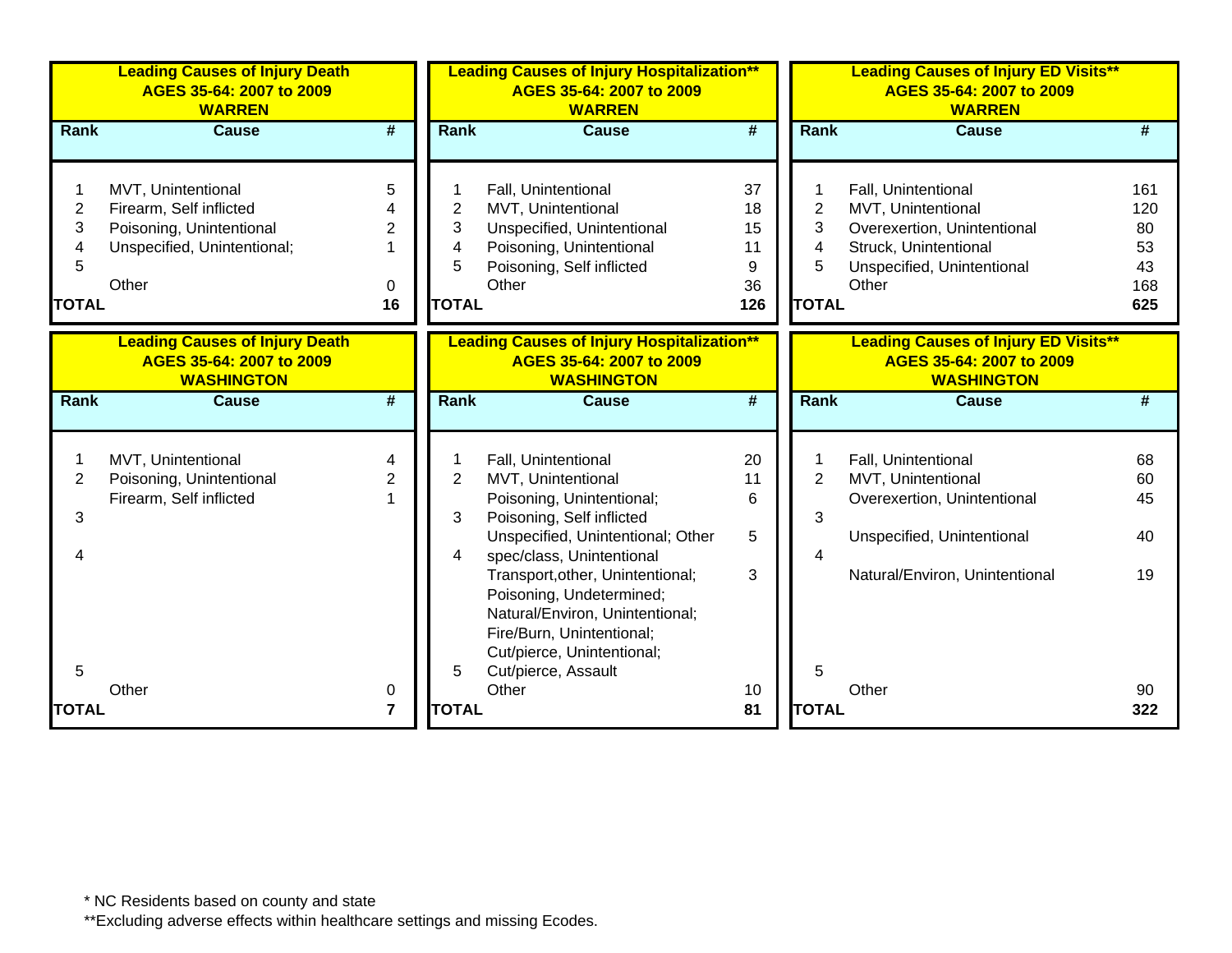|                                  | <b>Leading Causes of Injury Death</b><br>AGES 35-64: 2007 to 2009<br><b>WATAUGA</b>                                                                                                                                                                                              |                                                |                                  | <b>Leading Causes of Injury Hospitalization**</b><br>AGES 35-64: 2007 to 2009<br><b>WATAUGA</b>                                           |                                         |                                               | <b>Leading Causes of Injury ED Visits**</b><br>AGES 35-64: 2007 to 2009<br><b>WATAUGA</b>                                                |                                                  |
|----------------------------------|----------------------------------------------------------------------------------------------------------------------------------------------------------------------------------------------------------------------------------------------------------------------------------|------------------------------------------------|----------------------------------|-------------------------------------------------------------------------------------------------------------------------------------------|-----------------------------------------|-----------------------------------------------|------------------------------------------------------------------------------------------------------------------------------------------|--------------------------------------------------|
| Rank                             | <b>Cause</b>                                                                                                                                                                                                                                                                     | $\overline{\boldsymbol{t}}$                    | Rank                             | <b>Cause</b>                                                                                                                              | $\overline{\boldsymbol{t}}$             | Rank                                          | <b>Cause</b>                                                                                                                             | #                                                |
| 2<br>3<br>4<br>5<br><b>TOTAL</b> | Poisoning, Unintentional<br>Firearm, Self inflicted<br>MVT, Unintentional<br>Suffocation, Self inflicted; Firearm,<br>Struck, Unintentional; Poisoning,<br>Undetermined; Other land transport,<br>Unintentional; Firearm,<br>Unintentional; Drowning, Self<br>inflicted<br>Other | 15<br>9<br>7<br>$\overline{2}$<br>1<br>0<br>42 | 2<br>3<br>4<br>5<br><b>TOTAL</b> | Fall, Unintentional<br>Poisoning, Self inflicted<br>Poisoning, Unintentional<br>MVT, Unintentional<br>Poisoning, Undetermined<br>Other    | 91<br>30<br>24<br>21<br>20<br>98<br>284 | $\overline{2}$<br>3<br>4<br>5<br><b>TOTAL</b> | Fall, Unintentional<br>Overexertion, Unintentional<br>Cut/pierce, Unintentional<br>Struck, Unintentional<br>MVT, Unintentional<br>Other  | 724<br>276<br>251<br>244<br>232<br>759<br>2,486  |
|                                  | <b>Leading Causes of Injury Death</b><br>AGES 35-64: 2007 to 2009<br><b>WAYNE</b>                                                                                                                                                                                                |                                                |                                  | <b>Leading Causes of Injury Hospitalization**</b><br>AGES 35-64: 2007 to 2009<br><b>WAYNE</b>                                             |                                         |                                               | <b>Leading Causes of Injury ED Visits**</b><br>AGES 35-64: 2007 to 2009<br><b>WAYNE</b>                                                  |                                                  |
| Rank                             | <b>Cause</b>                                                                                                                                                                                                                                                                     | $\overline{\boldsymbol{t}}$                    | Rank                             | <b>Cause</b>                                                                                                                              | $\overline{\boldsymbol{H}}$             | Rank                                          | <b>Cause</b>                                                                                                                             | #                                                |
| 2<br>3<br>4<br>5                 | MVT, Unintentional<br>Poisoning, Unintentional<br>Firearm, Self inflicted<br>Firearm, Assault<br>Unspecified, Unintentional;<br>Unspecified, Assault; Suffocation,<br>Self inflicted<br>Other                                                                                    | 22<br>15<br>12<br>11<br>5<br>25                | 2<br>3<br>4<br>5                 | Fall, Unintentional<br>Unspecified, Unintentional<br>MVT, Unintentional<br>Poisoning, Self inflicted<br>Poisoning, Unintentional<br>Other | 260<br>208<br>120<br>114<br>71<br>304   | 2<br>3<br>4<br>5                              | Fall, Unintentional<br>MVT, Unintentional<br>Unspecified, Unintentional<br>Overexertion, Unintentional<br>Struck, Unintentional<br>Other | 2,439<br>1,668<br>1,263<br>1,034<br>819<br>3,425 |
| <b>TOTAL</b>                     |                                                                                                                                                                                                                                                                                  | 100                                            | <b>TOTAL</b>                     |                                                                                                                                           | 1,077                                   | <b>TOTAL</b>                                  |                                                                                                                                          | 10,648                                           |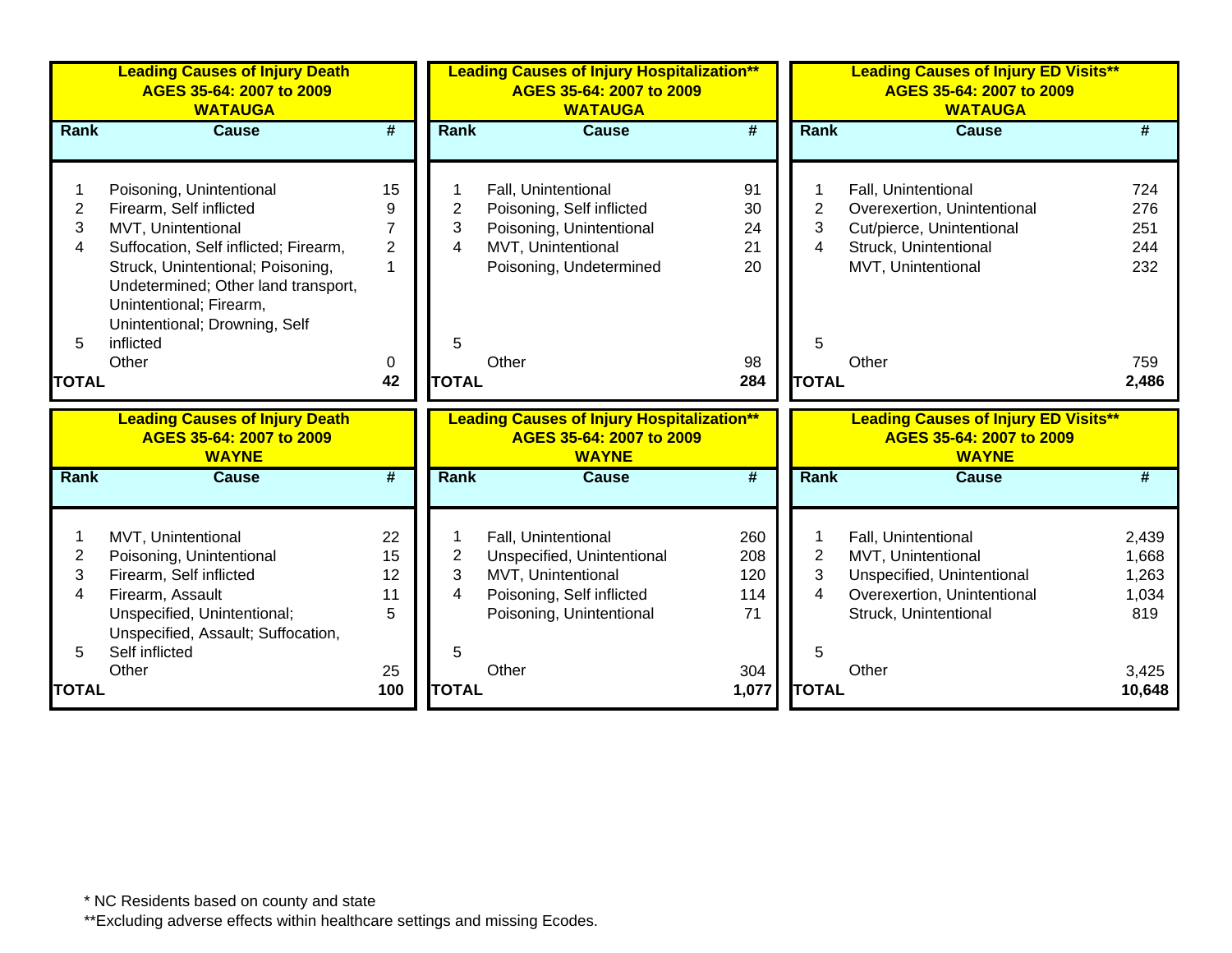|              | <b>Leading Causes of Injury Death</b><br>AGES 35-64: 2007 to 2009<br><b>WILKES</b> |                |                | <b>Leading Causes of Injury Hospitalization**</b><br>AGES 35-64: 2007 to 2009<br><b>WILKES</b> |     |                | <b>Leading Causes of Injury ED Visits**</b><br>AGES 35-64: 2007 to 2009<br><b>WILKES</b> |       |
|--------------|------------------------------------------------------------------------------------|----------------|----------------|------------------------------------------------------------------------------------------------|-----|----------------|------------------------------------------------------------------------------------------|-------|
| <b>Rank</b>  | Cause                                                                              | #              | <b>Rank</b>    | <b>Cause</b>                                                                                   | #   | <b>Rank</b>    | Cause                                                                                    |       |
|              |                                                                                    |                |                |                                                                                                |     |                |                                                                                          |       |
|              | Poisoning, Unintentional                                                           | 49             |                | Fall, Unintentional                                                                            | 178 |                | Fall, Unintentional                                                                      | 488   |
| 2            | MVT, Unintentional; Firearm, Self                                                  | 22             | 2              | MVT, Unintentional                                                                             | 84  | $\overline{2}$ | MVT, Unintentional                                                                       | 333   |
| 3            | Firearm, Assault                                                                   | 5              | 3              | Poisoning, Self inflicted                                                                      | 76  | 3              | Unspecified, Unintentional                                                               | 173   |
| 4            | Unspecified, Assault; Poisoning, Self                                              | 3              | 4              | Poisoning, Unintentional                                                                       | 55  | 4              | Overexertion, Unintentional                                                              | 146   |
|              | Other land transport, Unintentional;                                               | $\overline{2}$ |                | Unspecified, Unintentional                                                                     | 49  |                | Struck, Unintentional                                                                    | 117   |
|              | Fall, Unintentional; Drowning,                                                     |                |                |                                                                                                |     |                |                                                                                          |       |
| 5            | Unintentional                                                                      |                | 5              |                                                                                                |     | 5              |                                                                                          |       |
|              | Other                                                                              | 4              |                | Other                                                                                          | 233 |                | Other                                                                                    | 581   |
| <b>TOTAL</b> |                                                                                    | 114            | <b>TOTAL</b>   |                                                                                                | 675 | <b>TOTAL</b>   |                                                                                          | 1,838 |
|              |                                                                                    |                |                |                                                                                                |     |                |                                                                                          |       |
|              | <b>Leading Causes of Injury Death</b>                                              |                |                | <b>Leading Causes of Injury Hospitalization**</b>                                              |     |                | <b>Leading Causes of Injury ED Visits**</b>                                              |       |
|              | AGES 35-64: 2007 to 2009<br><b>WILSON</b>                                          |                |                | AGES 35-64: 2007 to 2009<br><b>WILSON</b>                                                      |     |                | AGES 35-64: 2007 to 2009<br><b>WILSON</b>                                                |       |
| <b>Rank</b>  | <b>Cause</b>                                                                       | #              | <b>Rank</b>    | <b>Cause</b>                                                                                   | #   | <b>Rank</b>    | Cause                                                                                    | #     |
|              |                                                                                    |                |                |                                                                                                |     |                |                                                                                          |       |
|              | MVT, Unintentional                                                                 | 18             |                | Fall, Unintentional                                                                            | 168 |                | Fall, Unintentional                                                                      | 1,414 |
| 2            | Poisoning, Unintentional                                                           | 10             | $\overline{2}$ | MVT, Unintentional                                                                             | 80  | $\overline{2}$ | Overexertion, Unintentional                                                              | 1,194 |
| 3            | Firearm, Self inflicted                                                            | 8              | 3              | Unspecified, Unintentional                                                                     | 61  | 3              | MVT, Unintentional                                                                       | 1,058 |
| 4            | Suffocation, Unintentional; Fall,                                                  | 4              | 4              | Poisoning, Self inflicted                                                                      | 50  | 4              |                                                                                          | 814   |
|              | Unspecified, Assault; Suffocation,                                                 | $\overline{2}$ |                | Poisoning, Unintentional                                                                       | 30  |                | Unspecified, Unintentional<br>Struck, Unintentional                                      | 458   |
| 5            | Self inflicted; Firearm, Assault                                                   |                | 5              |                                                                                                |     | 5              |                                                                                          |       |
|              | Other                                                                              | 5<br>55        | <b>TOTAL</b>   | Other                                                                                          | 171 | <b>TOTAL</b>   | Other                                                                                    | 1,836 |